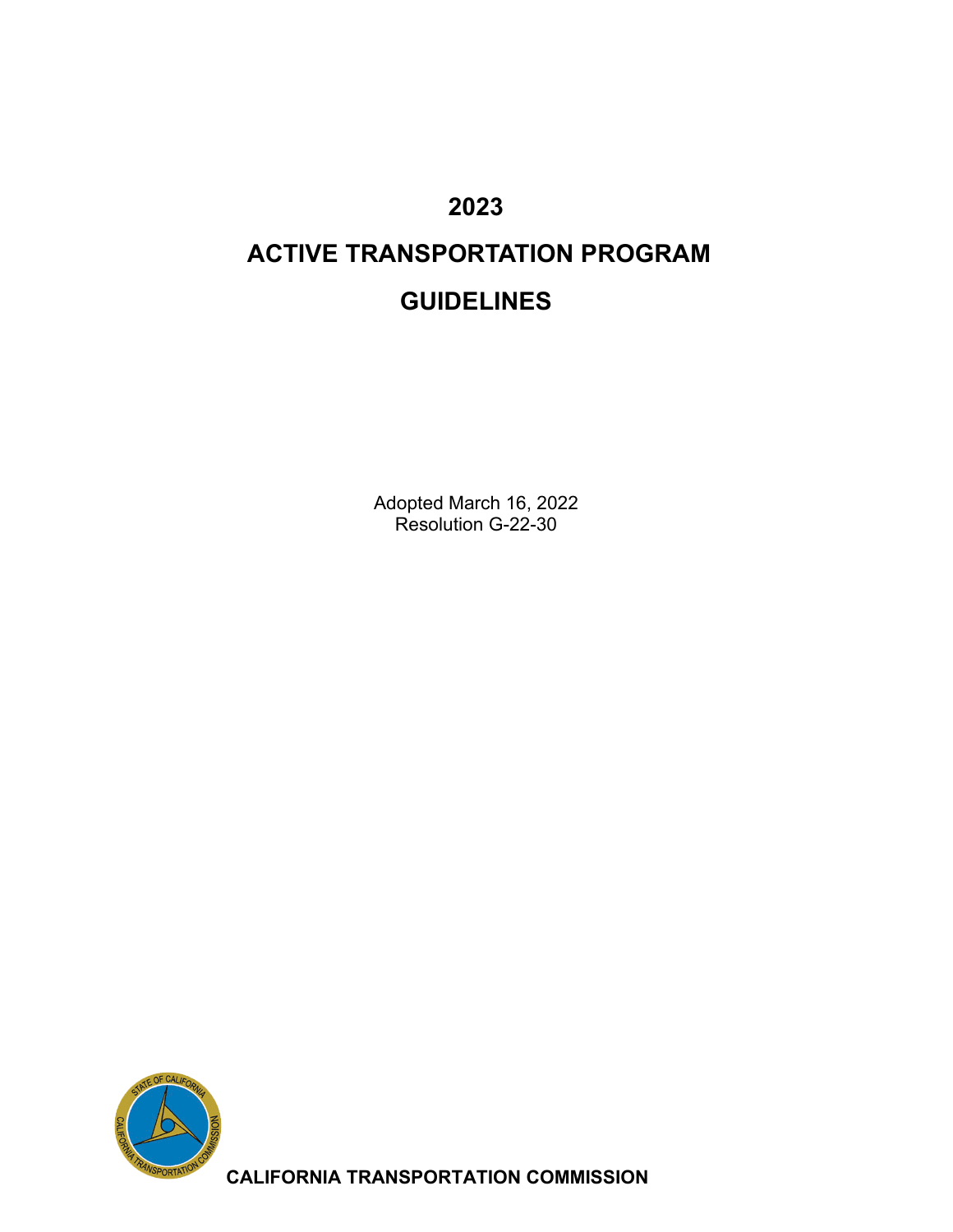### **2023 ACTIVE TRANSPORTATION PROGRAM GUIDELINES**

#### **TABLE OF CONTENTS**

| L.<br>1. |                                                                        |  |
|----------|------------------------------------------------------------------------|--|
| 2.       |                                                                        |  |
| 3.       |                                                                        |  |
| Ш.<br>4. |                                                                        |  |
| 5.       |                                                                        |  |
| 6.       |                                                                        |  |
| 7.       |                                                                        |  |
| 8.       |                                                                        |  |
| 9.       | Funding for Active Transportation Plans in Disadvantaged Communities 6 |  |
| 10.      |                                                                        |  |
| 11.      |                                                                        |  |
| 12.      |                                                                        |  |
| 13.      |                                                                        |  |
| 14.      |                                                                        |  |
| 15.      |                                                                        |  |
| 16.      |                                                                        |  |
|          |                                                                        |  |
|          |                                                                        |  |
| 19.      | Project Selection Between Applications with the Same Score 16          |  |
|          |                                                                        |  |
| 21.      |                                                                        |  |
| 22.      |                                                                        |  |
| 23.      |                                                                        |  |
| 24.      |                                                                        |  |
| 25.      |                                                                        |  |
| 26.      |                                                                        |  |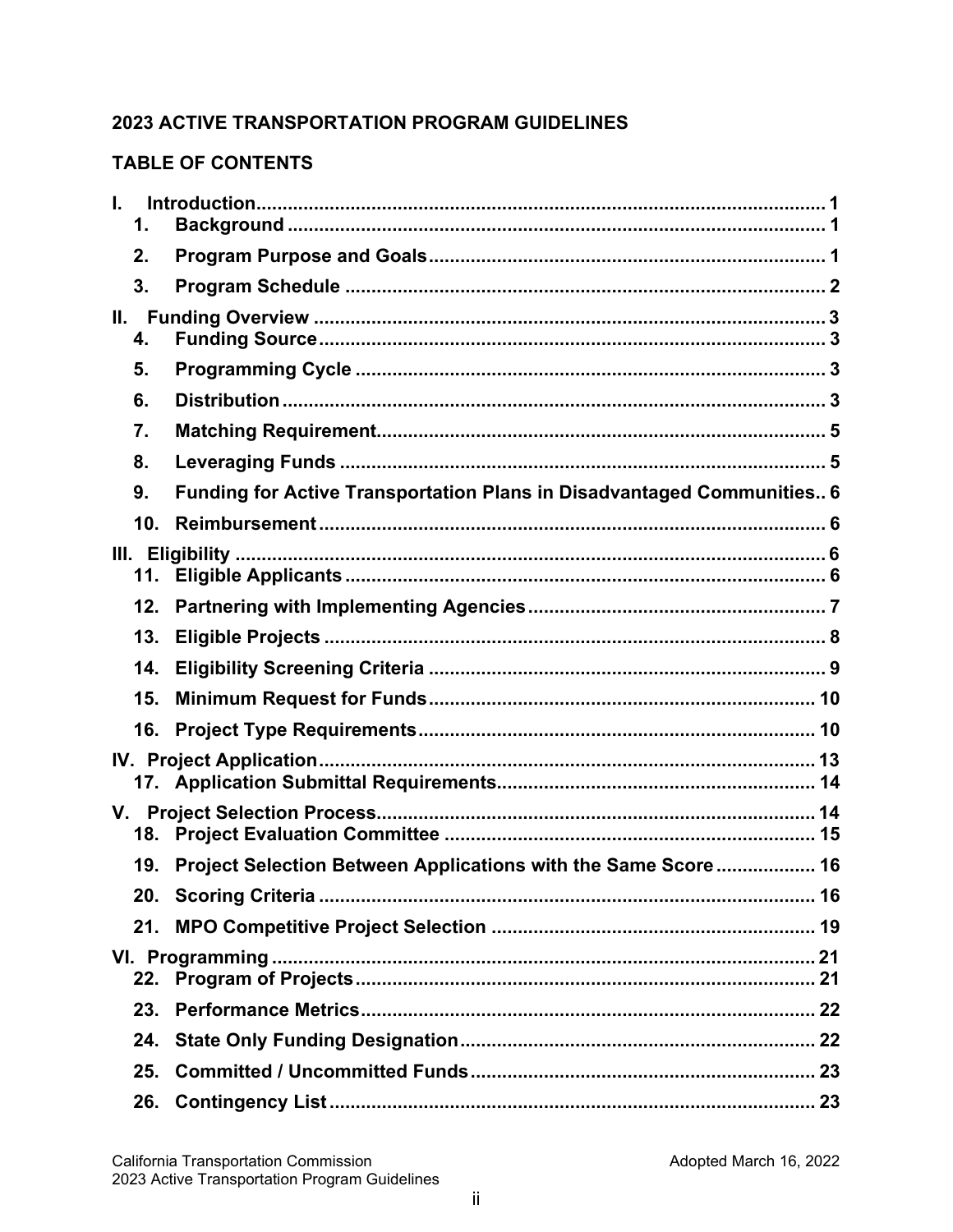| 29. Bureau of Indian Affairs (BIA)/Federal Transit Admininstration (FTA)                                                                      |  |  |
|-----------------------------------------------------------------------------------------------------------------------------------------------|--|--|
|                                                                                                                                               |  |  |
|                                                                                                                                               |  |  |
| 31.                                                                                                                                           |  |  |
| 32.                                                                                                                                           |  |  |
| 33.                                                                                                                                           |  |  |
| 34.                                                                                                                                           |  |  |
| 35.                                                                                                                                           |  |  |
| 36.                                                                                                                                           |  |  |
| 37.                                                                                                                                           |  |  |
| 38.                                                                                                                                           |  |  |
|                                                                                                                                               |  |  |
| 40. California Transportation Commission (Commission)  35                                                                                     |  |  |
| 41.                                                                                                                                           |  |  |
| 42.                                                                                                                                           |  |  |
| RTPAs Outside an MPO with Large Urbanized Areas and MPOs without<br>43.                                                                       |  |  |
|                                                                                                                                               |  |  |
| 38                                                                                                                                            |  |  |
| XIV. Appendix C: California Conservation Corps ATP Program  44<br>XV. Appendix D: Guidance for Phase II Quick-Build Project Pilot Program  49 |  |  |
|                                                                                                                                               |  |  |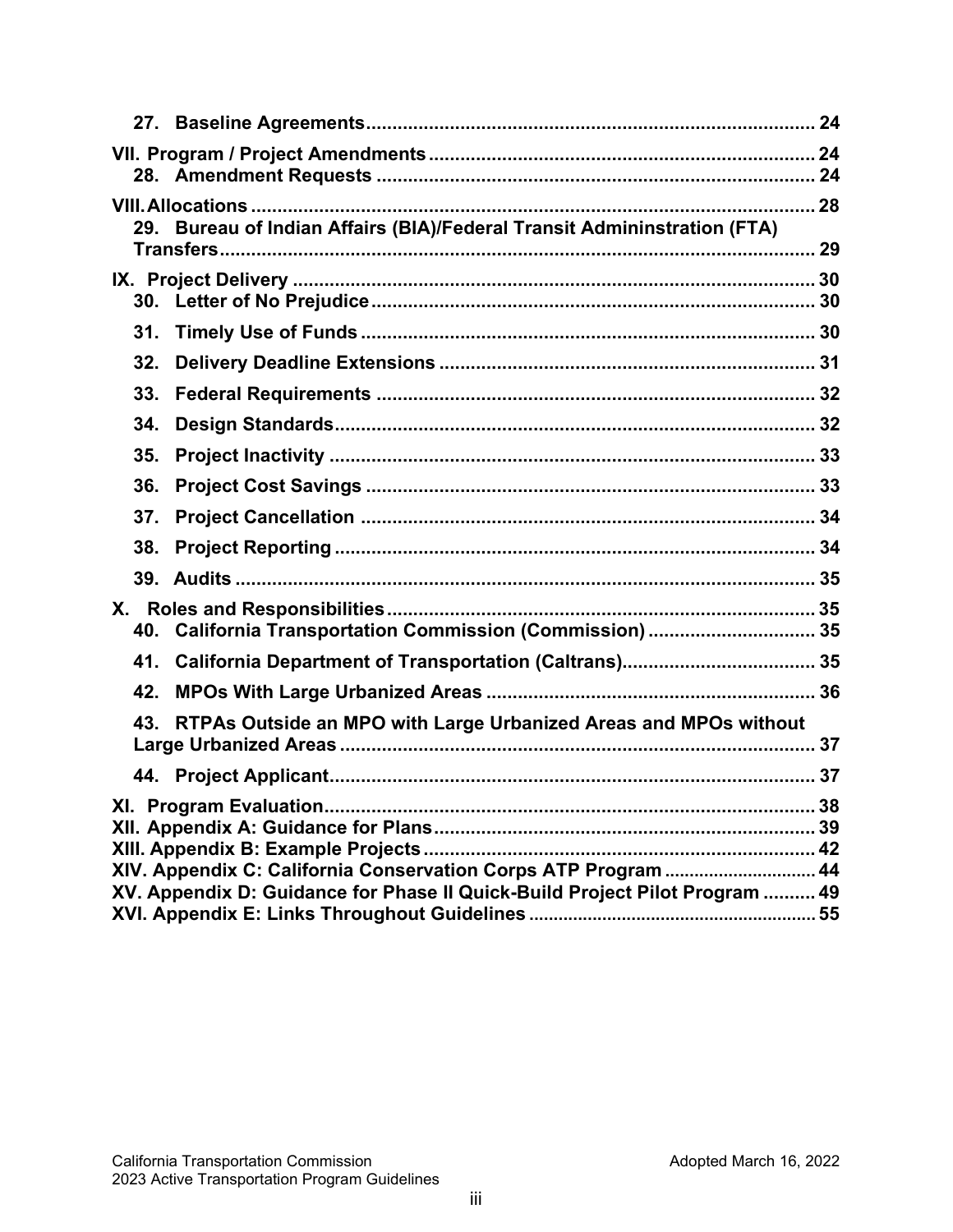# **I. Introduction**

### **1. Background**

The Active Transportation Program (ATP) is a competitive statewide program created to encourage increased use of active modes of transportation, such as biking and walking. Senate Bill 99 (Chapter 359, Statutes of 2013) and Assembly Bill 101 (Chapter 354, Statutes of 2013) created the ATP, and Senate Bill 1 (SB 1) (Chapter 2031, statutes of 2017) directs additional funding from the Road Maintenance and Rehabilitation Account to the ATP.

These guidelines describe the policy, standards, criteria, and procedures for the development, adoption, and management of the ATP. The guidelines were developed in consultation with the ATP workgroup. The workgroup includes representatives from the California Department of Transportation (Caltrans), other government agencies, and active transportation stakeholder organizations with expertise in pedestrian and bicycle issues, including Safe Routes to School programs.

 guidelines after conducting at least one public hearing. The Commission must make a The California Transportation Commission (Commission) may amend the ATP reasonable effort to amend the guidelines prior to a call for projects or may extend the deadline for project submission to comply with the amended guidelines.

# **2. Program Purpose and Goals**

 modes of transportation, such as biking and walking. The goals of the ATP are to: Pursuant to statute, the purpose of the program is to encourage increased use of active

- Increase the proportion of trips accomplished by biking and walking.
- Increase the safety and mobility for nonmotorized users.
- (Chapter 728, Statutes of 2008) and Senate Bill 391 (Chapter 585, Statutes of • Advance the active transportation efforts of regional agencies to achieve greenhouse gas reduction goals as established pursuant to Senate Bill 375 2009).
- • Enhance public health, including reduction of childhood obesity through the use of programs including, but not limited to, projects eligible for Safe Routes to School Program funding.
- Ensure that disadvantaged communities fully share in the benefits of the program.
- transportation users. • Provide a broad spectrum of projects to benefit many types of active

 transportation users. In addition to the goals listed in statute, the ATP will also consider state goals and provisions set forth in the Climate Action Plan for Transportation Infrastructure (CAPTI).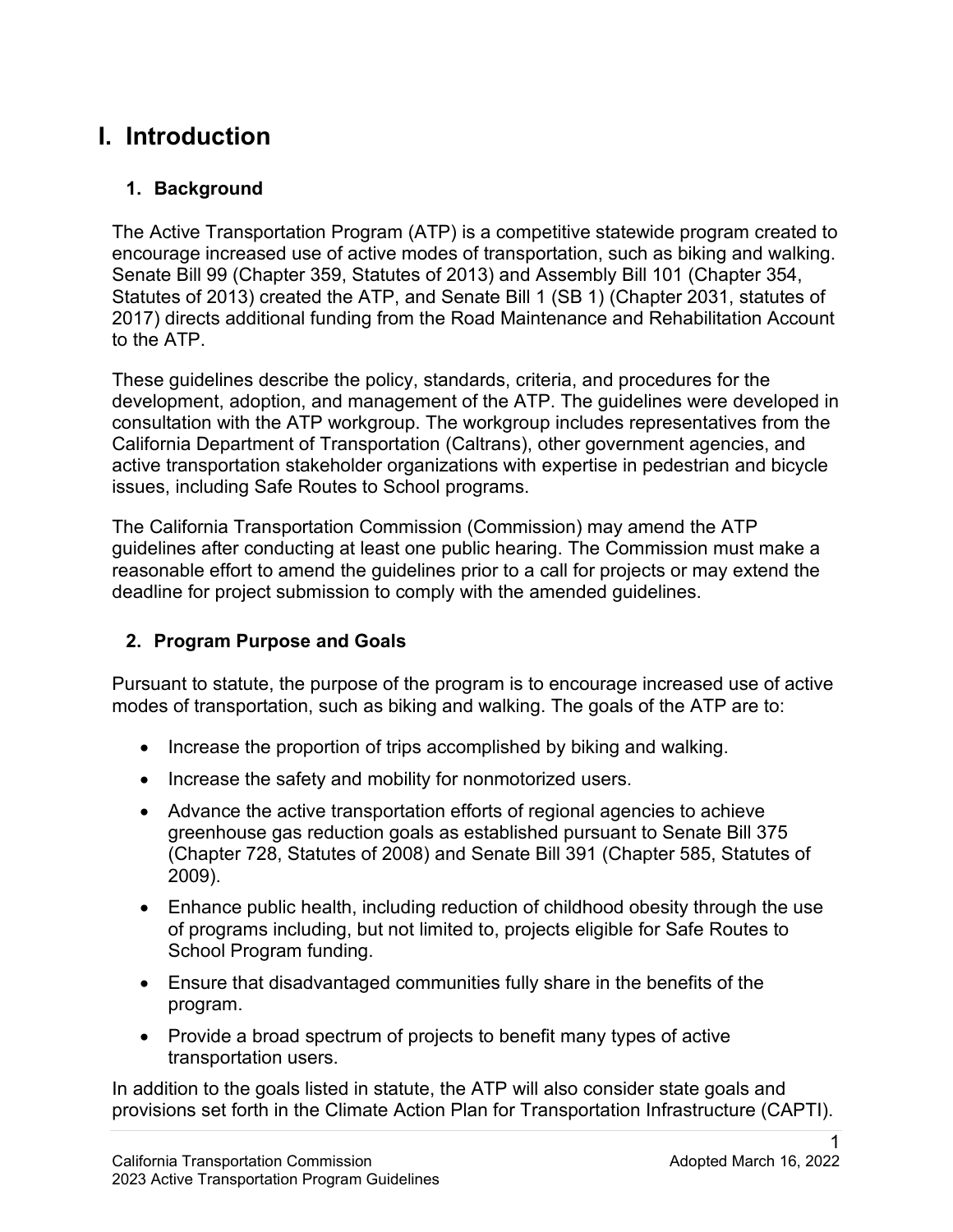### **3. Program Schedule**

Each program must be adopted not later than the date designated in statute of each odd-numbered year; however, the Commission may alternatively elect to adopt a program annually. The following schedule lists the major milestones for the development and adoption of the 2023 ATP:

| <b>ATP Milestones</b>                                                                                            | <b>Date</b>         |
|------------------------------------------------------------------------------------------------------------------|---------------------|
| Draft ATP Guidelines presented to Commission                                                                     | January 26-27, 2022 |
| Draft ATP Fund Estimate presented to Commission                                                                  | January 26-27, 2022 |
| Commission hearing and adoption of ATP Guidelines                                                                | March 16-17, 2022   |
| <b>Commission adopts ATP Fund Estimate</b>                                                                       | March 16-17, 2022   |
| Call for projects                                                                                                | March 16-17, 2022   |
| Scoring rubrics posted to Commission website                                                                     | March 29, 2022      |
| Large MPOs submit optional guidelines to Commission                                                              | May 13, 2022        |
| Commission approves or rejects MPO guidelines                                                                    | June 29-30, 2022    |
| Project application deadline                                                                                     | June 15, 2022       |
| Staff recommendations for Statewide and Small Urban and<br>Rural components and Quick-Build Pilot Program posted | October 21, 2022    |
| Commission adopts Statewide and Small Urban and Rural<br>components and Quick-Build Pilot Program                | December 7-8, 2022  |
| Projects not programmed distributed to large MPOs based on<br>location                                           | December 2022       |
| Deadline for MPO Draft project programming<br>recommendations to the Commission                                  | February 20, 2023   |
| Deadline for MPO <b>Final</b> project programming<br>recommendations to the Commission                           | April 21, 2023      |
| Recommendations for MPO component posted                                                                         | May 12, 2023        |
| Commission adopts MPO selected projects                                                                          | June 2023*          |

\* Exact date will coincide with the Commission's adopted 2023 meeting calendar.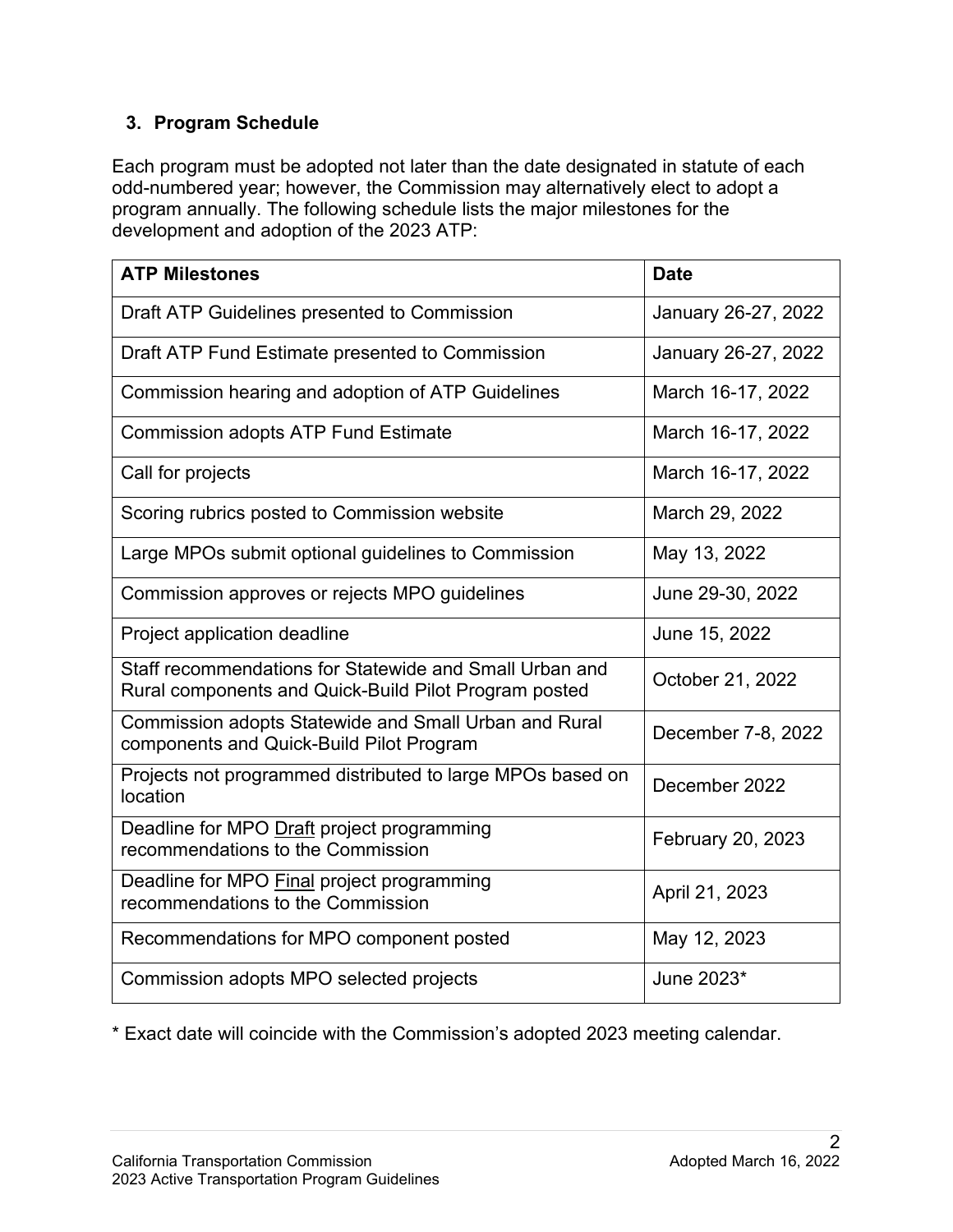# **II. Funding Overview**

# **4. Funding Source**

ATP is funded from various federal and state funds appropriated in the annual Budget Act:

- • 100% of the federal Transportation Alternative Program funds, except for federal Recreation Trail Program funds appropriated to the Department of Parks and **Recreation**
- • \$21 million of federal Highway Safety Improvement Program funds or other federal funds
- State Highway Account funds.
- Road Maintenance and Rehabilitation Account (SB 1) funds.

meet eligibility requirements specific to at least one ATP funding source. In addition to furthering the purpose and goals of this program, all ATP projects must

The Commission expects that the Infrastructure Investment and Jobs Acts could direct additional funding to the Active Transportation Program. This funding would supplement existing Active Transportation Program funds and be distributed and administered in accordance with the 2023 Active Transportation Program Guidelines and any federal requirements. If this funding becomes available, the 2023 Active Transportation Program Fund Estimate will be amended to reflect new funding levels.

 23 State Budget, Commission staff will develop supplemental program guidelines in The Governor's Proposed Budget for fiscal year 2022-23 includes a potential Active Transportation Program augmentation. If approved as part of the final fiscal year 2022 consultation with the Active Transportation Program stakeholder workgroup. The supplemental guidelines will describe the policies and procedures for the administration of the funding augmentation.

# **5. Programming Cycle**

Each ATP programming cycle will include four years of funding. New programming capacity for the 2023 ATP will be for state fiscal years 2023-24, 2024-25, 2025-26, and 2026-2027.

# **6. Distribution**

State and federal law segregate the ATP into multiple, overlapping components. The ATP Fund Estimate must indicate the funds available for each of the program components. Consistent with these requirements, the ATP funds must be distributed as follows: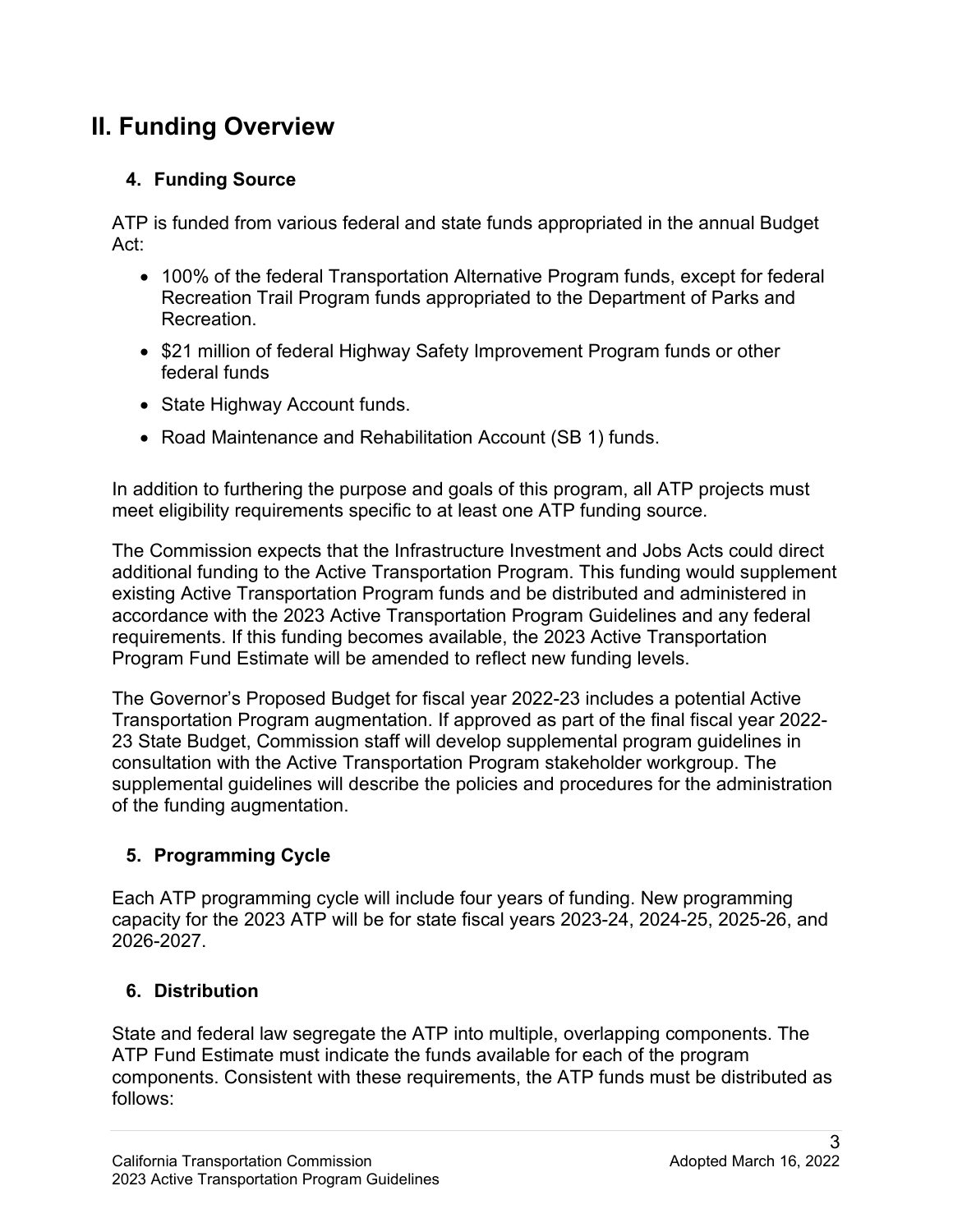- 1) Forty percent to Metropolitan Planning Organizations (MPO) in urban areas with populations greater than 200,000.
	- $\circ$  These funds must be distributed based on total MPO population. The funds programmed and allocated under this paragraph must be selected through a competitive process by the MPOs in accordance with these guidelines.
	- $\circ$  Projects selected by MPOs may be in large urban, small urban, or rural areas.
	- $\circ$  A minimum of 25% of the funds distributed to each MPO must benefit disadvantaged communities.
	- $\circ$  The following statutory requirements apply specifically to the Southern California Association of Governments (SCAG):
		- SCAG must consult with county transportation commissions, the Commission, and Caltrans in the development of competitive project selection criteria.
		- equity, consistent with program objectives. • The criteria used by SCAG should include consideration of geographic
		- SCAG must place priority on projects that are consistent with plans adopted by local and regional governments within the county where the project is located.
		- SCAG must obtain concurrence from the county transportation commissions.
- 2) Ten percent to small urban and rural areas with populations of 200,000 or less. Projects are competitively awarded by the Commission in these regions. Federal law segregates the Transportation Alternative Program into separate small urban and rural competitions based upon their relative share of the state population.
	- are those with populations of 5,000 or less.  $\circ$  Small urban areas are those with populations of 5,001 to 200,000. Rural areas
	- $\circ$  A minimum of 25% of the funds in the Small Urban and Rural programs must benefit disadvantaged communities.
	- $\circ$  If a project is eligible for the MPO component, it cannot be eligible for funding in the Small Urban and Rural component.
- 3) Fifty percent to projects competitively awarded by the Commission on a statewide basis.
	- $\circ$  A minimum of 25% of the funds in the statewide competitive program must benefit disadvantaged communities.
- $\circ$  A portion of statewide component funding is used to fund the Active ATP applicants. Typical Active Transportation Resource Center activities include: Transportation Resource Center, which is administered by Caltrans and provides statewide technical assistance and support to all current and potential include:<br>24<br>California Transportation Commission Adopted March 16, 2022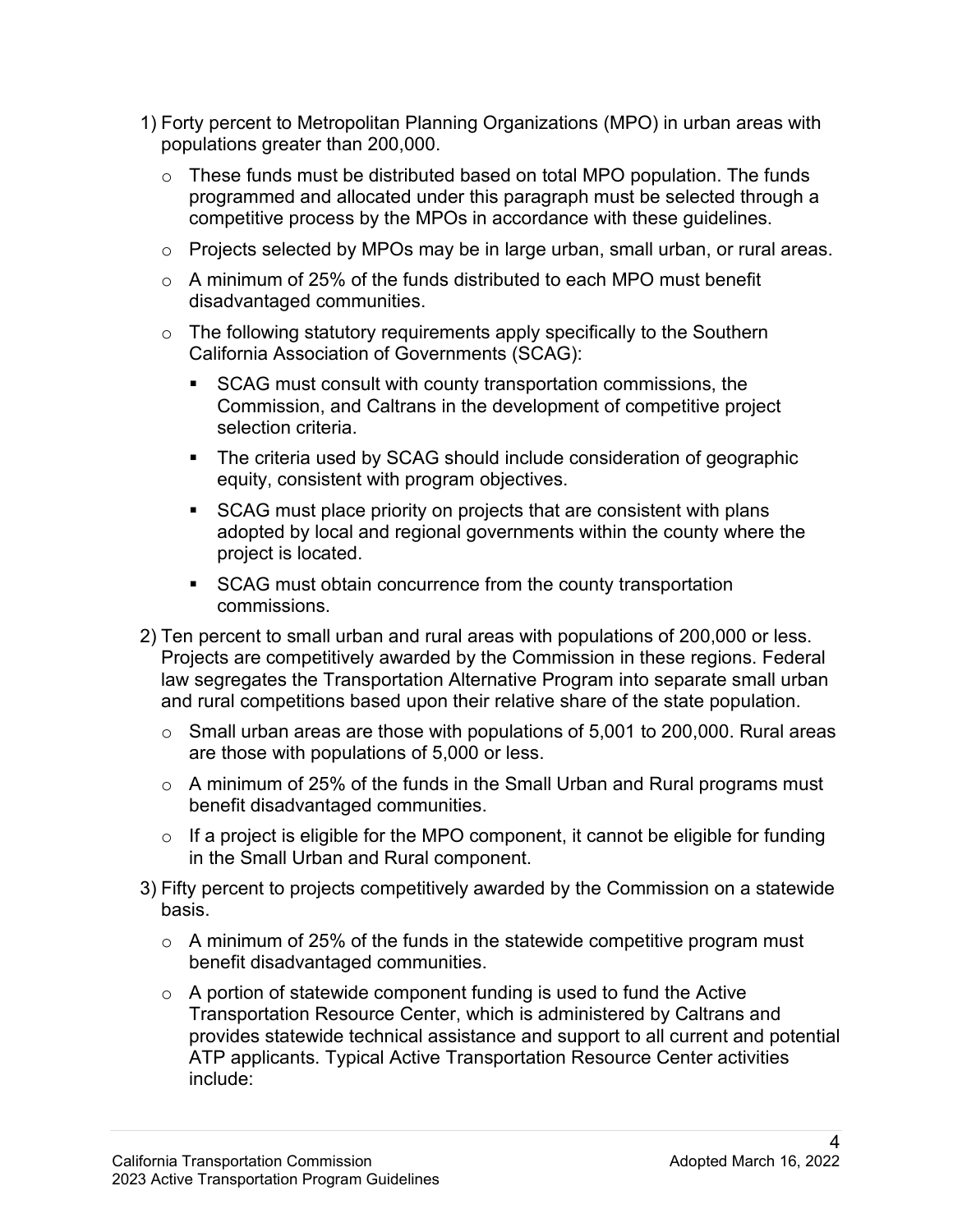projects. Providing technical assistance, training, resources, and tools to help agencies, especially those in disadvantaged communities, deliver existing and future projects and to strengthen community involvement in future

### **7. Matching Requirement**

The Commission does not require a funding match for ATP. Large MPOs, in administering a competitive selection process, may require a funding match for projects selected through their competitive process.

# **8. Leveraging Funds**

 The Commission encourages the leveraging of additional funds for a project by a different funding source. However, applicants are not required to leverage funds. considering leveraging in the evaluation criteria for the medium and large infrastructure projects. Leveraged funds are a financial commitment toward the cost of a project from

The Commission will only consider cash funds for leveraging. Funds expended by the local agency for the Project Approval and Environmental Document (PA&ED), Plans, Specifications, and Estimates (PS&E), and Right-of-Way (R/W) phases will be considered for leveraging even if the funds were expended before the application deadline.

 infrastructure funds as eligible for leveraging. Except for State Transportation Improvement Program funding, the Commission will only consider funds that are not allocated by the Commission on a project-specific basis as eligible funds for leveraging points. The Commission will not consider in-kind or non-

Tribes typically have limited access to other transportation funds that can be used for leveraging. Therefore, applications for the 2023 ATP submitted by Tribal Governments (federally recognized Native American Tribes) and projects within federally recognized Tribal Lands (typically within the boundaries of a Reservation or Rancheria) will be awarded full leveraging points on the corresponding application type.

 construction that demonstrates that the ATP and leveraged funding in the plan (local, complete the project. Additionally, applicants must attach a signed letter of commitment governing body, a budget sheet, a board or council resolution, etc. Applicants must provide a complete (phase-by-phase) project funding plan through federal, state, private sources) is reasonably expected to be available and sufficient to indicating the amounts and sources of leveraged funds. Applicants may also include other documentation to substantiate leveraging, including meeting minutes from a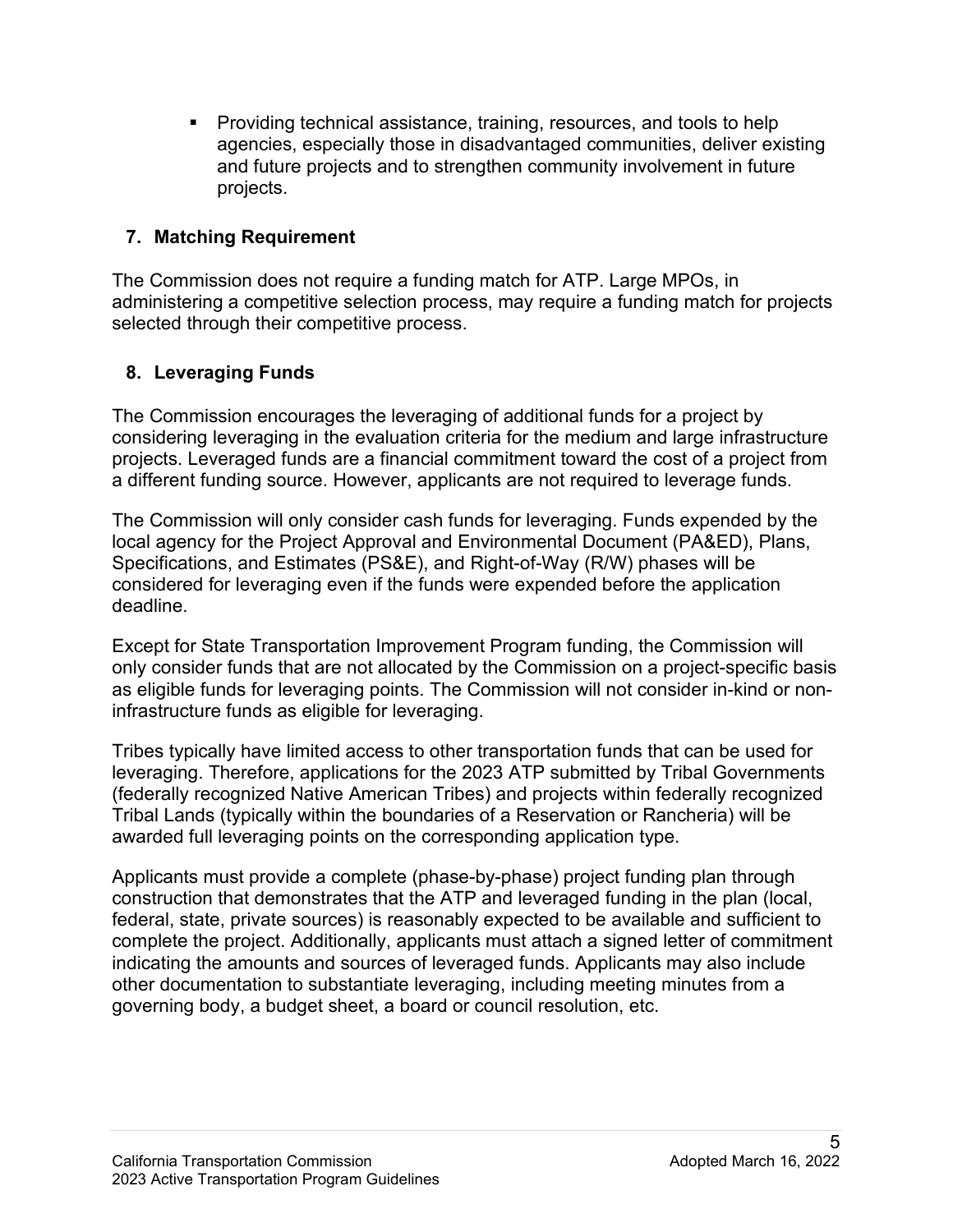### **9. Funding for Active Transportation Plans in Disadvantaged Communities**

 Funding from the ATP may be used to fund the development of community-wide active found in Appendix A. transportation plans, including bicycle, pedestrian, safe routes to schools, or comprehensive active transportation plans. All plans must be within a disadvantaged community or, for area-wide plans, encompass at least one disadvantaged community. A list of the components that must be included in an active transportation plan can be

The Commission intends to set aside up to 2% of the funds in the statewide and small urban and rural competitive components for funding active transportation plans in predominantly disadvantaged communities. In administering its portion of the program, a large MPO may make up to 2% of its funding available for active transportation plans in disadvantaged communities within the MPO boundaries.

### **10.Reimbursement**

 invoice process detailed in the Local Assistance Procedures Manual, Chapter 5, The ATP is a reimbursement program for eligible costs incurred. For an item to be eligible for ATP reimbursement, that item's primary use or function must meet the ATP purpose and at least one of the ATP goals. Reimbursement is requested through the Invoicing. Costs incurred prior to Commission allocation and, for federally funded projects, Federal Highway Administration project approval (i.e., Authorization to Proceed), are not eligible for reimbursement.

# **III. Eligibility**

# **11.Eligible Applicants**

The following entities within the State of California are eligible to apply for ATP funds:

- 1) Local, Regional, or State Agencies. Examples include city, county, MPO\*, and Regional Transportation Planning Agency.
- 2) Caltrans.\*
	- $\circ$   $\,$  Caltrans nominated projects must be coordinated and aligned with local and regional priorities. Caltrans is required to submit documentation that local communities are supportive of and have provided feedback on the proposed Caltrans ATP project.
	- $\circ$  Caltrans must submit documentation to support the need to address the project with ATP funds, rather than other available funding sources such as the State Highway Operations and Protection Program (SHOPP).
- for funds under the Federal Transit Administration. 3) Transit Agencies. Any agency responsible for public transportation that is eligible for funds under the Federal Transit Administration.<br>6<br>California Transportation Commission Adopted March 16, 2022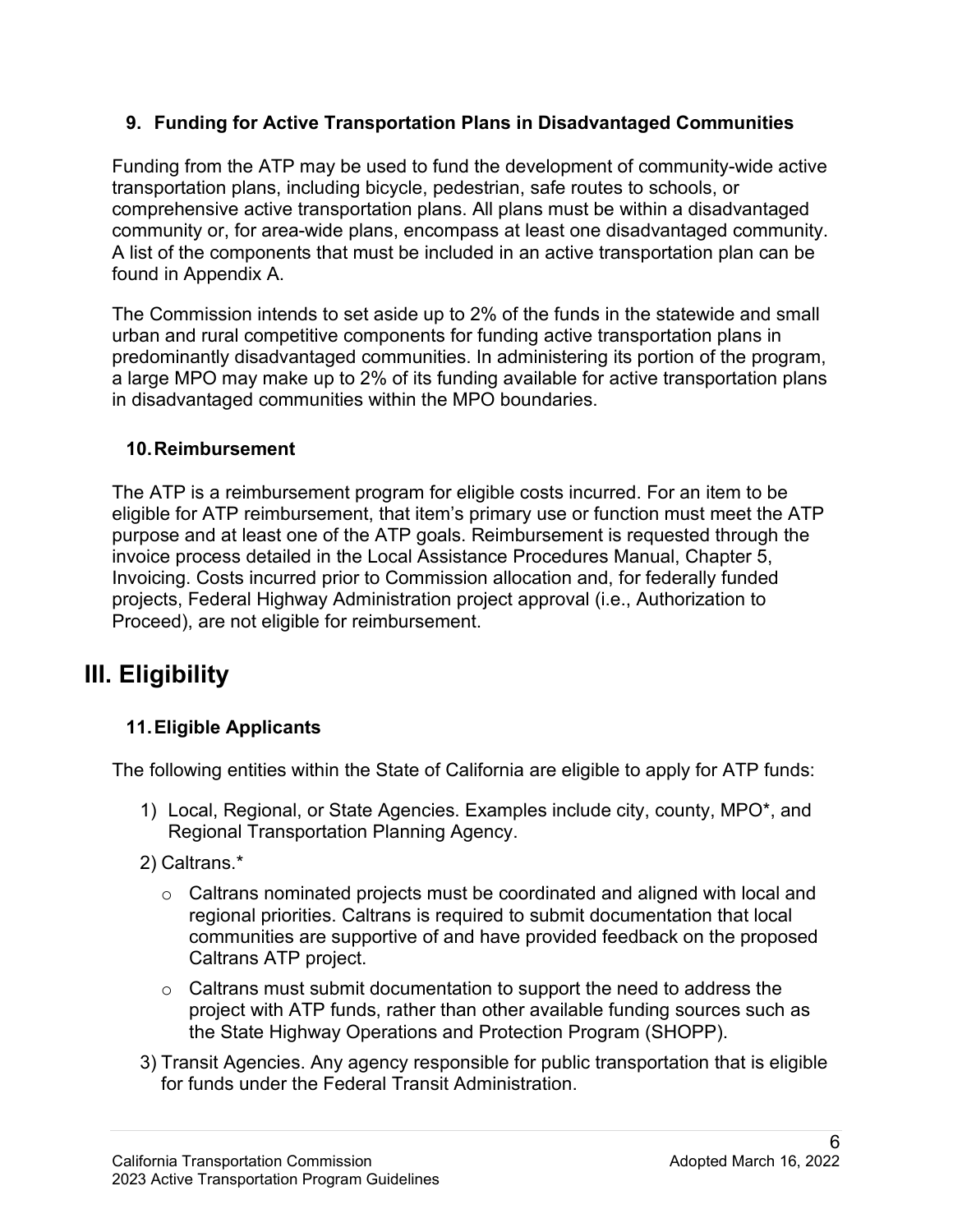- 4) Natural Resources or Public Land Agencies. Federal, Tribal, State, or local agency responsible for natural resources or public land administration. Examples include:
	- o State or local park or forest agencies.
	- $\circ$  State or local fish and game or wildlife agencies.
	- o Department of the Interior Land Management agencies.
	- o U.S. Forest Service.
- 5) Public schools or school districts.
- 6) Tribal Governments federally recognized Native American Tribes.
	- $\circ$  For funding awarded to a tribal government, a fund transfer to the Bureau of Indian Affairs (BIA) may be necessary.
	- $\circ$   $\,$  A tribal government may also partner with another eligible entity to apply if desired.
- management of public lands may only apply with projects eligible for <u>Recreational</u> [Trails Program](http://www.fhwa.dot.gov/environment/recreational_trails/) funds. Eligible project types include recreational trails and Projects must benefit the general public, not only a private entity. 7) Private nonprofit tax-exempt organizations that are responsible for the trailheads, park projects that facilitate trail linkages or connectivity to nonmotorized corridors, and conversion of abandoned railroad corridors to trails.
- 8) Any other entity with responsibility for oversight of transportation or recreational trails that the Commission determines to be eligible. Eligibility should be established with Commission staff before the application deadline.

 *directly by Caltrans and MPOs are limited to other ATP funds. Caltrans and MPOs may partner with an eligible entity to expand funding opportunities. \* Caltrans and MPOs, except for MPOs that are also regional transportation planning agencies, are not eligible project applicants for the federal Transportation Alternative Program funds appropriated to ATP. Therefore, funding awarded to projects submitted* 

### **12.Partnering with Implementing Agencies**

 Section 27) for ATP projects with a total project cost (all funds) of \$25 million or greater Applicants and/or implementing agencies must be able to comply with all the federal and state laws, regulations, policies, and procedures required to enter into a Local Administering Agency-State Master Agreement (Master Agreement). Refer to the Local Assistance Procedures Manual, Chapter 4, Agreements, for guidance and procedures on Master Agreements. The Commission requires project Baseline Agreements (see or a total programmed amount of \$10 million or greater of ATP funds.

 Eligible applicants that are unable to apply for ATP funds or that are unable to enter into implement the project. In addition, eligible applicants that are unfamiliar with the a Master Agreement with the State must partner with an eligible applicant that can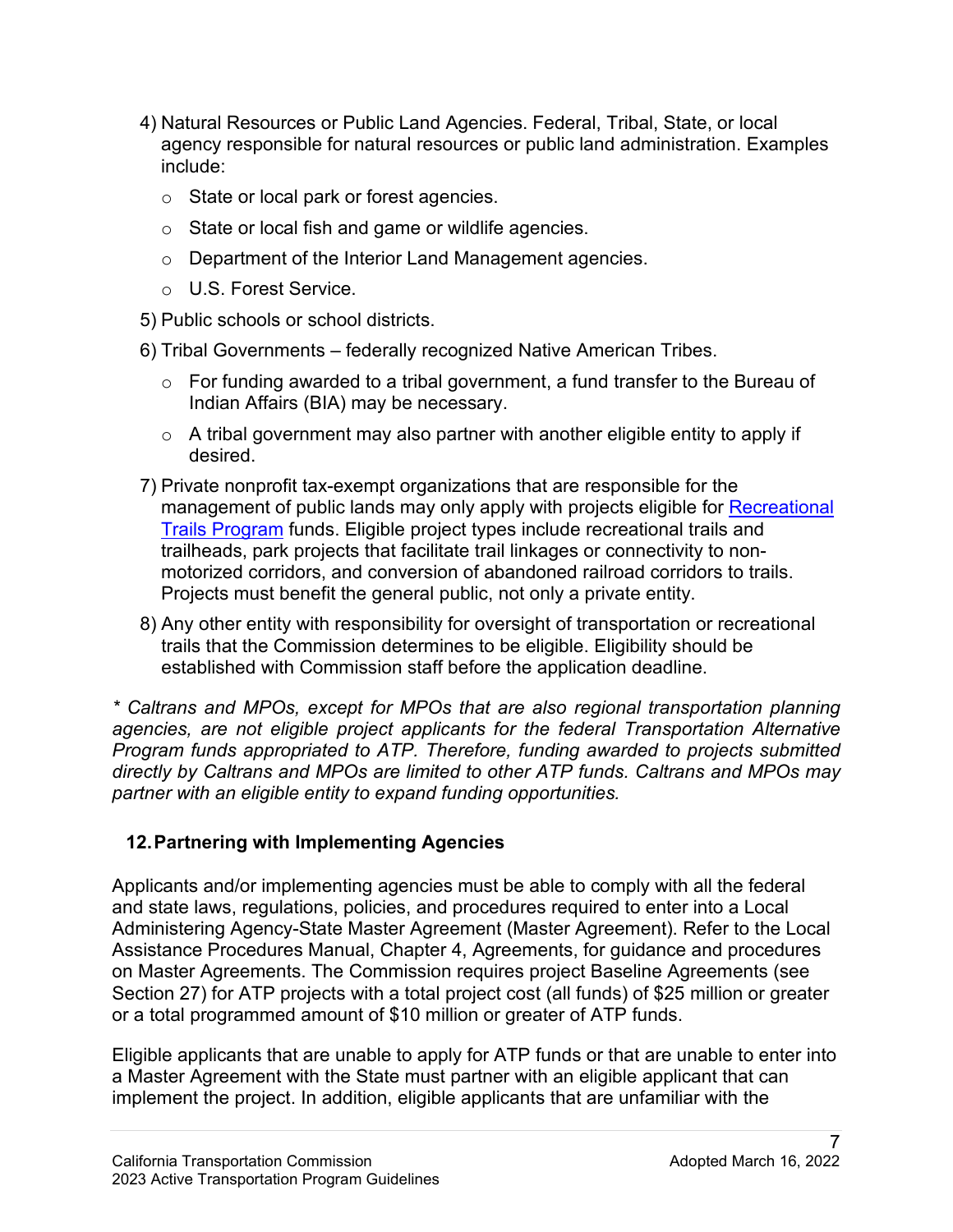requirements to administer a Federal-Aid Highway Program project are encouraged to partner with an eligible applicant that can implement the project.

 (e.g., letter of intent) must be submitted with the project application, and a copy of the submitted with the first request for allocation. The implementing agency will be responsible and accountable for the use and expenditure of program funds. If another entity agrees to be the implementing agency and assume responsibility for the ongoing operations and maintenance of the facility, documentation of the agreement Memorandum of Understanding or Interagency Agreement between the parties must be

# **13.Eligible Projects**

All projects eligible for programming must be selected through a competitive process and must meet one or more of the ATP goals. See Appendix B for example projects.

 transformative benefit to a community or a region. The Commission hopes to fund one The Commission encourages applicants to apply for projects that provide a or more large transformative projects that significantly expand the active transportation opportunities in a community or a region.

- programmed without a complete Project Study Report (PSR) or PSR equivalent. 1) Infrastructure Projects: Capital projects that will further the goals of the ATP. This typically includes the environmental, design, right-of-way, and construction phases of a capital (facilities) project. A new infrastructure project will not be
	- • The application will be considered a PSR equivalent if it defines and justifies the project scope, cost, and schedule. Though the PSR or equivalent may least a preliminary estimate of costs for all phases. PSR guidelines are focus on the project phases proposed for programming, it must provide at posted on the State Transportation Improvement Program (STIP) page of the [Commission's website](https://catc.ca.gov/programs/state-transportation-improvement-program) under "Background Information".
	- [Procedures Manual.](http://www.dot.ca.gov/design/manuals/pdpm.html) • Further guidance can be found in the Caltrans **Project Development**
	- The Commission expects collaboration and cooperation between the implementing agency and Caltrans for all projects on the state highway system. Applicants who are applying with projects on the state highway system should attach a completed State Highway System Project Impact Assessment Form to the application. This form can be obtained from the [Caltrans 2023 Active Transportation Program website.](https://dot.ca.gov/programs/local-assistance/fed-and-state-programs/active-transportation-program/cycle6)
- located in a disadvantaged community. See Appendix A for Plan Project 2) Plans: The development of a community-wide bicycle, pedestrian, safe routes to school, or active transportation plan that encompasses or is predominately Guidance.
	- The first priority for the funding of plans will be for eligible applicants that have neither a bicycle plan, a pedestrian plan, a safe routes to schools plan, nor a comprehensive active transportation plan.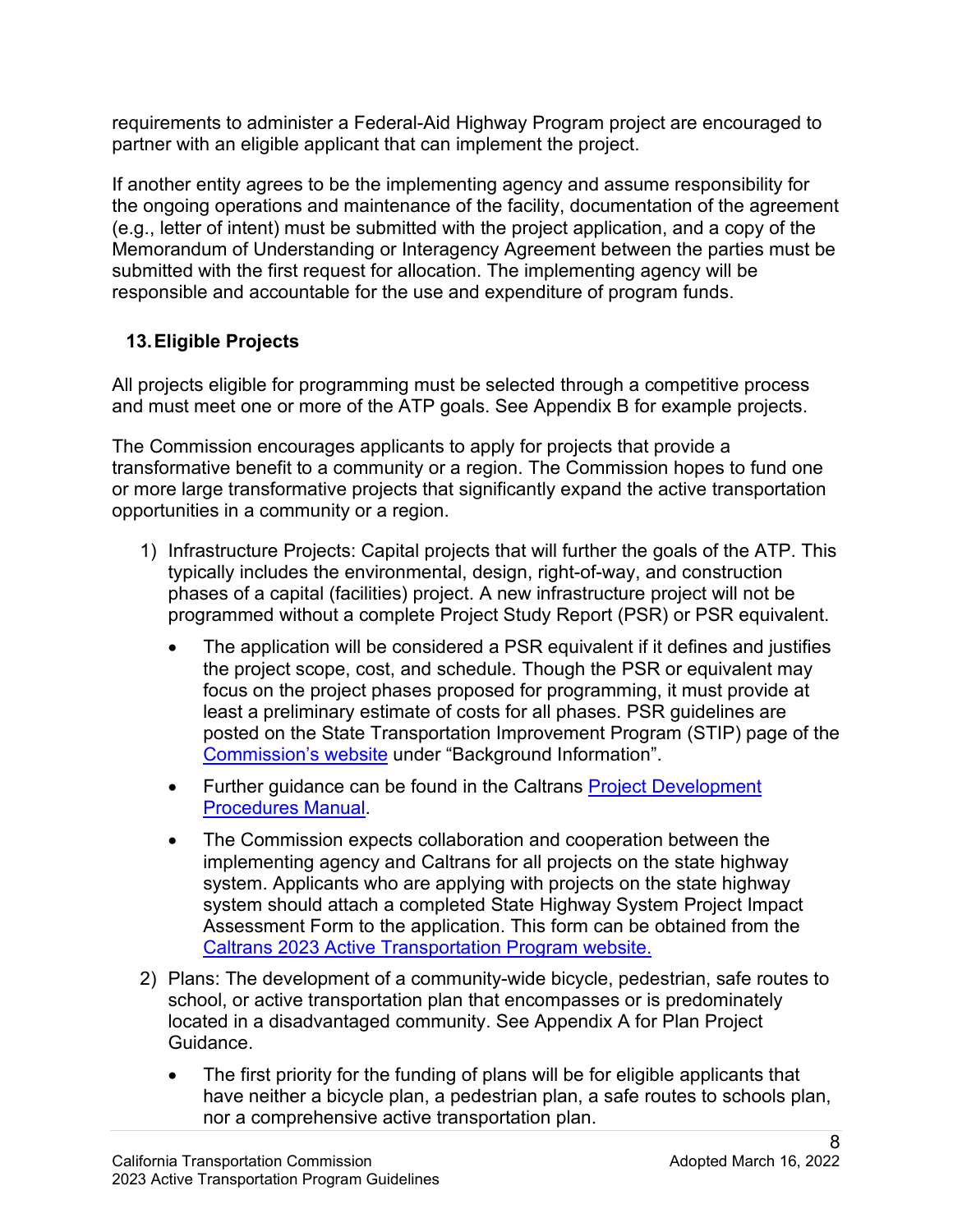- The second priority for the funding of plans will be for eligible applicants that have a bicycle plan, pedestrian plan, or safe routes to school plan but not all.
- The third priority for the funding of plans will be for updates to an active transportation plan that is more than five years old.
- The lowest priority for the funding of plan will be for updates to an active transportation plan that is five years old or less.
- further the goals of the ATP. See Appendix B for example NI activities. 3) Non-infrastructure (NI) Projects: Education and encouragement programs that
	- $\bullet$ • NI projects are not limited to those benefiting school students.
	- • NI projects can be start-up programs or new components of existing programs.
	- The Commission intends to focus NI funding on start-up projects. A project is considered to be a start-up when no program currently exists.
	- A project with components added to an existing program must demonstrate how the original program is continuing without ATP funding.
	- All NI projects must demonstrate how the program is sustainable and will be continued after ATP funding is exhausted.
	- ATP cannot fund existing or ongoing program operations.
- projects that include an education or encouragement component. The non-4) Infrastructure projects with non-infrastructure components: These are capital infrastructure component should be mentioned throughout the application and enhance the infrastructure project.
- 5) Quick-Build Project Phase II Pilot Program: The Commission will consider a small number of quick-build projects for the 2023 ATP as a phase II pilot. Quickbuild projects are interim capital infrastructure projects that further the goals of the ATP. These projects require construction, and are built with durable, low to moderate cost materials but last from one year to five years. See Appendix D for additional details.

# **14.Eligibility Screening Criteria**

 Applications will receive an initial screening by the Commission for completeness and eligibility, before being evaluated. Incomplete or ineligible applications will not be evaluated. Before evaluation, project applications will be screened for the following:

- Consistency with an adopted regional transportation plan.
- Use of appropriate application.
- Supplanting Funds: a project that is already fully funded will not be considered for funding in the ATP. ATP funds cannot be used to supplant other committed funds.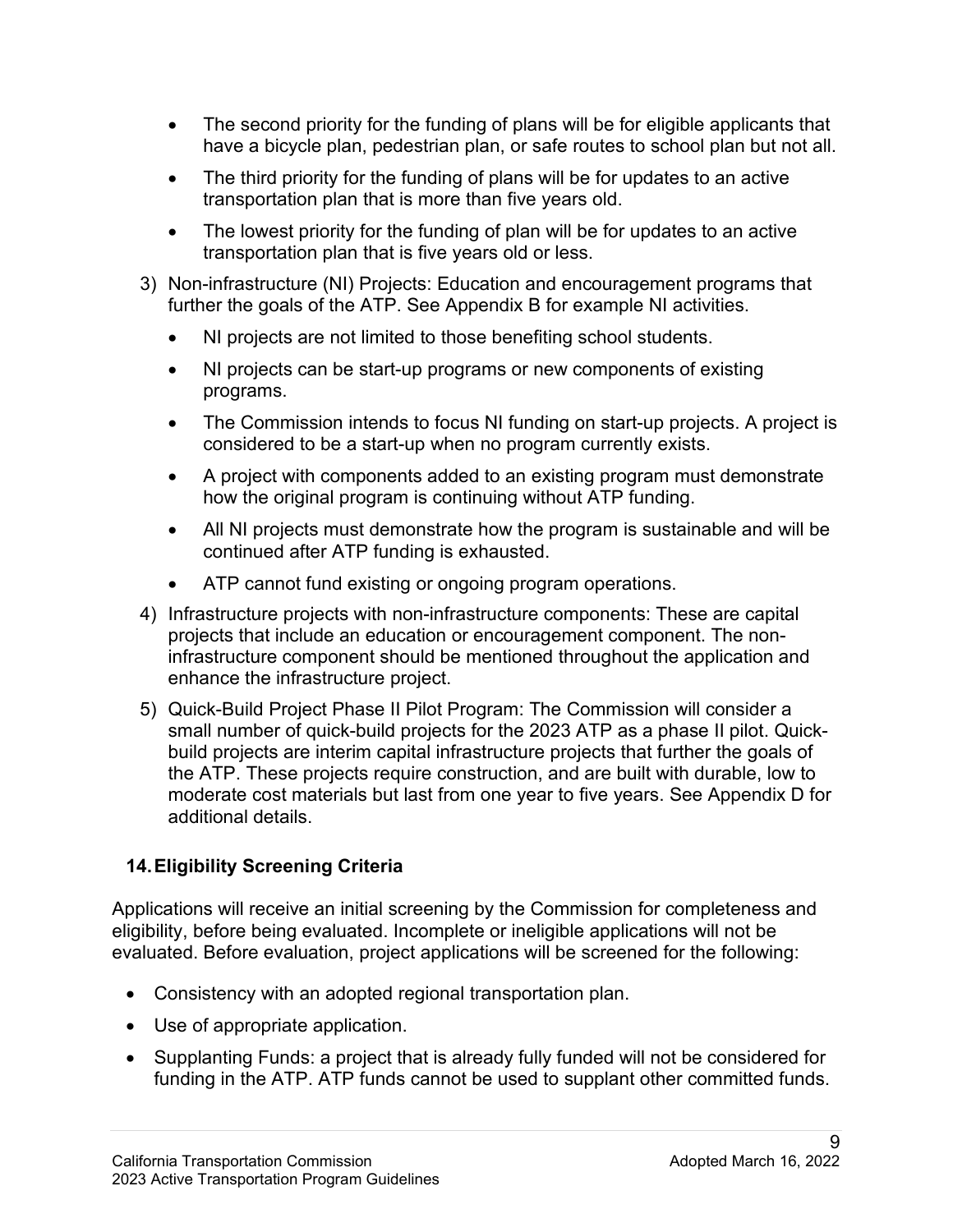- Eligibility of project: the project must be one of the five types of projects listed in Section 13 of these guidelines.
- With the exceptions outlined in Section 25 and applicants using the large infrastructure application, an applicant applying for pre-construction phases must also apply for funding in the construction phase.
- • Request of at least the minimum request amount as outlined in Section 15 of these guidelines.
- required as a condition for private development approval or permits are not eligible • Projects that are already fully funded or projects that are a capital improvement for ATP funding.
- A project applicant found to have purposefully misrepresented information that could affect a project's score may result in the applicant being excluded from the program for the current cycle and the following cycle.

 eligible for the ATP and will not be evaluated or given a score. Applicants with projects Projects that are screened out because of the above listed criteria will not be considered that are screened out will be notified as soon as non-eligibility has been determined.

### **15.Minimum Request for Funds**

 funds that will be considered is \$250,000. This minimum does not apply to non-To maximize the effectiveness of program funds and to encourage the aggregation of small projects into one larger comprehensive project, the minimum request for ATP infrastructure projects, safe routes to school projects, recreational trail projects, plans, and quick-build pilot projects.

 MPOs, in administering a competitive selection process, may use a different minimum funding size. Use of a minimum project size greater than \$500,000 must be approved by the Commission prior to the MPOs call for projects.

### **16.Project Type Requirements**

 SB 99 specifies that at least 25% of funds must benefit disadvantaged communities within each of the program components. However, the ATP also includes other project types that must meet certain requirements. Below is an explanation of the requirements specific to the project types listed in SB 99.

# **A. Disadvantaged Communities**

 using the criteria outlined below. A project is considered beneficial if it fulfills an value. The project's benefits must primarily target a disadvantaged community while For a project to contribute toward the disadvantaged communities funding requirement, the project must clearly demonstrate, with verifiable information, a direct, meaningful, and assured benefit to a disadvantaged community as defined important need of a disadvantaged community in a way that provides a significant avoiding substantial burdens on that community.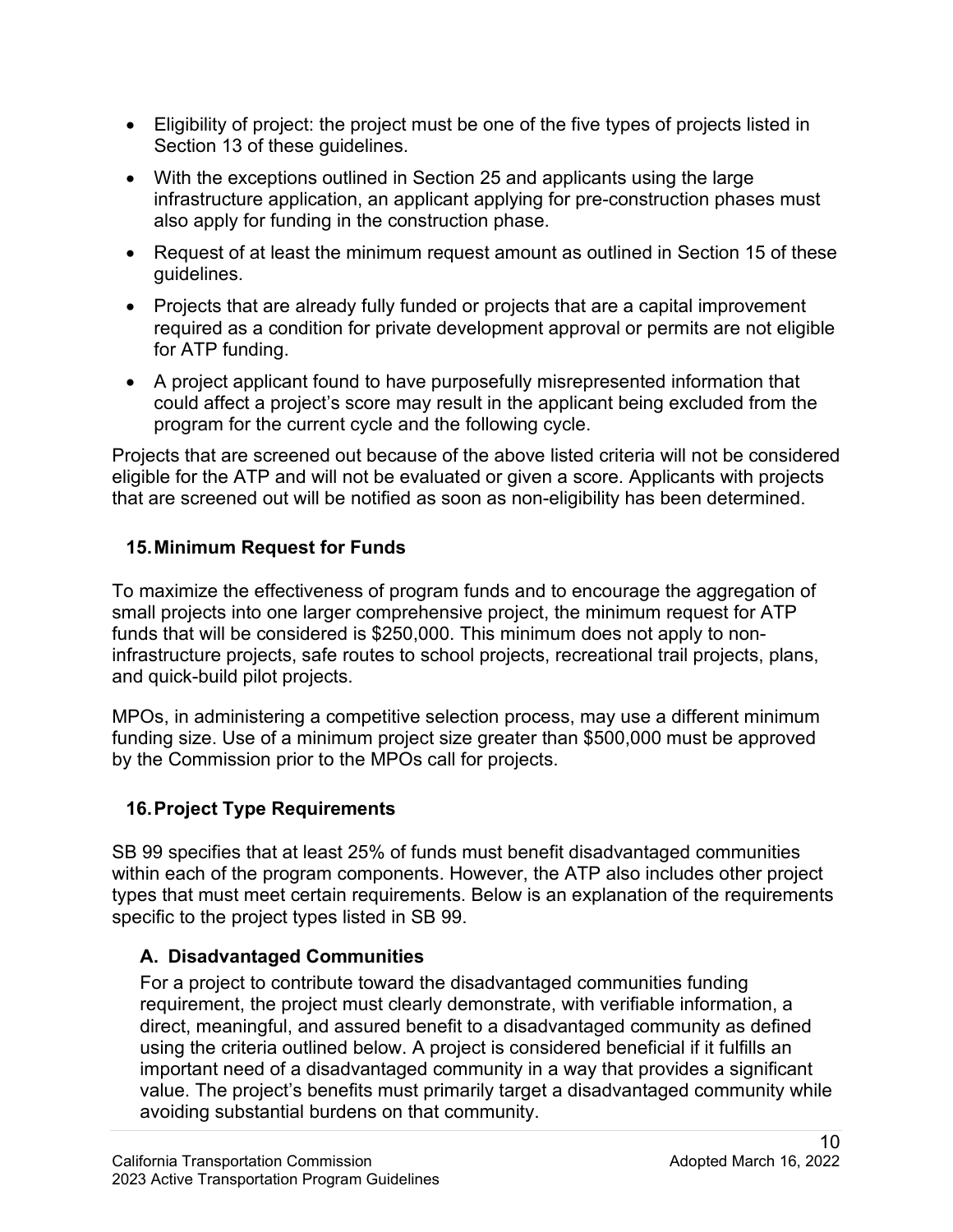MPOs, in administering a competitive selection process, may use different criteria for determining which projects benefit disadvantaged communities if the criteria are approved by the Commission prior to an MPOs call for projects.

 It is incumbent upon the applicant to clearly articulate how the project benefits the disadvantaged community; there is no presumption of benefit, even for projects located within a disadvantaged community. For a project to qualify as directly benefiting a disadvantaged community, the project must:

- • Be located within, or be within reasonable proximity to, the disadvantaged community served by the project,
- Have a direct connection to the disadvantaged community, or
- • Be an extension or a segment of a larger project that connects to or is directly adjacent to the disadvantaged community.

 To qualify as a disadvantaged community, the community served by the project must meet at least one of the following criteria:

- median based on the most current Census Tract (ID 140) level data from the 2015-2019 American Community Survey (<\$60,188). Communities with a population of less than 15,000 may use data at the Census Block Group (ID 150) level. Unincorporated communities may use data at the Census Place (ID 160) • Median Household Income: (Table ID B19013) is less than 80% of the statewide level. Data is available at the [United States Census Bureau Website.](https://data.census.gov/cedsci/?intcmp=aff_cedsci_banner)
- Environmental Health Screening Tool 4.0 (CalEnviroScreen 4.0) scores (score must be greater than or equal to 40.05). The mapping tool can be found <u>here</u> and • CalEnviroScreen: An area identified as among the most disadvantaged 25% in the state according to the CalEPA and based on the California Communities the list can be found under ["SB 535 List of Disadvantaged Communities"](http://www.calepa.ca.gov/EnvJustice/GHGInvest/).
- project must be located within two miles of the school(s) represented by this criteria. • National School Lunch Program: At least 75% of public-school students in the project area are eligible to receive free or reduced-price meals under the National School Lunch Program for the 2019-2020 school year. Data is available at the [California Department of Education website.](http://www.cde.ca.gov/ds/sd/sd/filessp.asp) Applicants using this measure must indicate how the project benefits the school students in the project area. The
- to a percentile to compare it to other tracts in the State. A census tract must be in • Healthy Places Index: The Healthy Places Index includes a composite score for each census tract in the State. The higher the score, the healthier the community conditions based on 25 community characteristics. The scores are then converted the  $25<sup>th</sup>$  percentile or less to qualify as a disadvantaged community. The live map and the direct data can both be found on the California Healthy Places Index website.
- Native American Tribal Lands: Projects located within Federally Recognized Tribal Lands (typically within the boundaries of a Reservation or Rancheria) and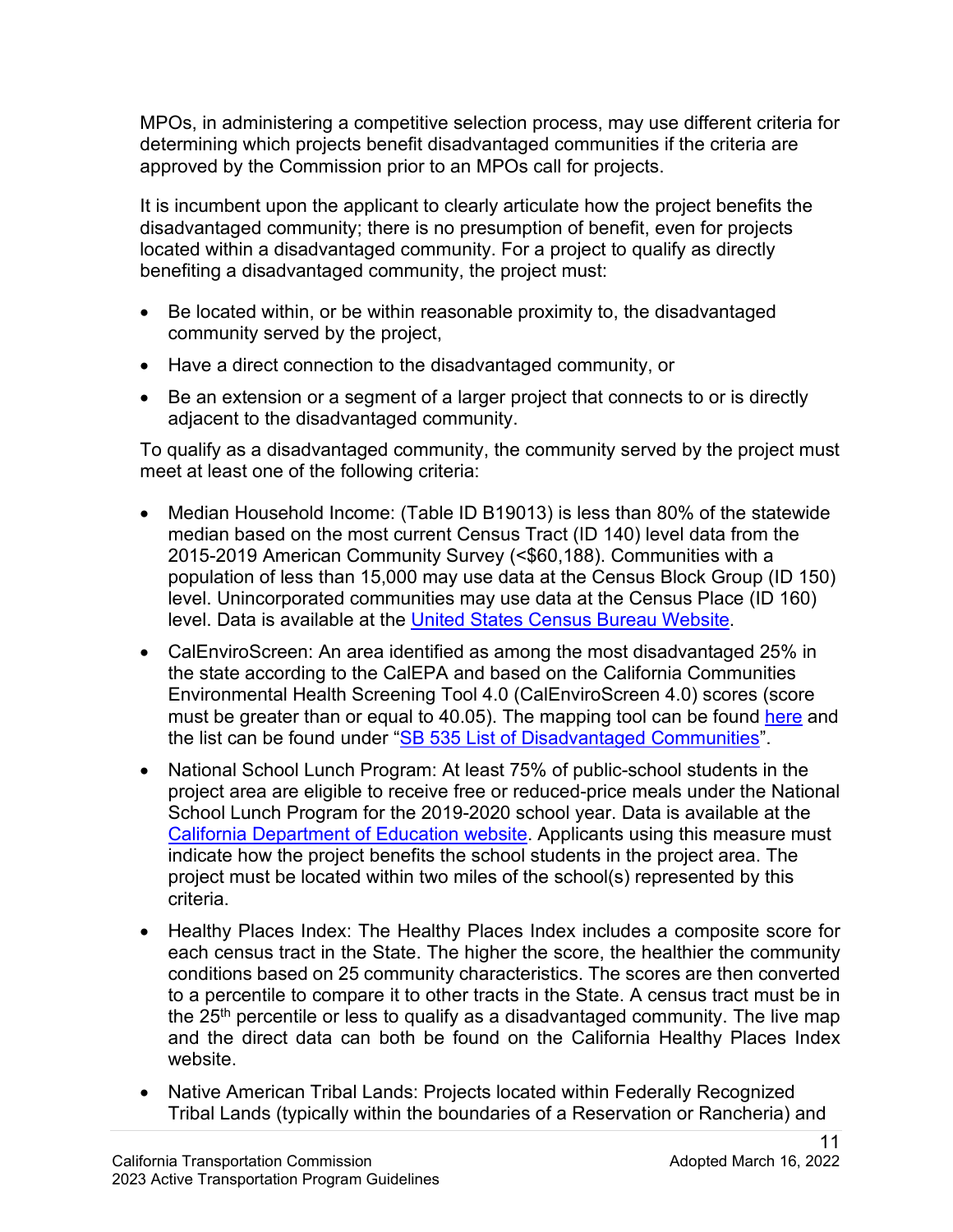projects submitted by tribal governments (Federally Recognized Native American Tribes).

- • Other: If an applicant believes that the project benefits a disadvantaged lack of accurate information, the applicant may submit another means of community. Suggested alternatives that can be submitted under this category community, but the project does not meet the aforementioned criteria due to a qualifying for consideration. Commission staff will assess and score this question for applicants using the "Other" category to qualify as a disadvantaged include:
	- $\circ$  Census data that represents a small neighborhood or unincorporated area. The applicant must submit for consideration a quantitative assessment, such as a survey, to demonstrate that the community's median household income is at or below 80% of the state median household income.
	- o CalEnviroScreen data that represents a small neighborhood or unincorporated area. The applicant must submit for consideration an assessment to demonstrate that the community's CalEnviroScreen score is at or above 40.05.
	- Plan (RTP) / Sustainable Communities Strategy (SCS) by an MPO or RTPA per obligations with Title VI of the Federal Civil Rights Act of 1964. A regional broader planning purposes rather than only to apply for ATP funding.  $\circ$  A Regional Definition such as "environmental justice communities," "equity priority communities," or "communities of concern." The Regional Definition must have been developed through a robust public outreach process that includes the input of community stakeholders and must be stratified based on severity. A regional definition of disadvantaged communities must be adopted as part of a regular four-year cycle adoption of a Regional Transportation definition of disadvantaged communities must be used for the region's

### **B. Safe Routes to School Projects**

 For a project to qualify for a Safe Routes to School designation, the project must staff, must be the intended beneficiaries of the project. For Safe Routes to School directly increase safety and convenience for public school students to walk and/or bike to school. Safe Routes to Schools infrastructure projects must be located within two miles of a public school or within the vicinity of a public school bus stop, and the school community, including students, parents, caregivers, teachers, and non-infrastructure, the program must benefit school students, parents, caregivers, teachers, and/or staff and primarily be based at the school.

# **C. Recreational Trails Projects**

Trail projects that are *primarily* recreational should meet the federal requirements of the [Recreational Trails Program,](http://www.fhwa.dot.gov/environment/recreational_trails/) as such projects may not be eligible for funding from other sources. However, trails that serve active transportation purposes (such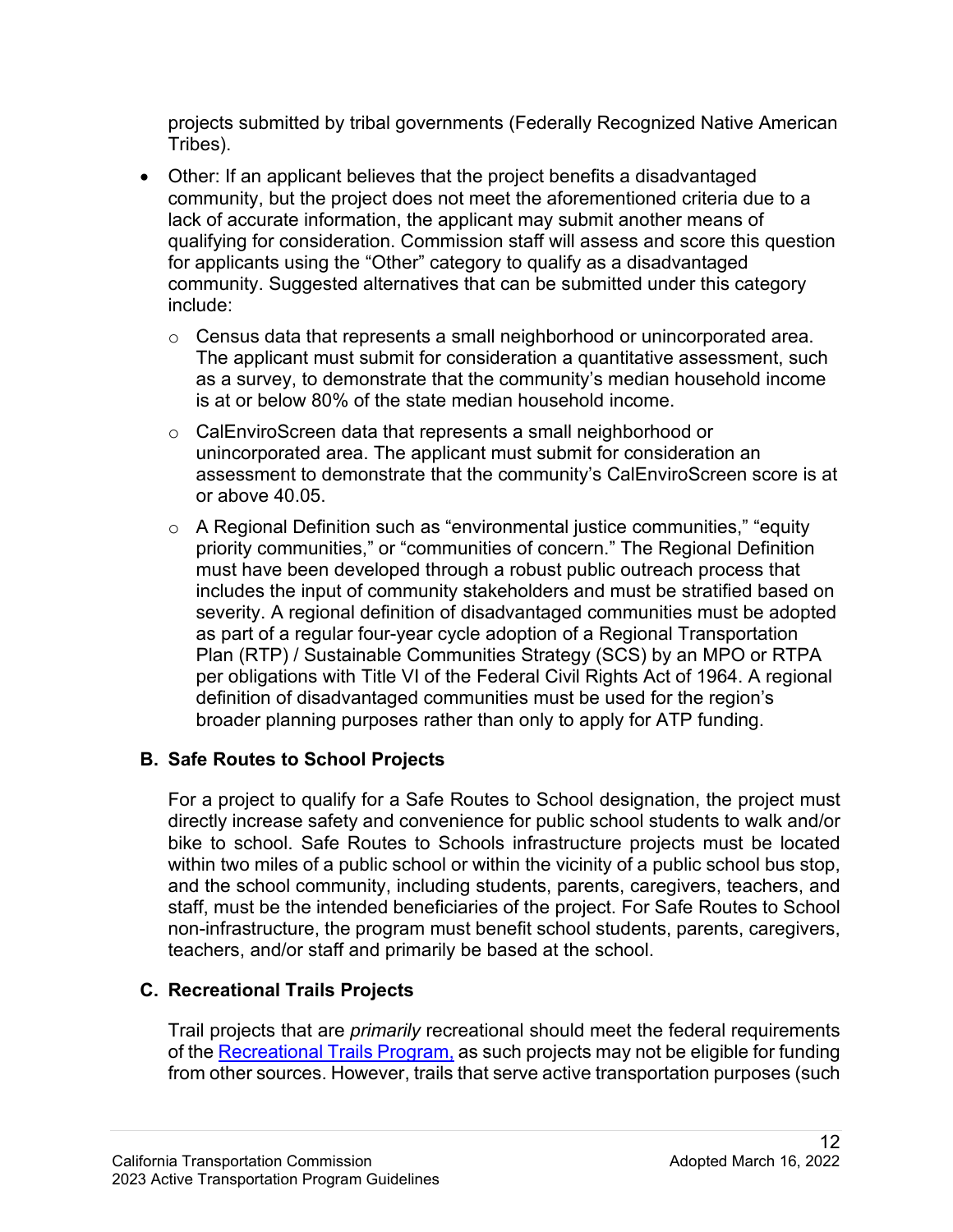as multi-use paths, Class I bikeways, etc.) are fully eligible in the ATP and need not meet the Recreational Trails Program requirements.

# **IV. Project Application**

ATP project applications will be available at the Caltrans Local Assistance website.

ATP project applications will be available at the Caltrans <u>Local Assistance website</u>.<br>There are five different applications available for applicants to complete depending on appropriate for their project. Applicants applying for infrastructure projects must utilize eligible projects must apply with one of the following application types. Applications for plans may not be combined with applications for infrastructure or non-infrastructure projects. Applications for the 2023 ATP Quick-Build Project Phase II Pilot Program must be submitted in the manner outlined in Appendix D.<br>The five application types are: the project type and size. It is incumbent on the applicant to complete the application the application type based on the entire project cost, not the ATP request amount. All

- A. Large Project, Infrastructure only or Infrastructure/Non-infrastructure:
	- • Projects with a total project cost of greater than \$10 million will be considered Commission staff may conduct onsite field reviews on a selection of projects likelihood of receiving funding. a large project and must use the Large Project application. Caltrans and that qualify as large projects. Field reviews are not indicative of the project's
	- • Projects that qualify for the large application do not need to apply for construction and may apply for pre-construction phases only.
- B. Medium Project, Infrastructure only or Infrastructure/Non-infrastructure:
	- million will be considered a medium project and must use the Medium Project • Projects with a total project cost of more than \$3.5 million and up to \$10 application.
- C. Small Project, Infrastructure only or Infrastructure/Non-infrastructure:
	- • Projects with a total project cost of \$3.5 million or less will be considered a small project and must use the Small Project application.
- D. Non-infrastructure only.
- E. Plan.
	- • Applicants can only apply for a plan with the Plan application. This application cannot be combined with any other type of project. Plan projects must be within or encompass a disadvantaged community.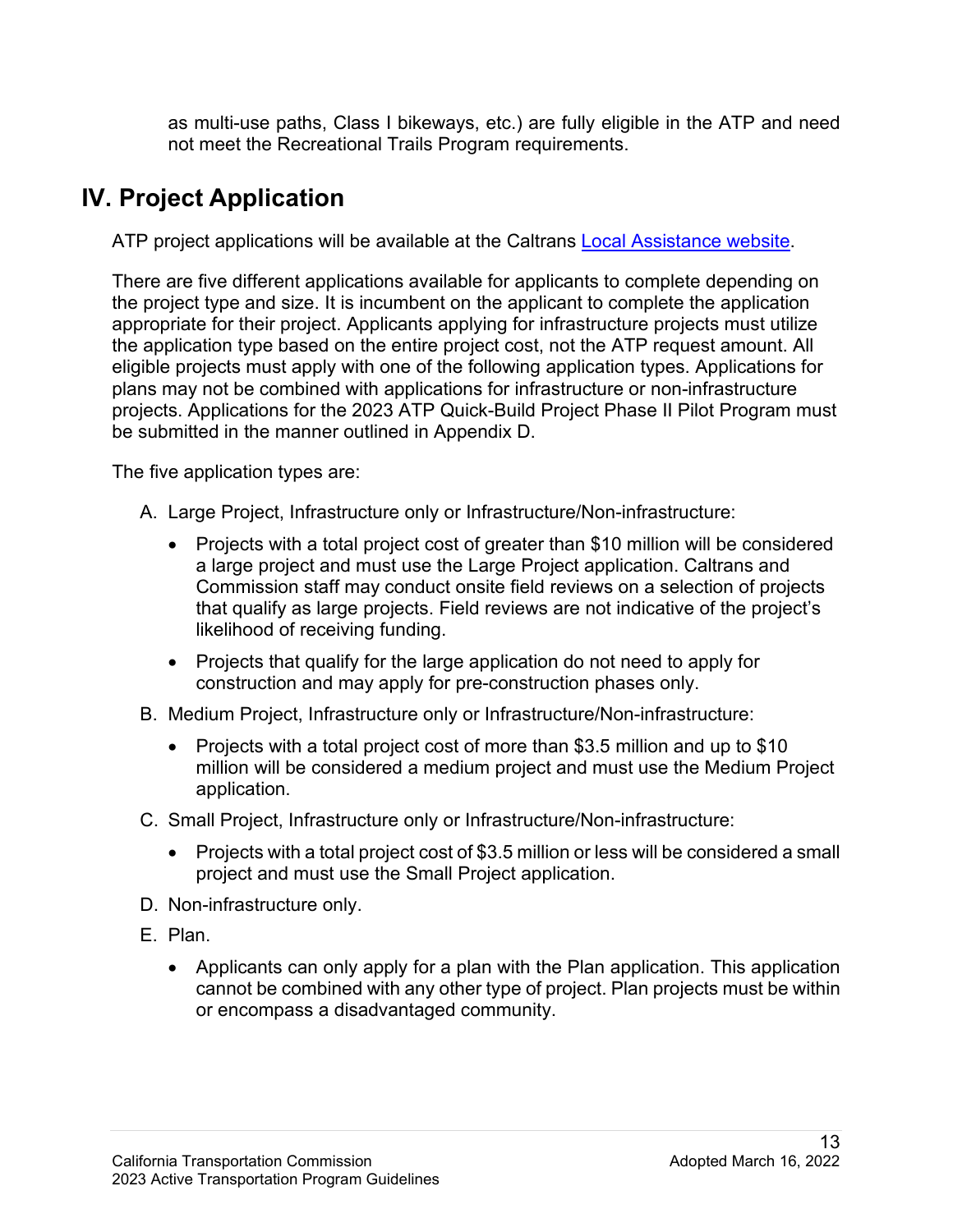### **17.Application Submittal Requirements**

Information on how to submit electronic project applications will be posted prior to the call for projects at the Commission's [website](http://catc.ca.gov/programs/atp/) and Caltrans Local Assistance [website.](https://dot.ca.gov/programs/local-assistance/fed-and-state-programs/active-transportation-program/cycle5) Applicants to the 2023 Active Transportation Program are not required to submit

hardcopies to the Commission.<br>The Commission requires:

- • All project applications must include the signature of the Chief Executive Officer or other officer authorized by the applicant's governing board.
- Projects that will be implemented by an agency other than the applicant must submit documentation of the agreement between the project applicant and the implementing agency with the project application.
- A project application must also include documentation of all other funds committed to the project.
- All applications for projects within 500 feet of a freeway or roadway with a traffic volume over 125,000 annual average daily traffic (AADT) must include a description of any project design elements intended to minimize exposure to air pollution and an explanation of the circumstances that make locating project components in close proximity to heavily travelled freeways or roadways unavoidable or an explanation of why this location was chosen. This item will not be scored.

 In addition to submitting a project application to the Commission, a copy must also be sent to the agencies listed below. These agencies may require a hardcopy or electronic version. Check with the agency for their preference.

- • Regional Transportation Planning Agency or County Transportation Commission within which the project is located.
- The MPO (a contact list can be found at the [Transportation Planning Website.](http://www.dot.ca.gov/hq/tpp/offices/orip/))

# **V. Project Selection Process**

 to be recommended for funding in the statewide component based on score, eligibility recommended for funding in the small urban and rural component based on score, eligibility and deliverability, and program capacity. Projects located within the The ATP has a sequential selection process. Commission staff will first select projects and deliverability, and program capacity. Then each of the remaining projects will be eligible for funding in either the small urban and rural component or the MPO component based on project location. Commission staff will next select projects to be boundaries of one of the ten largest MPOs must be considered for funding in the MPO component if the project was not selected for funding in the statewide component. Each of the ten largest MPOs will select projects to be recommended for funding as described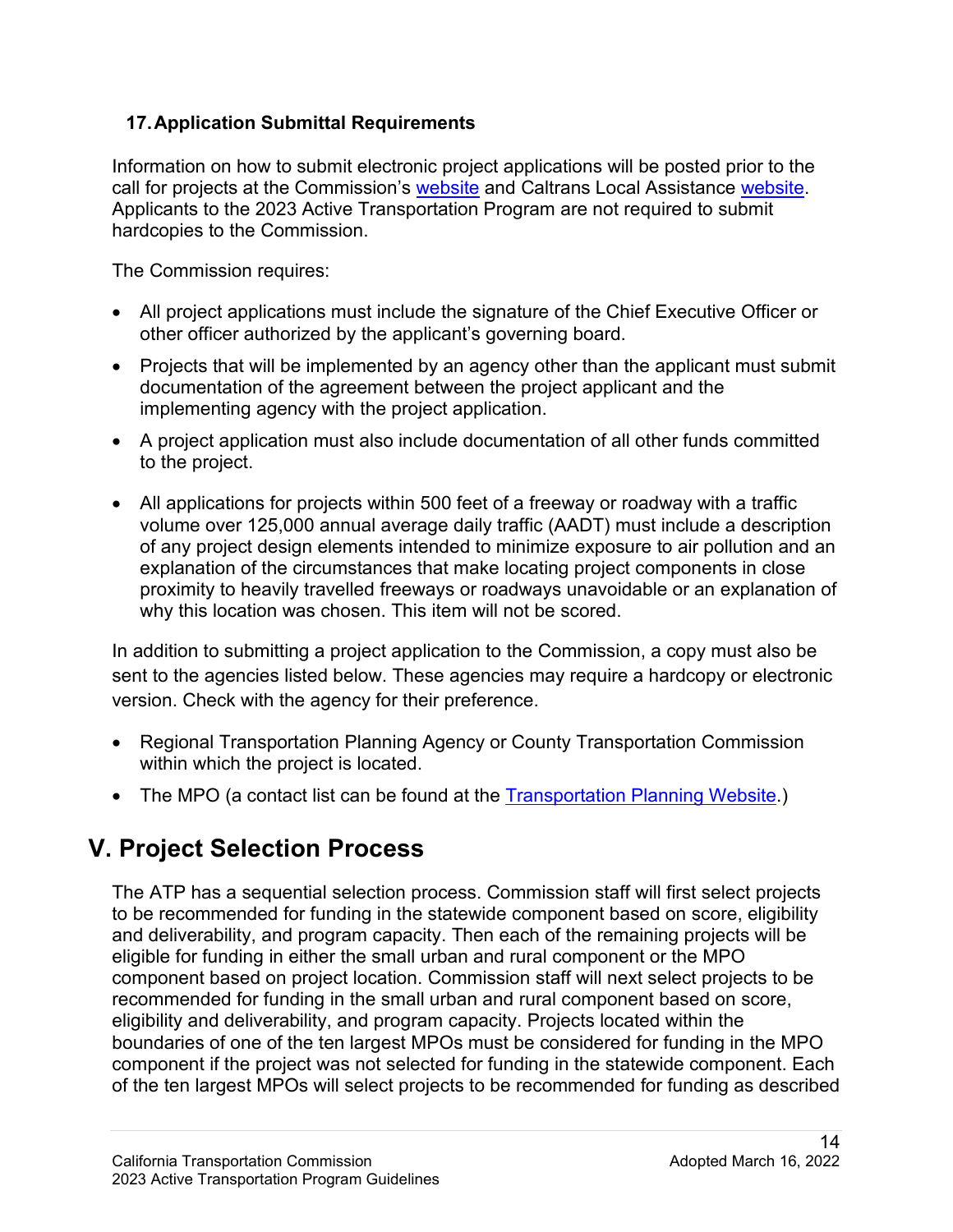in Section 21. The Commission will consider and vote whether to adopt the recommendations made in the statewide, small urban and rural, and MPO components.

### **18.Project Evaluation Committee**

 represent a project applicant or will not benefit from any submitted projects. Except for Commission staff will form a multidisciplinary project evaluation committee to assist in evaluating project applications. In forming the project evaluation committee, staff will seek participants with expertise in bicycling and pedestrian transportation, expertise in Safe Routes to Schools projects, and expertise in projects benefiting disadvantaged communities. Additionally, staff will seek a geographically balanced representation from state agencies, large MPOs, regional transportation planning agencies, local jurisdictions in small urban and rural areas, and non-governmental organizations. Priority for participation in the evaluation committee will be given to those who do not Caltrans, no more than two evaluators from one agency will be chosen to ensure a broader representation of evaluators. If more than two individuals from an agency would like to be evaluators, excess volunteers will be placed on the alternate list and asked to be evaluators should positions become available. Consultants will not be considered for participation in the evaluation committee.

 Commission and Caltrans staff will collaborate with the Department of Parks and Program funds. Recreation to review and select projects to be funded with federal Recreational Trails

# **A. Project Evaluation Process**

 that they can and will review project applications objectively, and to list any conflicts, evaluators will not be assigned applications from any applicant located within the county or counties) where they live and work. Evaluator team members All eligible project applications received will be evaluated by an evaluator team comprised of two volunteers, one from northern California and one from southern California, if possible. All evaluators are required to participate in an ATP evaluator training and sign a conflict of interest form before receiving applications to review. The conflict of interest form requires the potential evaluator to certify projects that could present a potential conflict. In addition to their named agree on consensus scores by question for each application based on the Scoring Rubric developed by Commission staff, Caltrans, and the ATP workgroup. Evaluators submit consensus score forms to Commission staff. Evaluators must include meaningful comments on each consensus score form that explain the given consensus scores. Any consensus score forms without meaningful comments will be returned to the evaluator team for completion.

 score every application to provide a check score for evaluators. Every consensus score is compared to the check score. This process allows for Commission staff Simultaneously with evaluator team scoring, Commission staff will read and to identify errors or discrepancies with scoring. Commission staff will meet with every team to discuss their scores, even if there are no issues.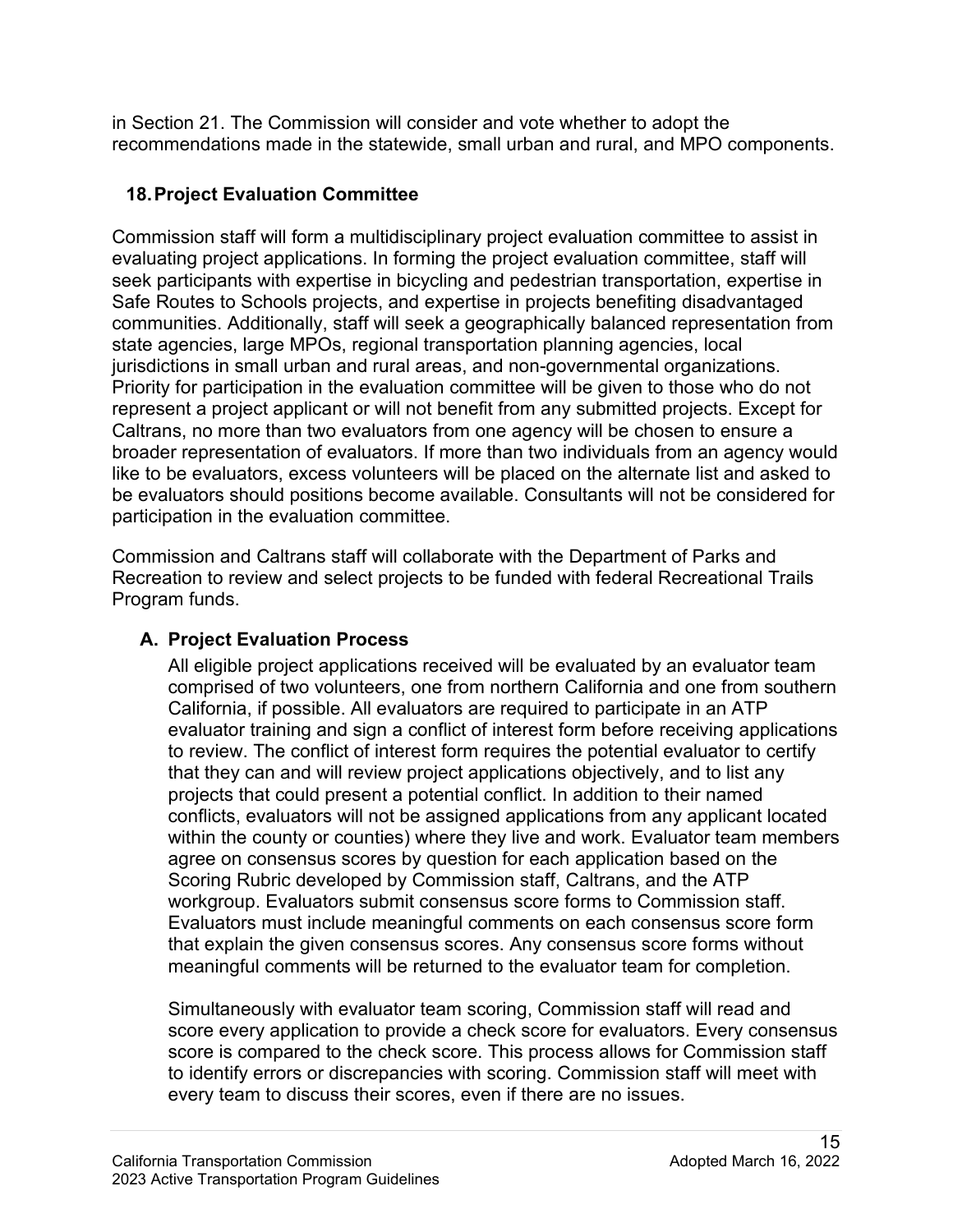#### **B. Scoring Rubrics**

 Each application type has a complementary scoring rubric that outlines the scoring criteria for each question. Evaluator teams must use the correct scoring rubric Commission anticipates publishing a scoring rubric for each project application type by March 29, 2022 to allow applicants to utilize the rubric when writing when reviewing an application. The scoring rubrics provide a consistent framework, ensuring that projects are evaluated on the same standards. The applications.

### **19.Project Selection Between Applications with the Same Score**

If two or more project applications receive the same score and it is the funding cut-off score, the following criteria will be used to determine which project(s) will be funded in the following priority order:

- documents. 1) Project readiness including, but not limited to, completed environmental
- 2) Highest score on the highest point value question (questions with the highest point value may vary by application type).
- 3) Highest score on the second highest point value question.

### **20.Scoring Criteria**

 for each scoring topic by application type. If a scoring topic is left blank, it is not Proposed projects will be scored and ranked based on applicant responses to the scoring topics below. The chart below references the scoring topics and points allotted to the different types of applications, as well as the maximum number of points allowed applicable to that application type.

Infrastructure Only (Inf.), Infrastructure & Non-Infrastructure (I + NI), Non-Infrastructure Only, and Plan Application Scoring Criteria: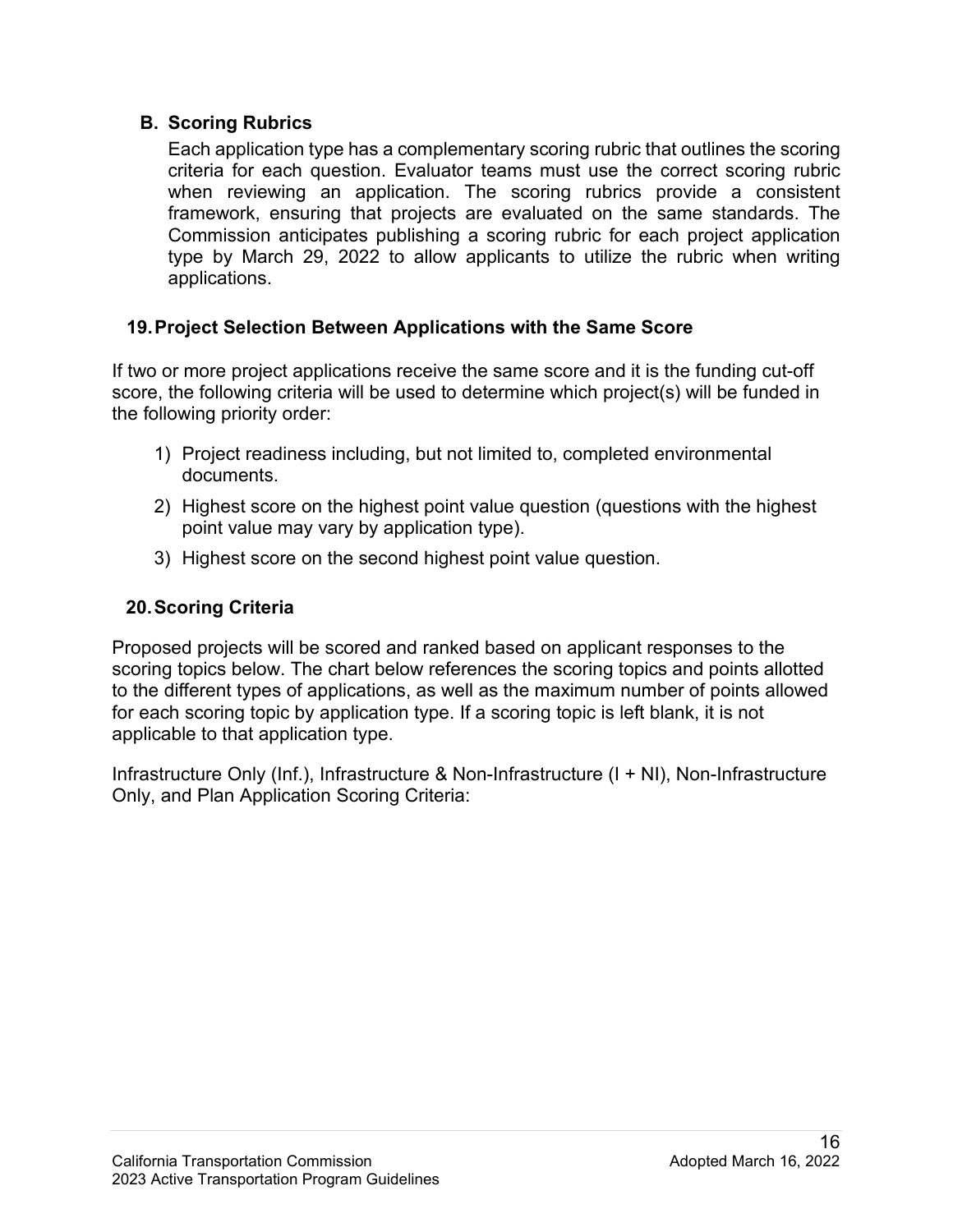| <b>Scoring Topic</b>                                                         | Large<br>$\ln f$ . / $\ln$ + NI | <b>Medium</b><br>$lnf$ . $/l + NI$ | Small<br>$lnf$ . $/l + NI$ | Plan         | Non-Infrastructure<br>Only |
|------------------------------------------------------------------------------|---------------------------------|------------------------------------|----------------------------|--------------|----------------------------|
| <b>Benefits to</b><br>Disadvantaged<br>Communities (DAC)                     | 10                              | 10                                 | 10                         | 30           | 10                         |
| <b>Need</b>                                                                  | 38                              | 40                                 | 52                         | 20           | 40                         |
| Safety                                                                       | 20                              | 25                                 | 25                         |              | 10                         |
| <b>Public Participation &amp;</b><br>Planning                                | 10                              | 10                                 | 10                         | 25           | 15                         |
| Scope and Plan Layout<br><b>Consistency and Cost</b><br><b>Effectiveness</b> | $\overline{7}$                  |                                    |                            |              |                            |
| Scope and Plan Layout<br>Consistency                                         |                                 | 5                                  | 3                          |              | 10                         |
| <b>Context Sensitive &amp;</b><br>Innovation                                 | 5                               | 5                                  |                            |              | 5                          |
| Transformative<br>Projects                                                   | 5                               |                                    |                            |              |                            |
| Evaluation and<br>Sustainability                                             |                                 |                                    |                            |              | 10                         |
| Leveraging                                                                   | 5                               | 5                                  |                            |              |                            |
| Implementation & Plan<br>Development                                         |                                 |                                    |                            | 25           |                            |
| Corps                                                                        | $(0 or -5)$                     | $(0 or -5)$                        | $(0 or -5)$                |              | $(0 or -5)$                |
| <b>Past Performance</b>                                                      | 0 to $-10$                      | $0$ to $-10$                       | $0$ to $-10$               | $0$ to $-10$ | $0$ to $-10$               |
| Total                                                                        | 100                             | 100                                | 100                        | 100          | 100                        |

- not an issue, applicants must explain why it is not a concern for the community. **A. Benefit to Disadvantaged Communities.** The benefit provided to the disadvantaged community affected by the project. The score will be impacted by the project location in relation to the disadvantaged community, the severity, and the direct benefit the project will provide. Applicants must also explain how antidisplacement policies and actions are being implemented to discourage gentrification of the community being impacted by the project. If displacement is
- **B.Need.** Potential for increased walking and bicycling, especially among students, including the identification of walking and bicycling routes to and from schools, transit facilities, community centers, health care facilities, employment centers,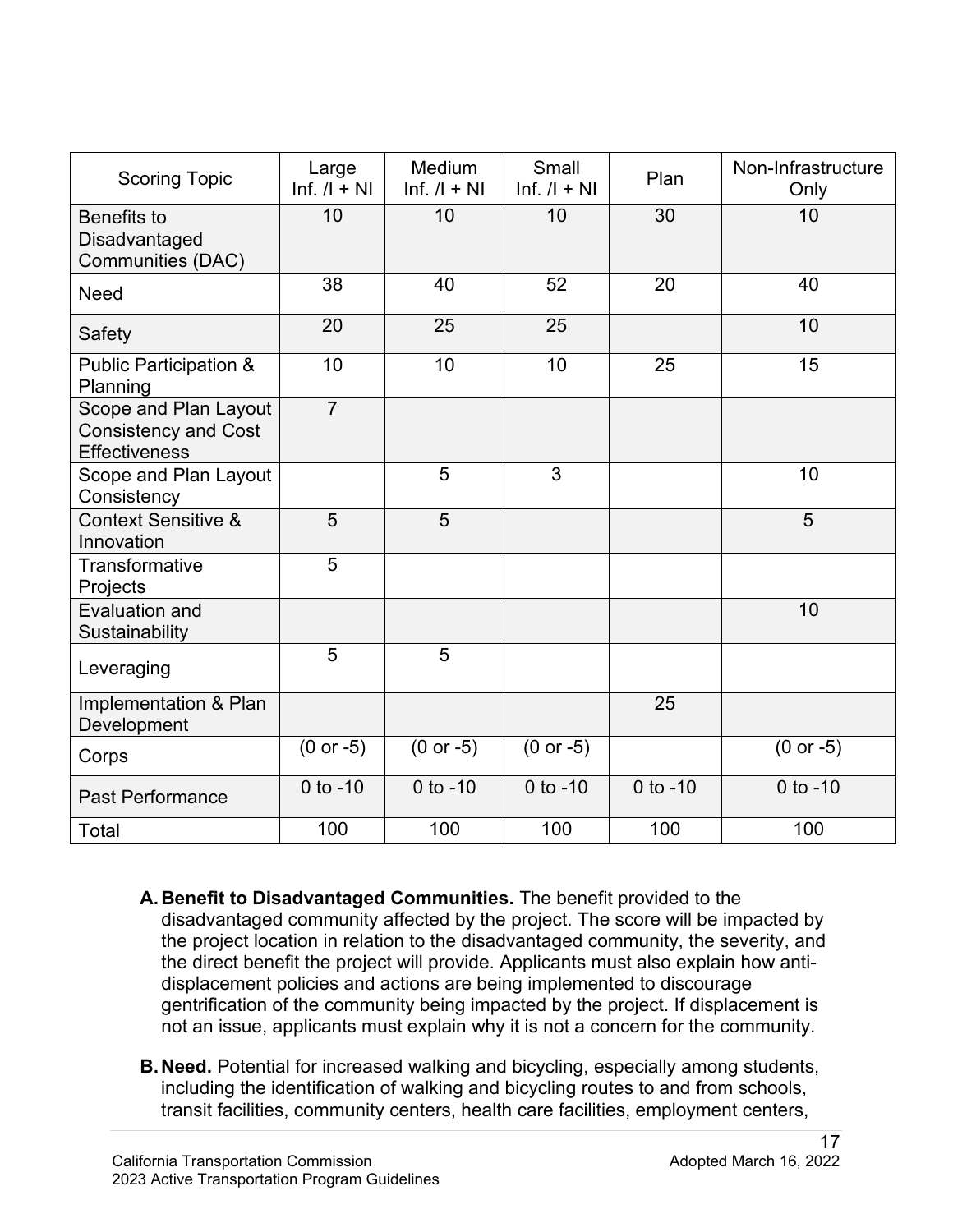infrastructure for people of all ages and varying abilities; and potential to increase and other destinations; potential to promote equity of access to shared public and improve the connectivity and mobility of non-motorized users..

- bicyclist fatalities and injuries, including the identification of safety hazards for pedestrians and bicyclists, with consideration of safety concerns for students, older adults, and persons with disabilities. **C.Safety.** Potential for reducing the number and/or rate or the risk of pedestrian and
- noticed meetings and consultation with local stakeholders. Project applicants must **D.Public Participation and Planning.** Identification of the community-based public participation process that culminated in the project proposal, which may include clearly articulate how the local participation process (including the participation of disadvantaged community stakeholders and community-based organizations) resulted in the identification and prioritization of the proposed project. If there is significant opposition to the project, applicants should summarize any major points of concern raised by the opposition and provide a response. Additionally, for large infrastructure and large infrastructure/non-infrastructure combination projects, applicants will be awarded points for the inclusion of the project in an adopted active transportation plan or similar plan. Eligible plans must be developed through a comprehensive public process.
- the application, scope, and plan layout are consistent with one another and depict project in comparison to the project's benefits. **E. Scope and Plan Layout Consistency and Cost Effectiveness.** Evidence that what is being proposed. A project's cost effectiveness is the relative costs of the
- plan layout are consistent with one another and depict what is being proposed. **F. Scope and Plan Layout Consistency.** Evidence that the application, scope, and
- **G.Implementation and Plan Development.** Specific to applicants using the "plan" application form. Evidence that the plan will lead to implementation of the identified projects.
- description of the innovative features of the project or explain why the context of **H.Context-Sensitive Bikeways/Walkways and Innovative Project Elements.** The "recognized best" solutions appropriate for the local community context will be considered. Applicants should discuss how the project advances a lower stress environment or a low-stress network. Additionally, applicants should provide a the project best lends itself to standard treatments/features.
- In addition, applicants should address the potential for the project to support **I. Transformative Projects.** Evidence of the transformative nature of the project will help to inform the score. Applicants should describe how nearby projects and local policies and ordinances will contribute to the project's transformative nature. existing and planned housing, especially affordable housing, and how the project will advance local transportation and land use goals. Applicants are encouraged to apply for the California Department of Housing and Community Development's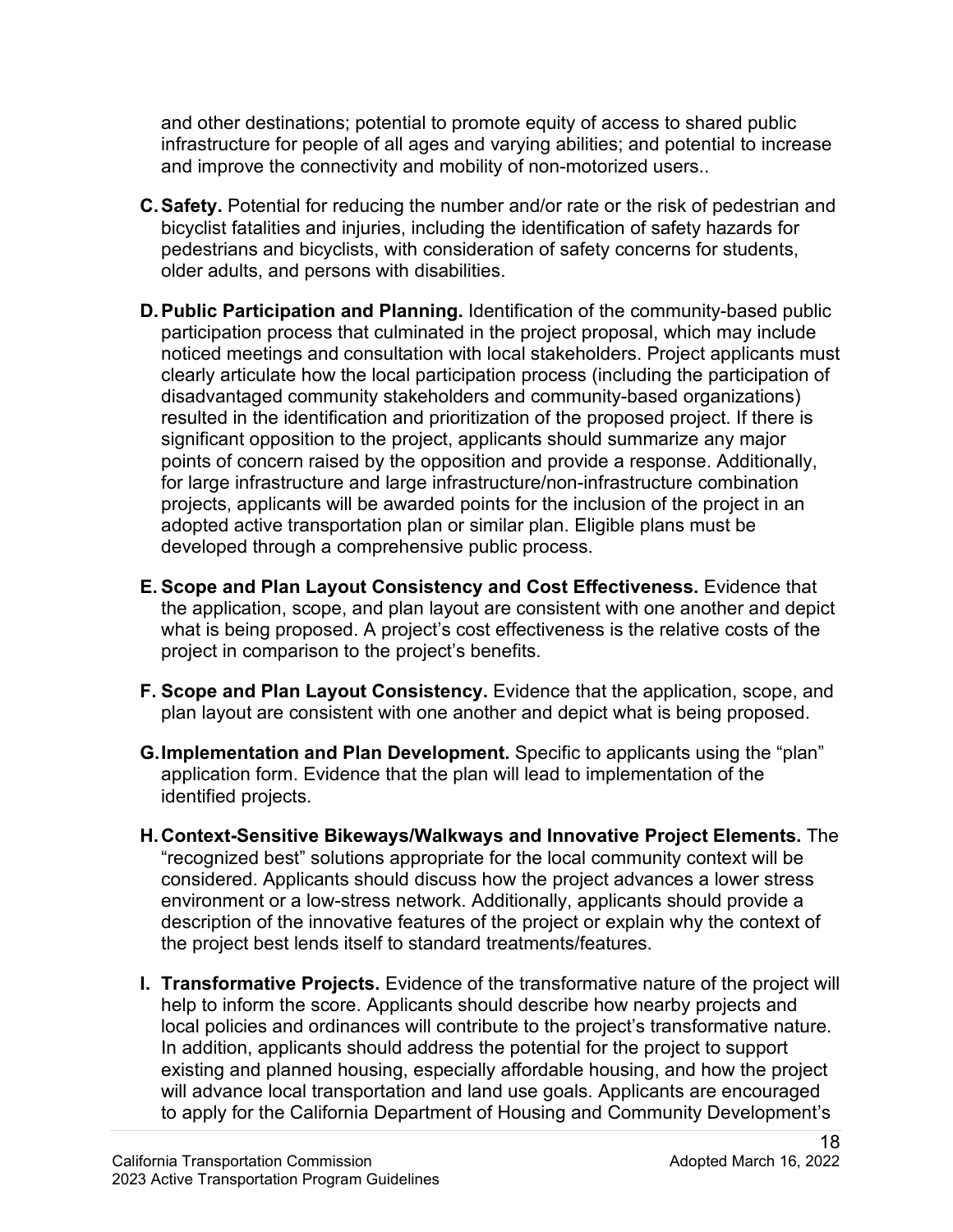with prohousing criteria. If housing is not an issue for the community, the applicant (HCD) [Prohousing Designation Program](https://www.hcd.ca.gov/community-development/prohousing/index.shtml) and to describe how local policies align should explain why it is not a concern.

- **J. Evaluation and Sustainability.** How will the effectiveness of the program be measured and sustained after completion?
- **K.Leveraging.** Leveraging of non-ATP funds (excluding in-kind contributions) on the ATP project scope proposed.
- Section 1524 of Public Law 112-141. Points will be deducted if an applicant does project in which the corps can participate. An exception applies for applicants **L. Corps.** Use of the California Conservation Corps or a certified local community conservation corps, as defined in Section 14507.5 of the Public Resources Code, as partners to undertake or construct applicable projects in accordance with not seek corps participation or if an applicant intends not to utilize a corps in a using the Plan application type.
	- a. General information and instructions for consulting with the Corps on ATP projects can be found at the [California Conservation Corps website](https://ccc.ca.gov/what-we-do/funding-opportunities/active-transportation-program/) or at the [California Association of Local Conservation Corps website.](https://mylocalcorps.org/active-transportation-program/)
	- b. The California Conservation Corps can be contacted at <u>atp@ccc.ca.gov</u>.
	- c. Certified local community conservation corps can be contacted at [inquiry@atpcommunitycorps.org.](mailto:inquiry@atpcommunitycorps.org)
	- implementing agency demonstrates cost effectiveness per 23 CFR 635.204 d. Direct contracting with the California Conservation Corps or a certified local community conservation corps without bidding is permissible provided that the and obtains approval from Caltrans. A copy of the agreement between the implementing agency and the proposed conservation corps must be provided to **Caltrans**
	- e. Funded projects will be required to report on the use of the California Conservation Corps or a certified local community conservation corps as noticed in the application.
- **M. Past Performance.** Applicant's performance on past ATP projects. Points will be deducted for non-use of the Corps as committed to in a past ATP award; adverse audit findings on a past ATP project that are the fault of the applicant; or failure of any past ATP project.

### **21. MPO Competitive Project Selection**

 Projects not selected for programming in the statewide competition must be considered by the MPOs in administering a competitive selection process.<br>California Transportation Commission Adopted March 16, 2022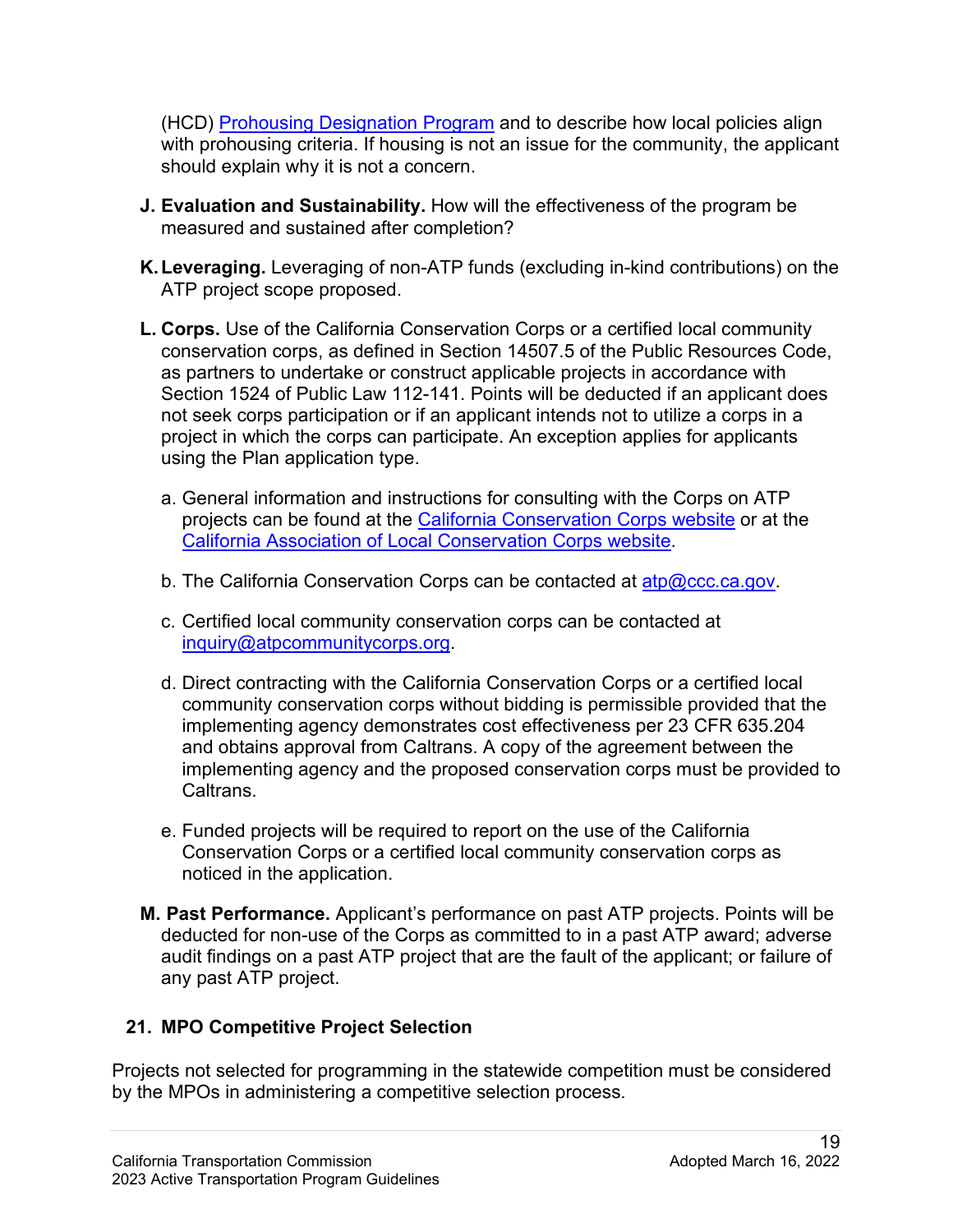Commission's statewide competition project selection criteria, weighting, minimum An MPO may delegate its project selection to the Commission if it uses the project size, match requirement, and definition of disadvantaged communities.

 \$500,000 or less, or different match requirement than in the statewide competitive program does not require prior Commission approval. An MPO, with Commission approval, may use a different project selection criteria or weighting, minimum project size, match requirement, and/or definition of disadvantaged communities for its competitive selection process. Use of a minimum project size of

 Committee described in Section 18, to assist in evaluating project applications. The Commission will provide a checklist to the MPOs that includes what the MPO must submit with its programming recommendations to the Commission, including: An MPO may also elect to have a supplemental MPO-specific call for projects. The projects received in this call must be considered along with those not selected for funding in the statewide competitive program. As part of the supplemental call for projects, MPOs may allow applicants to down-scope or provide a scalability plan for statewide-submitted projects. An MPO may recommend a quick-build project for programming; however, all quick-build project applications must be submitted in the manner outlined in Appendix D.MPOs that choose to administer a competitive selection process must use a multidisciplinary advisory group, similar to the Project Evaluation

- List of the members of its multidisciplinary advisory group.
- Description of unbiased project selection methodology.
- Programming template provided by Caltrans and Commission staff with the following elements:
	- o List of all projects evaluated and regional competition scores
	- disadvantaged communities. o Projects recommended with implementing agency name, project name, county, total project cost, request amount, fiscal years, phases, state only funding requests, state and federal funding split, and amount benefiting
	- $\circ$  Project type designations such as Non-infrastructure, Safe Routes to School, etc.
- Board resolution approving the program of projects.
- Project Programming Requests (PPRs).
- Copies of all applications received by the MPO if the MPO conducted a supplemental call for projects. Applications that were submitted to a supplemental call for projects that were recommended for programming by an MPO will not be considered for programming unless the application is received by February 20, 2023. Commission staff and Caltrans staff will review all applications for eligibility and deliverability.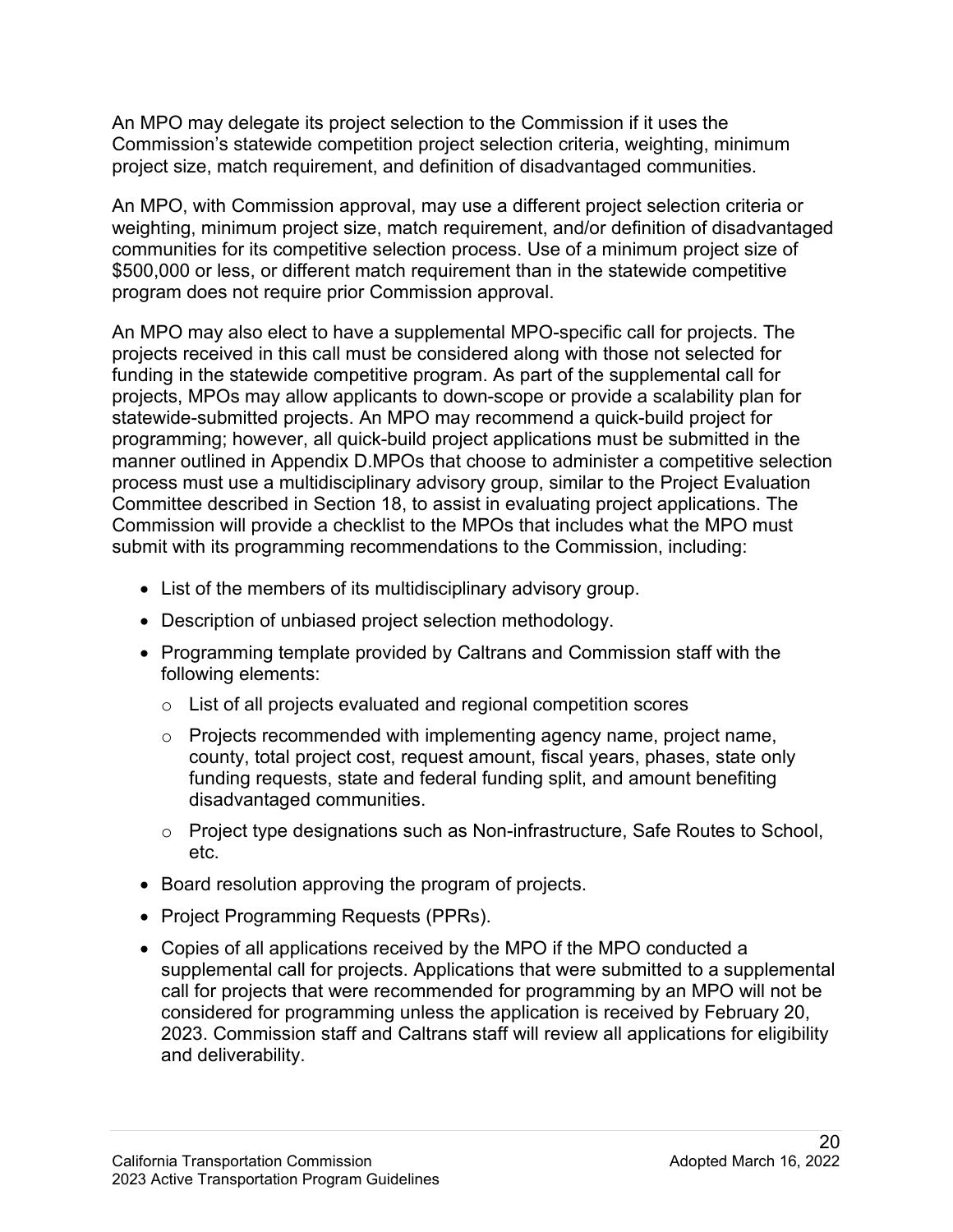Commission staff, Caltrans staff, and MPO staff to review submittal completeness and accuracy. The Commission also may require each MPO to participate in a teleconference between

 enough for Commission staff approval, then Commission staff may elect to postpone If Commission staff determines that an MPO submittal is not complete or accurate consideration of that MPO's program until the submittal is deemed complete and accurate.

# **VI. Programming**

# **22.Program of Projects**

 for the ATP in each odd-numbered year by the deadline established in statute. The ATP must be developed consistent with the fund estimate. Projects programmed by the Following at least one public hearing, the Commission will adopt a program of projects Commission in ATP will not be given priority in other programs under the Commission's purview.

 If the program of projects adopted by the Commission does not program the full capacity identified in the fund estimate for a given fiscal year, the balance will remain available to advance programmed projects. Subject to the availability of funds, a balance not programmed in one fiscal year will carry over and be available for projects in the following fiscal year.

 large project delivered in segments, the program of projects will include the total cost of The program of projects for each fiscal year will include, for each project, the amount to be funded from the ATP and the estimated total cost of the project. In the case of a the segment for which ATP funds are requested.

Project costs in the ATP will include costs for each of the following phases:

- project approval and environmental document (PA&ED);
- plans, specifications, and estimates (PS&E);
- right-of-way (R/W);
- construction (CON); and
- construction non-infrastructure (CON-NI), if applicable.

 way. The cost of each project phase will be listed in the ATP no earlier than in the fiscal year in which the particular project phase can be implemented. For projects anticipated to be delivered using the design-build or design-sequencing contracting method, the construction phase may include costs for design and right-of-

year in which the particular project phase can be implemented.<br>Projects from prior cycles that are found to not meet Project Study Report (PSR) equivalency will be required to take corrective action prior to allocation of funds.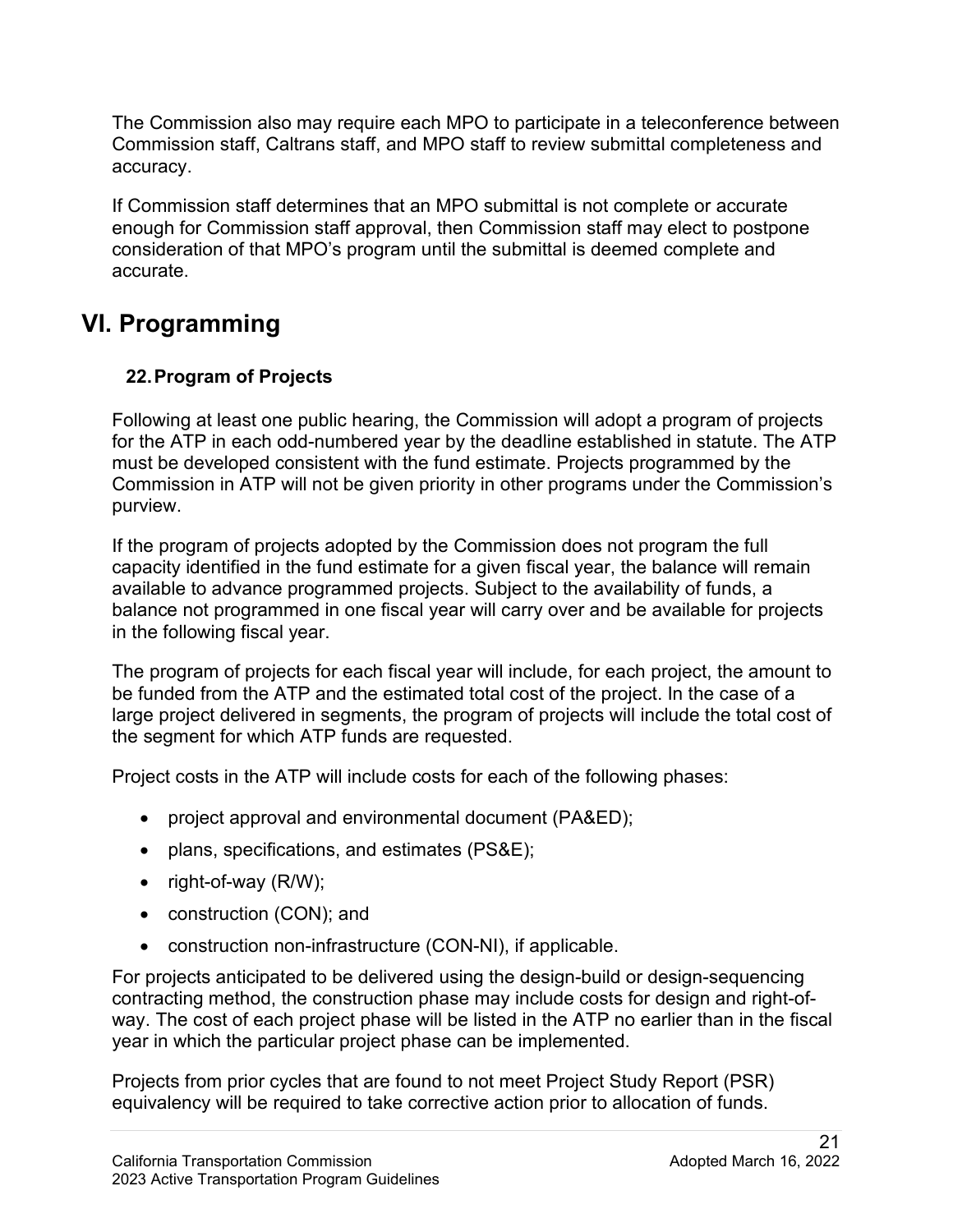#### **23.Performance Metrics**

 Successful projects must submit the required performance metric data as noted below. The Commission will not consider approval of a project allocation for projects that have The Commission may delete a project for which no performance metric data is received. not submitted the required performance metric data.

### **A. Interim Count Methodology Guidance**

 Interim Guidance is intended to guide ATP applicants and project awardees in The Interim Count Methodology Guidance (Interim Guidance) was developed by Caltrans in collaboration with the ATP Technical Advisory Committee. The meeting the minimum expectations for conducting user counts, surveys, and evaluation requirements for active transportation projects funded through the ATP. The Interim Guidance covers various topics that represent central steps to ensure that ATP applicants and awardees can provide consistent and uniform project-user data. Topics include determining the type of count data collection needed, as well as how to determine count locations and estimating the total volume within the project limits.

 The Count Guidance must be used for all ATP-funded projects that receive a construction phase allocation from the Commission. The [Interim Count](https://dot.ca.gov/programs/local-assistance/fed-and-state-programs/active-transportation-program/general-and-technical-information)  [Methodology Guidance](https://dot.ca.gov/programs/local-assistance/fed-and-state-programs/active-transportation-program/general-and-technical-information) is available on the Caltrans website. The timeframes for conducting user counts are outlined in Section 4 of Interim Count Methodology Guidance.

### **B. Affordable Housing and Sustainable Communities Benefits Calculator**

 air pollution, and greenhouse gas reductions for new facilities and bike shares. To further show the benefits of the ATP funding, Commission staff will utilize the analysis provided by the [Affordable Housing and Sustainable Communities](https://ww2.arb.ca.gov/sites/default/files/auction-proceeds/swrcb_sadw_finalcalculator_052821.xlsx)  [Benefits Calculator.](https://ww2.arb.ca.gov/sites/default/files/auction-proceeds/swrcb_sadw_finalcalculator_052821.xlsx) This tool estimates outputs such as vehicle miles traveled, Successful applicants, including those with MPO-selected projects, must submit the relevant data to Commission and Caltrans within six months of programming.

### **24.State Only Funding Designation**

 the Federal-Aid Project Funding Guidelines for more information. Agencies may request State only funding at the time of application. Such a request does not guarantee a State Some of the funds in the ATP are federal funds. ATP projects programmed as part of the statewide and small urban and rural competitions with capital construction values of \$1,000,000 or more in ATP funding must be federal-aid eligible**.** Refer to the update to only funding designation.

 recommendations are not to exceed the allotted State only funds specified in the adopted 2023 ATP Fund Estimate. If a project is not designated for State only funds in In the MPO component, it is the responsibility of each MPO to designate projects for State only funding when submitting their programming recommendation. The the adopted MPO component, and later requires State only funding, the MPO must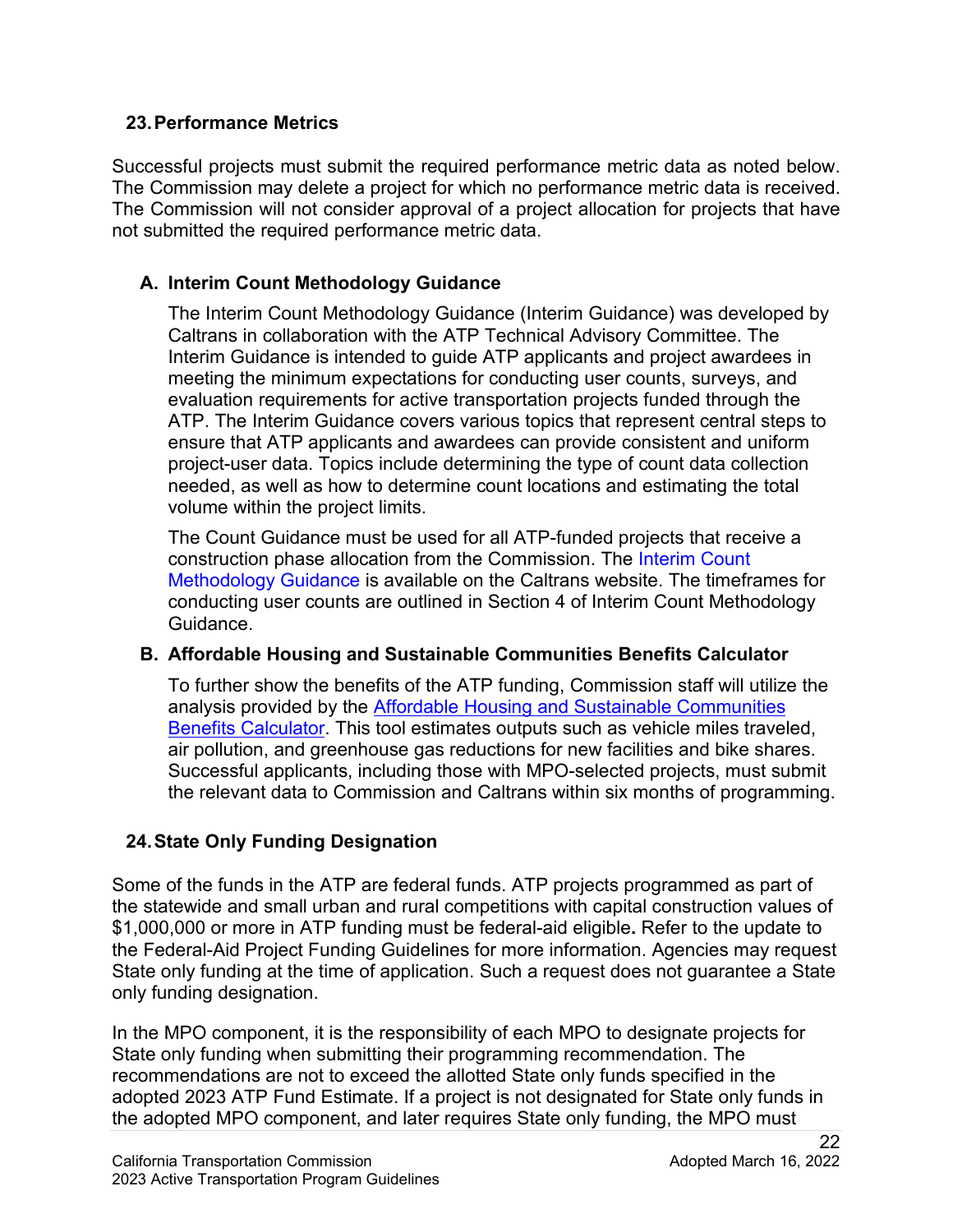designations before submitting an allocation request for any affected project and inform the Commission which State only funded project(s) will be converted to federal funds. modify the State only fund designations among all its programmed projects so that the State only fund designations do not exceed the allotment in the adopted 2023 ATP Fund Estimate. The MPO must inform Caltrans of any changed State only funding

All programmed quick-build projects will be designated for State only funding.

# **25.Committed / Uncommitted Funds**

 The Commission will program and allocate funding to projects in whole thousands of dollars and will include a project only if it is fully funded from a combination of ATP funds and other committed funds. The Commission will only propose to fund projects with uncommitted funds in the following two situations:

- The project is at the funding cut-off for an MPO in their MPO component and there are not enough available funds in that MPO's program to fund the full project. The applicant must demonstrate how it intends to fund the construction of a useable segment, consistent with the project application.
- Application, Section IV of these Guidelines. The applicant must demonstrate the • Projects that fall into the large infrastructure category as defined in the Project means by which it intends to fund the construction of a useable segment, consistent with the project application.

 not securing that commitment, and its plan for securing an alternate source of funding Uncommitted funds may only be from a future cycle of the ATP, the Local Partnership Program (formulaic or competitive), or a federal discretionary grant program. The applicant must indicate its plan for securing a funding commitment; explain the risk of should the commitment not be obtained. If a project with uncommitted funds is programmed, all funding commitments for that phase must be secured prior to July 1 of the fiscal year in which the project is programmed, or the project will be removed from the program.

 Commission or when the agency with discretionary authority over the funds has made Improvement Program, and federal formula transit funds, the commitment may be by federal discretionary funds, the commitment may be by federal approval of a full funding The Commission will regard funds as committed when they are programmed by the its commitment to the project by ordinance or resolution. For federal formula funds, including Surface Transportation Program, Congestion Mitigation and Air Quality Federal approval of the Federal Statewide Transportation Improvement Program. For grant agreement or by grant approval.

# **26.Contingency List**

The Commission may identify a contingency list of projects to be amended into the program in the event a programmed project has returned award savings or is deleted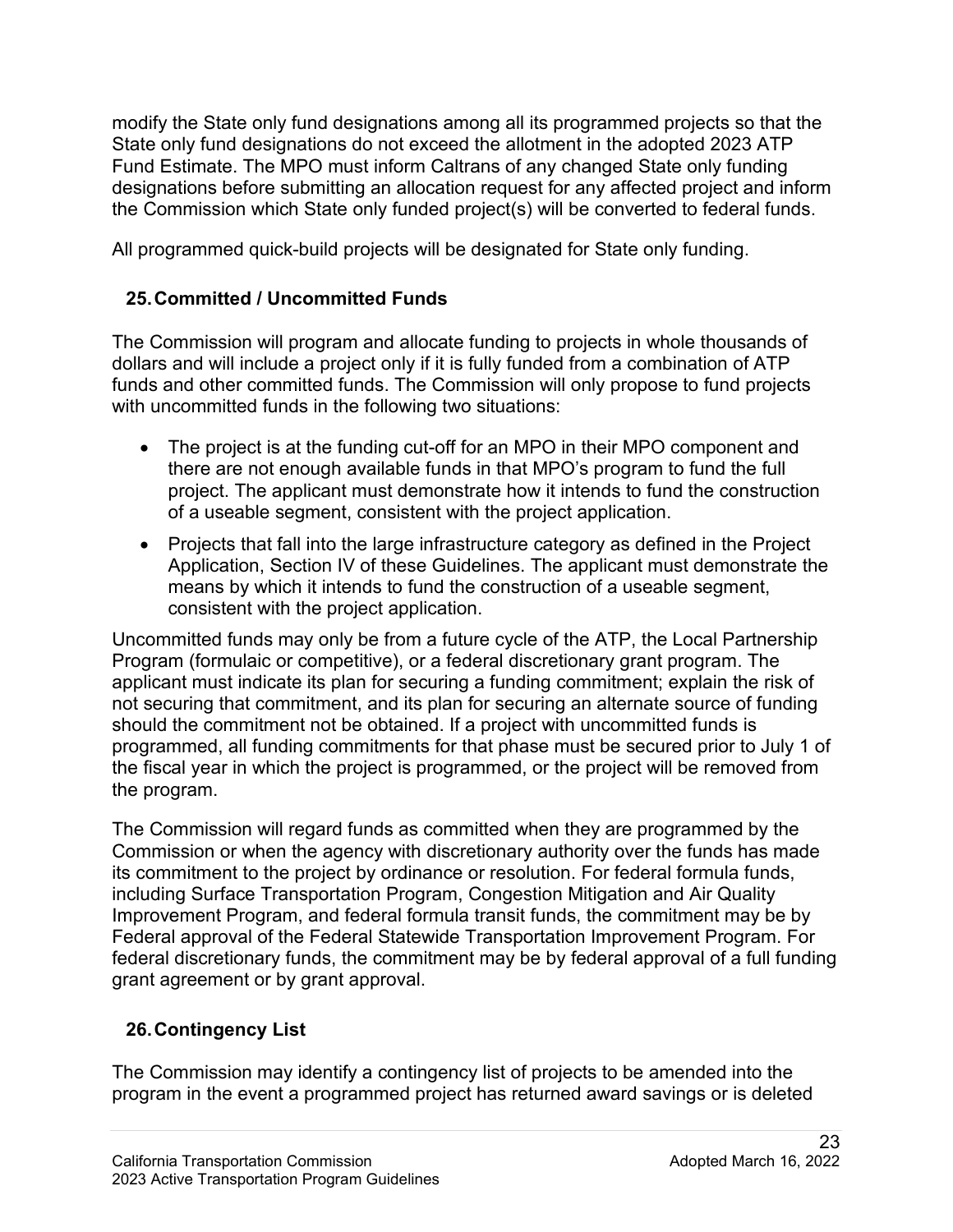from the program. This contingency list will be in effect only until the adoption of the next programming cycle.

### **27.Baseline Agreements**

 Commission requires Baseline Agreements for ATP projects with a total project cost of \$25 million or greater (all funds) or a total programmed amount of \$10 million or greater funds in pre-construction phases only and that meet these thresholds. Baseline agreements establish the agreed upon benefits, project scope, schedule, and cost of a In accordance with the SB 1 Accountability and Transparency Guidelines, the in ATP funds, including large infrastructure projects that are programmed with ATP project for which the Commission has approved funding. These agreements provide a foundation for project monitoring and reporting and identify the agency responsible for reporting on the progress made towards the implementation of the project.

 which a project has not received environment clearance at the time of programming. Projects that have not received environmental clearance at the time of programming will be expected to have a baseline agreement approved within six months after the Lead California Environmental Quality Act. The Commission will approve baseline agreements at a regular Commission meeting within four months after a project has been adopted into the ATP except in instances in Agency files a notice of exemption or files a notice of determination pursuant to the

The following documents must be completed and submitted to Caltrans as part of the baseline agreement package:

- A signed baseline agreement
- An approved ATP application
- A completed Project Programming Request (PPR)
- Completed environmental documents (CEQA and NEPA, if required)
- A completed Benefits Form

 The Commission may delete a project for which no baseline agreement is executed. The Commission will not consider approval of a project allocation, except for the environmental project phase and the non-infrastructure project phase for infrastructure/non-infrastructure combination projects, without an approved baseline agreement. The SB 1 Accountability and Transparency Guidelines are available on the Commission's website.

# **VII. Program / Project Amendments**

# **28.Amendment Requests**

Implementing agencies who wish to request project amendments must obtain approval from all partner and funding entities before submitting these requests to the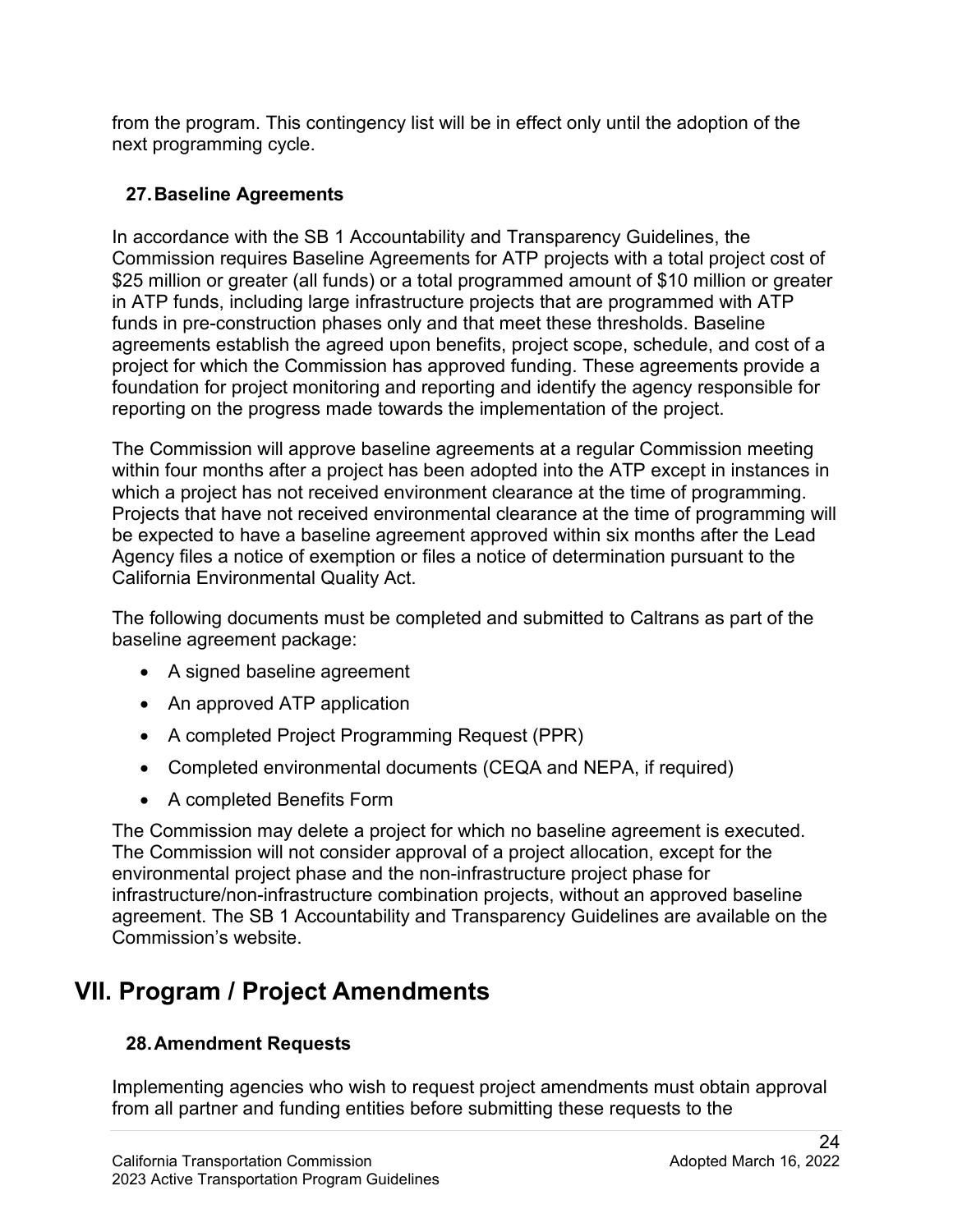Commission. Implementing agencies must submit amendment requests in a timely on the scope, cost, schedule, public support, and benefits. manner and include documentation that supports the requested change and its impact

 Request (PPR) form to help document the change. Implementing agencies must notify Caltrans shall coordinate all amendment requests and utilize the Project Programming Caltrans in writing of proposed project amendments.

Project amendments will be considered for ATP as follows:

- • Scope Changes the Commission may consider changes to the scope of the project only as described below.
- • Funding Distribution Changes the Commission may consider a request to move funds between phases after a project has been programmed only as described below.

 below. Project Segmenting – the Commission may consider a request to segment a project into two or more segments only as described in subsection C below.

 allowed as specified in Section 31. The ATP will not fund any cost increases to a Schedule changes to a project will not be considered, however, time extensions are project, except for Caltrans implemented projects as outlined in Section VIII. If there is a change in the cost estimate, the implementing agency must notify Caltrans as soon as possible. The written notification should explain the change and the plan to cover the increase.

# **A. Scope Changes**

 overall benefits of the ATP. An agency requesting a scope change must submit a request to Caltrans that includes the following: The Commission will consider changes to the approved scope submitted in the project application to assist agencies in implementing their ATP projects and maximize the

- An explanation of the proposed scope change.
- The reason for the proposed scope change.
- The impact the proposed scope change would have on the overall cost of the project.
- An estimate of the impact the proposed scope change would have on the potential of the project to increase walking and bicycling as compared to the benefits identified in the project application (increase or decrease in benefit).
- decrease in benefit). • An estimate of the impact the proposed scope change would have on the potential of the project to increase the safety of pedestrians and bicyclists as compared to the benefits identified in the project application (increase or decrease in benefit).<br>California Transportation Commission Parameters Adopted March 16, 2022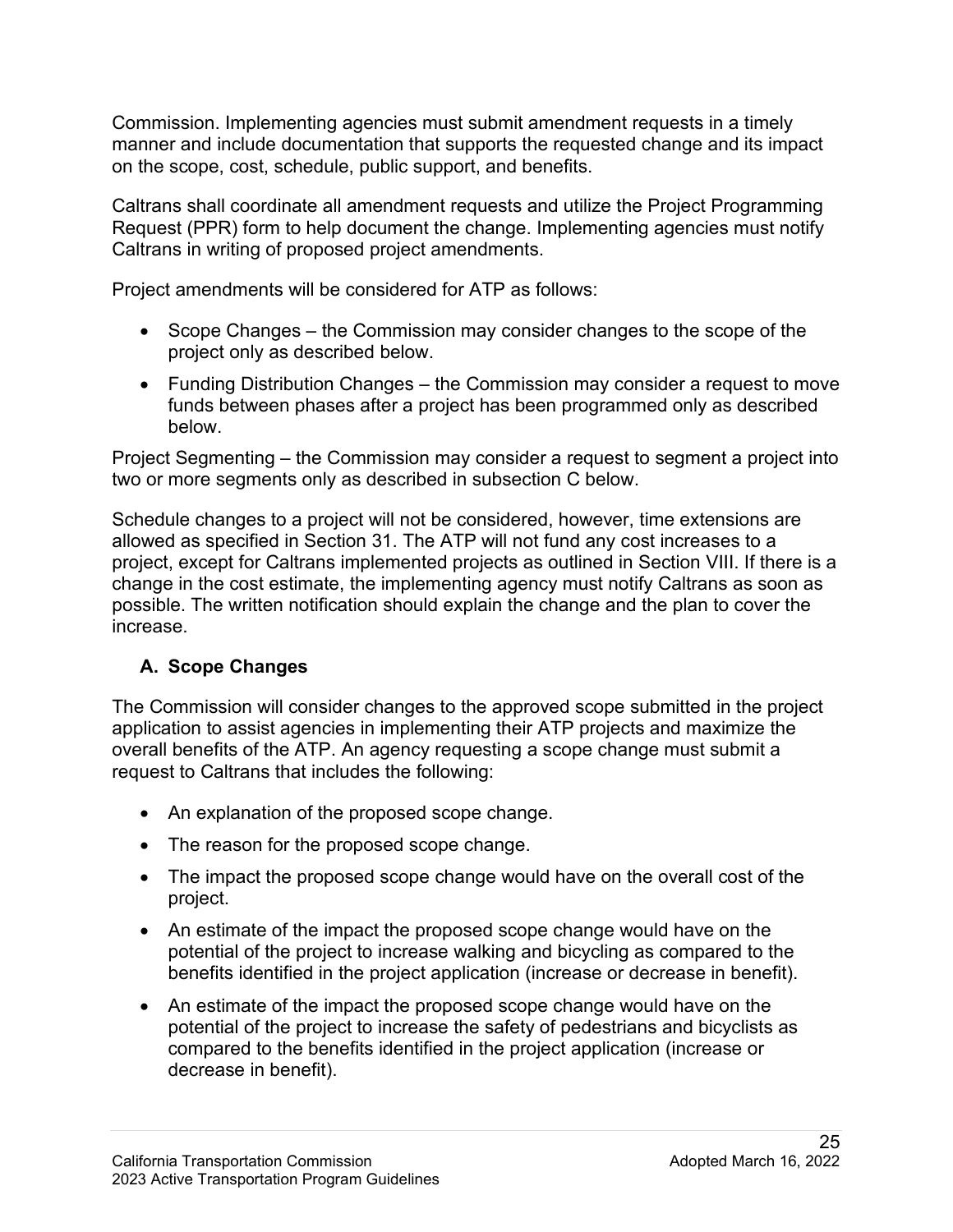- An estimate of the impact of the proposed scope change on benefits to disadvantaged communities, if applicable (increase or decrease in benefit).
- An explanation of the methodology used to develop the estimates.
- Evidence of public support for the new scope.
- Revalidation of the environmental document(s), if needed.
- How the scope change impacts the project schedule.
- For projects in which the original ATP scope has been or will be completed through a different project or funding source, the implementing agency must submit an explanation of the overlapping scopes of the projects and/or change in funding source. If the scope change is approved, the agency must continue to report on any items that were in the original ATP scope but were or will be completed through a different project or funding source.
- Identification of any funding sources used to complete the project that were not included in the project application.
- Identification of any savings expected due to a reduced or modified scope.
- • An explanation of how the scope change affects the project budget, and how increases will be funded, or savings will be utilized.
- component, evidence of MPO approval and the MPO rationale for their approval. • For projects programmed in the Metropolitan Planning Organization (MPO)

Caltrans will review the proposed scope change and forward the proposal along with Caltrans' written analysis and recommendation to the Commission for the Commission's consideration.

 Commission staff may accept or deny minor scope changes and will present those that changes are those that stay true to the project proposed in the application, with little or in collaboration with the requesting agency, may resubmit the scope change request as are accepted to the Commission as a part of the project allocation request. Minor scope no impact to project benefits, strong public support, or increase the benefits of the project. If Commission staff denies approval of a minor scope change request, Caltrans, a major scope change for the Commission's consideration.

 Commission meeting. Commission staff may recommend denying a scope change if the request dramatically changes the project scope and intent from what was approved in the application, or if there is a loss in benefits. The Commission may approve or deny the scope change request, regardless of staff and Caltrans' recommendations. Caltrans will present recommendations to approve or disapprove major scope changes to the Commission as a project amendment agenda item at a regularly scheduled

 identification of the needed change, and prior to the allocation of any additional project phases. Scope change requests must be submitted prior to an agency requesting the Scope change requests must be submitted as soon as practicable following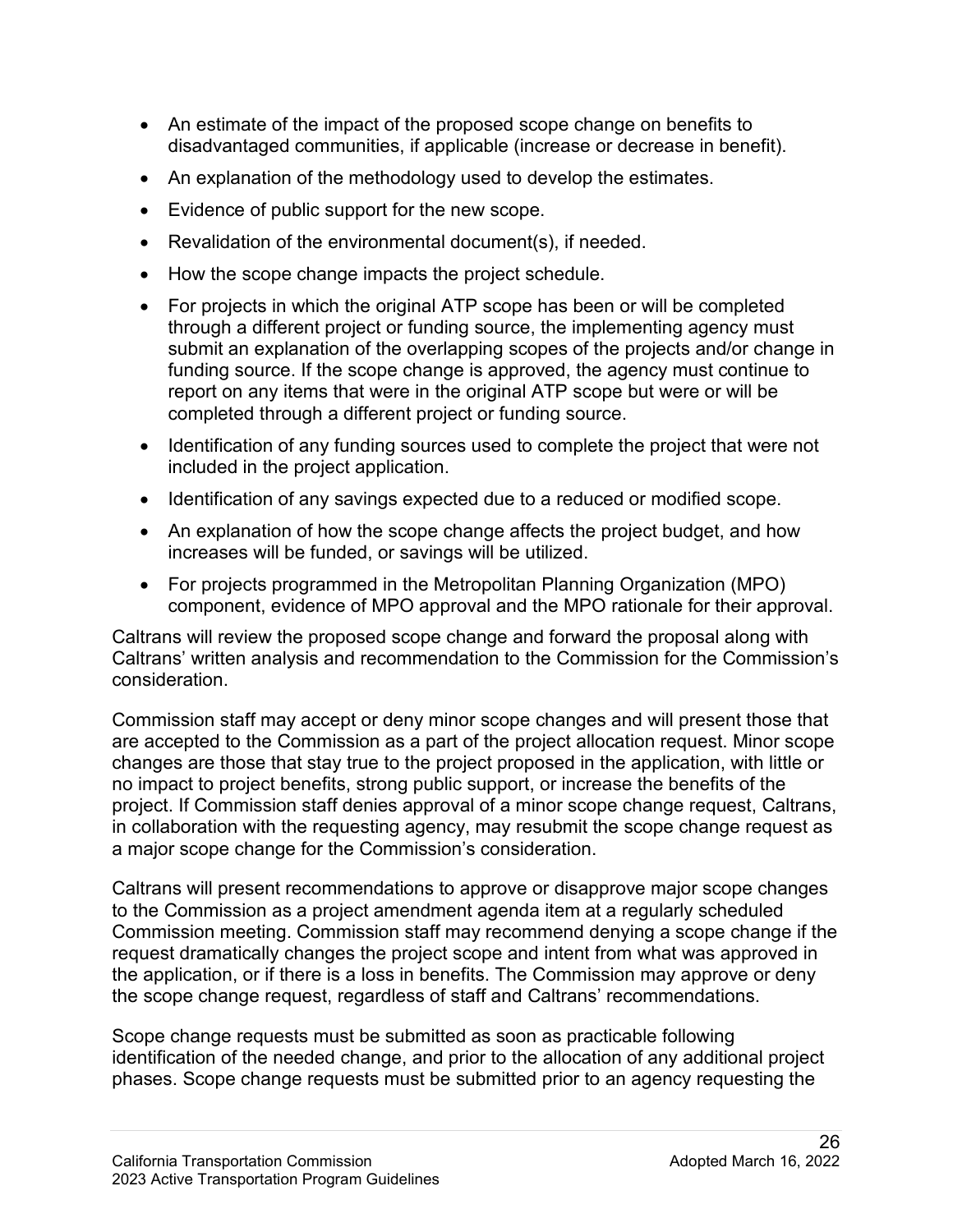savings, as described in Section 36 of these Guidelines. allocation of construction funds, except in instances where there are contract bid cost

# **B. Funding Distribution Changes**

 Agencies may request to move fund amounts between programmed phases, including Project Approval and Environmental Document (PA&ED), Plans, Specs and Estimates (PS&E), Right of Way (RW) and Construction (CON). Moving funds between phases will not increase the total programmed amount. The agency must show that the project remains fully funded and that the benefits of the project will remain the same or increase. All Funding Distribution Change requests must be considered by the Commission for approval.

When preparing a request for a Funding Distribution Change, agencies should consider the following:

- • The request must be made prior to the state fiscal year in which the funds have been programmed.
- The funds that are part of the request cannot have been allocated.
- Funds programmed in construction cannot be moved out of construction.
- An agency may only request a Funding Distribution Change once during the life of the project. Agencies should consider waiting until after the environmental review has been completed to submit a Funding Distribution Change.

The notification to Caltrans must include:

- A revised Project Programming Request that outlines the proposed Funding Distribution Change.
- The reason for the proposed Funding Distribution Change.
- The impact the proposed change would have on the overall cost of the project. The project must remain fully funded.
- A discussion of whether the Funding Distribution Change will affect the benefit of the project as described in the project application.

# **C. Project Segmenting**

 delivery of the project. The Commission will consider project segmenting requests that aid in the overall

When preparing a request to segment a project, agencies should consider the following:

- • In segmenting a project, phases or segments may not be reprogrammed to later years.
- An agency may only request to segment a project once during the life of a project.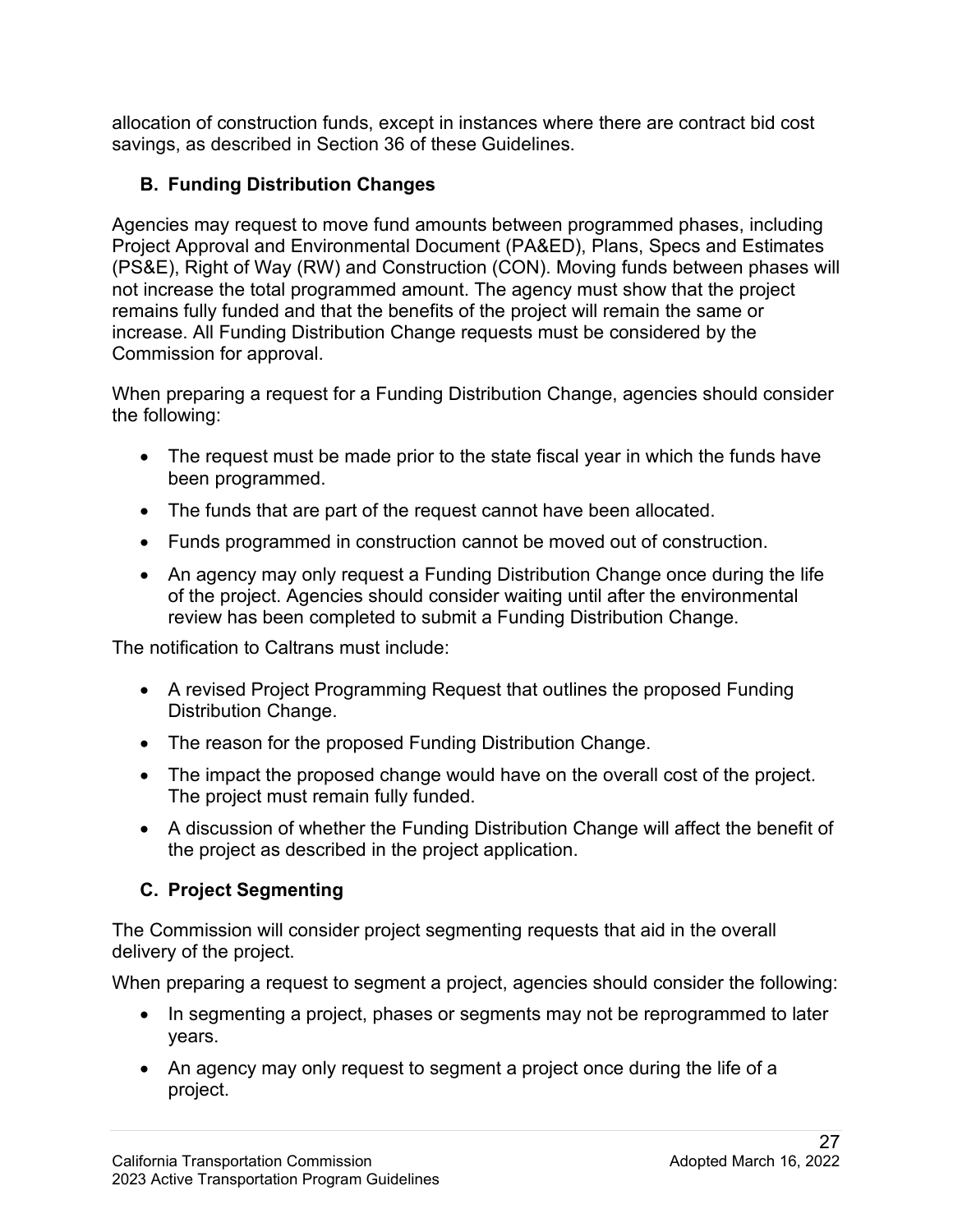• Segmenting must be approved prior to construction allocation. An allocated phase cannot be segmented.

An agency wishing to segment a project must submit a request to Caltrans that includes the following:

- An explanation of the proposed project segmentation.
- The reason for the proposed project segmentation.
- A map clearly showing each project segment or phase.
- Separate PPRs for each project segment.

Caltrans will review the proposed project segmenting request and forward the proposal along with Caltrans' written analysis and recommendation to Commission staff for the Commission's consideration.

# **VIII. Allocations**

When an agency is ready to implement a project or project phase, the agency will submit an allocation request to Caltrans. The typical time required, after receipt of the request, to complete Caltrans review and recommendation and Commission allocation is 60 days.

 of project readiness, the availability of appropriated funding, the availability of all Caltrans will review the request and determine whether or not to recommend the request to the Commission for action. The recommendation will include a determination identified and committed supplementary funding, and the consistency with the project's Baseline Agreement, if applicable. When Caltrans develops its construction allocation recommendation, the Commission expects Caltrans to verify that a project's plans specifications and estimate are complete, and match the application scope or approved scope amendment, environmental and right-of-way clearances are secured, and all necessary permits and agreements are executed. The Commission will only consider an allocation of construction funds to projects that are ready to advertise. Projects using the design-build or design-sequencing contracting methods shall be considered ready for allocation upon completion of environmental clearance. Readiness for projects to be transferred to the Bureau of Indian Affairs (BIA) or Federal Transit Administration (FTA) shall be consistent with BIA's or FTA's definition of readiness for transfer.

 not allocate funds for a non-infrastructure project or plan, or for design, right-of-way, or construction of an infrastructure project, prior to documentation of environmental clearance under the California Environmental Quality Act (CEQA). As a matter of policy, of NEPA review. In compliance with Section 21150 of the Public Resources Code, the Commission will the Commission will not allocate funds, other than for the environmental phase, for a federally funded project prior to documentation of environmental clearance under the National Environmental Policy Act (NEPA). Exceptions to this policy may be made in instances where federal law allows for the acquisition of right-of-way prior to completion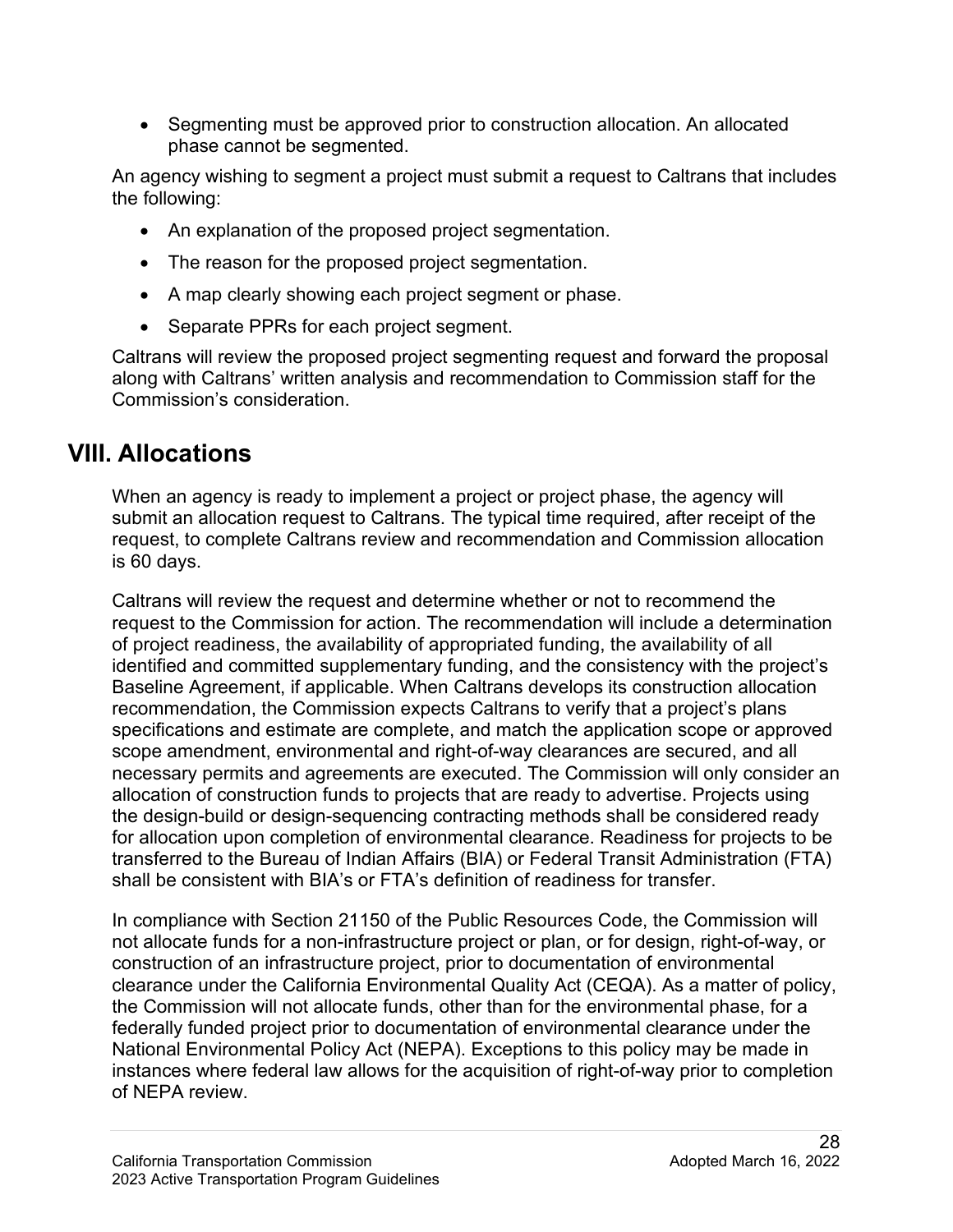The Commission will approve the allocation in whole thousands of dollars and only if the ATP does not fund cost increases. If there is a cost increase to the project, the allocation is necessary to implement the project as included in the adopted ATP. The implementing agency must submit an updated PPR form that identifies the cost increase and the fund source that will cover the cost increase. If funding is not identified to cover the cost increase, the project component will be lapsed. Caltrans implemented projects are the only exception to this provision. The Commission will consider funding a cost increase for Caltrans implemented projects if all other cost saving measures, such as scope modifications, have been exhausted and the project cannot proceed without additional funds. The additional funds will be apportioned from the subsequent ATP cycle. Caltrans cost increase requests must be approved by the Commission in the same manner as project cost increases for other Commission programs.

 applicant and implementing agency with the allocation request. Applicants that have partnered with an implementing agency must include a copy of the Memorandum of Understanding or Interagency Agreement between the project

 The Commission will consider the allocation request if the funds are available and the allocations are dependent on the availability of ATP funds. If there are insufficient funds to a project until the next fiscal year without requiring an extension. allocation is necessary to implement the project as included in the adopted ATP. All program funds to approve an allocation, the Commission may delay the allocation of

 To ensure the timely use of all program funds, the Commission will, contingent upon availability, advance allocate funds to projects programmed in a future fiscal year on a first-come, first-served basis. Should requests for advance allocations exceed available capacity, the Commission will give priority to projects programmed in the current year.

 Allocation requests for a project in the MPO selected portion of the program must include a recommendation by the MPO.

 Any scope change requests must be presented to Caltrans for consideration prior to allocation in the manner described in Section 28.

# **29.Bureau of Indian Affairs (BIA)/Federal Transit Administration (FTA) Transfers**

 Indian Affairs (BIA) or the Federal Transit Administration (FTA) if the BIA or FTA has Federal Highway Administration (FHWA) to the BIA or FTA can be assigned in a timely BIA or FTA. The implementing agency should submit the BIA or FTA transfer form to Transfer" notation to the vote box for projects that will require a BIA or FTA Transfer. An implementing agency may request to transfer programmed ATP funds to Bureau of greater expertise to administer a project, or if there may be cost savings associated with a project that has multiple components. The implementing agency shall notify Caltrans as early as possible following programming, so that funding eligible for transfer from manner to the project. Caltrans shall make a recommendation to the Commission regarding the readiness of the project for allocation using the same criteria used by the Caltrans along with their allocation request. Caltrans shall add a "BIA Transfer" or "FTA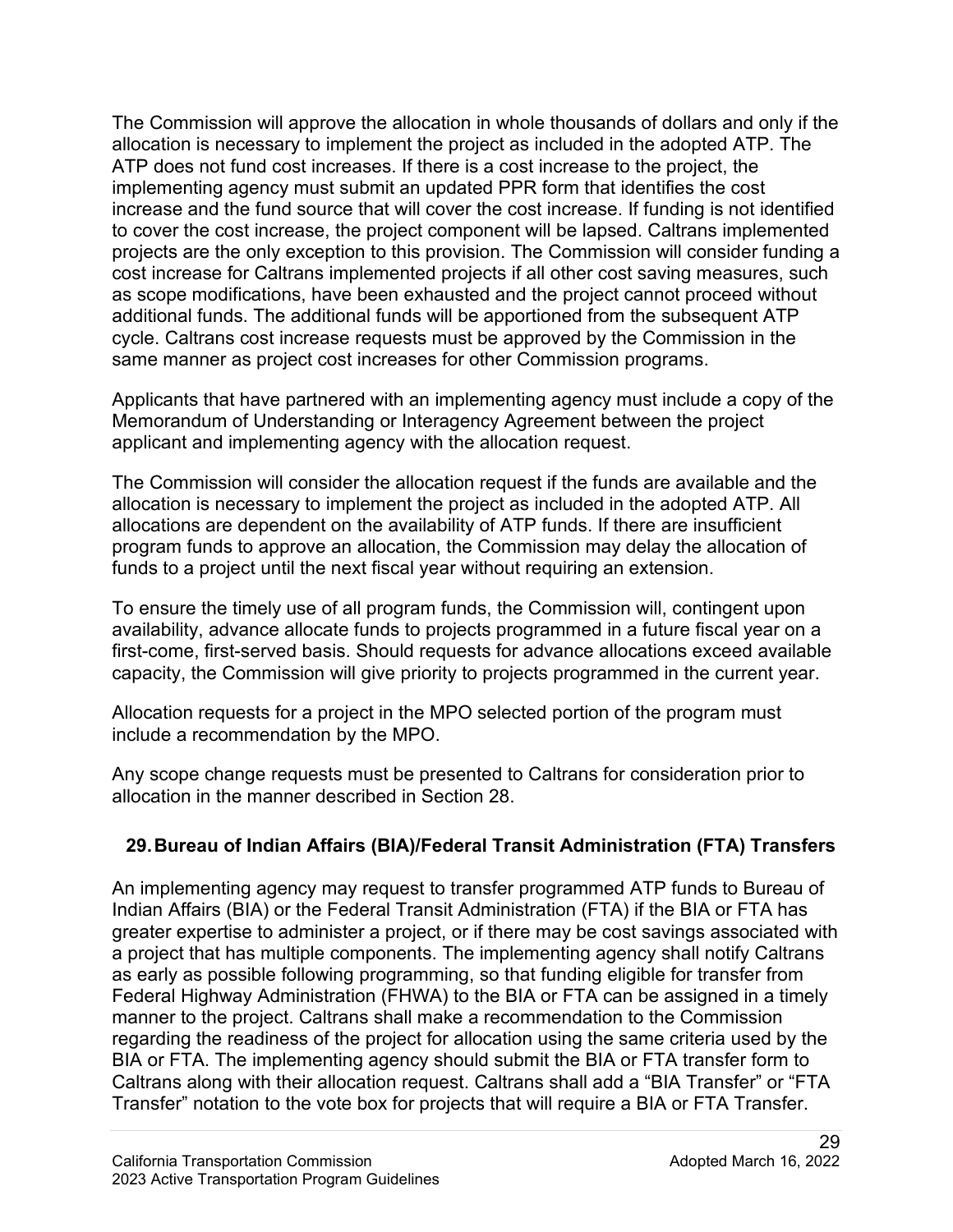# **IX. Project Delivery**

### **30.Letter of No Prejudice**

 programmed in the ATP. Approval of the Letter of No Prejudice will allow the agency to Guidelines are available on the Commission's website. The Commission will consider approval of a Letter of No Prejudice to advance a project begin work and incur eligible expenses prior to allocation. The Letter of No Prejudice

# **31.Timely Use of Funds**

 ATP allocations are requested by project phase, Environmental Phase (PA&ED), Construction Non-Infrastructure (CON-NI), as applicable. Each allocation must be requested in the fiscal year that the phase is programmed. When programmed funds approved extension, the funds will lapse, and the phase will be deleted from the Active Design Phase (PS&E), Right-of-Way Phase (R/W), Construction Phase (CON), and are not allocated within the fiscal year programmed or within the time allowed by an Transportation Program.

The Commission may extend the deadline only once for each allocation phase and only if it finds that an unforeseen and extraordinary circumstance beyond the control of the responsible agency has occurred that justifies the extension. The extension will not exceed the period of delay directly attributed to the extraordinary circumstance and cannot exceed twelve months. If extraordinary issues exist that require a longer extension, the implementer may request up to 20 months for allocation only. Extension requests for a project in the MPO selected portion of the program must include a recommendation by the MPO, consistent with the preceding requirements.

no later than 180 days after the expenditure or completion deadline. Funds allocated for Project Approval and Environmental Document (PA&ED), Plans, Specifications, and Estimates (PS&E), and Right-of-Way (R/W) costs must be expended by the end of the second fiscal year following the fiscal year in which the funds were allocated. The implementing agency must invoice Caltrans for these costs

no later than 180 days after the expenditure or completion deadline.<br>Construction contracts must be awarded and executed within six months of construction allocation. The Commission may extend the contract award deadline only once if it finds that an unforeseen and extraordinary circumstance beyond the control of the responsible agency has occurred that justifies the extension. The extension will not exceed the period of delay directly attributed to the extraordinary circumstance and cannot exceed twelve months.

After award of the contract, the implementing agency has up to 36 months to complete (accept) the contract. At the time of construction fund allocation, the implementing agency may request, and the Commission may approve extending the deadline for completion of work and the liquidation of funds if necessary to accommodate the proposed expenditure plan for the project.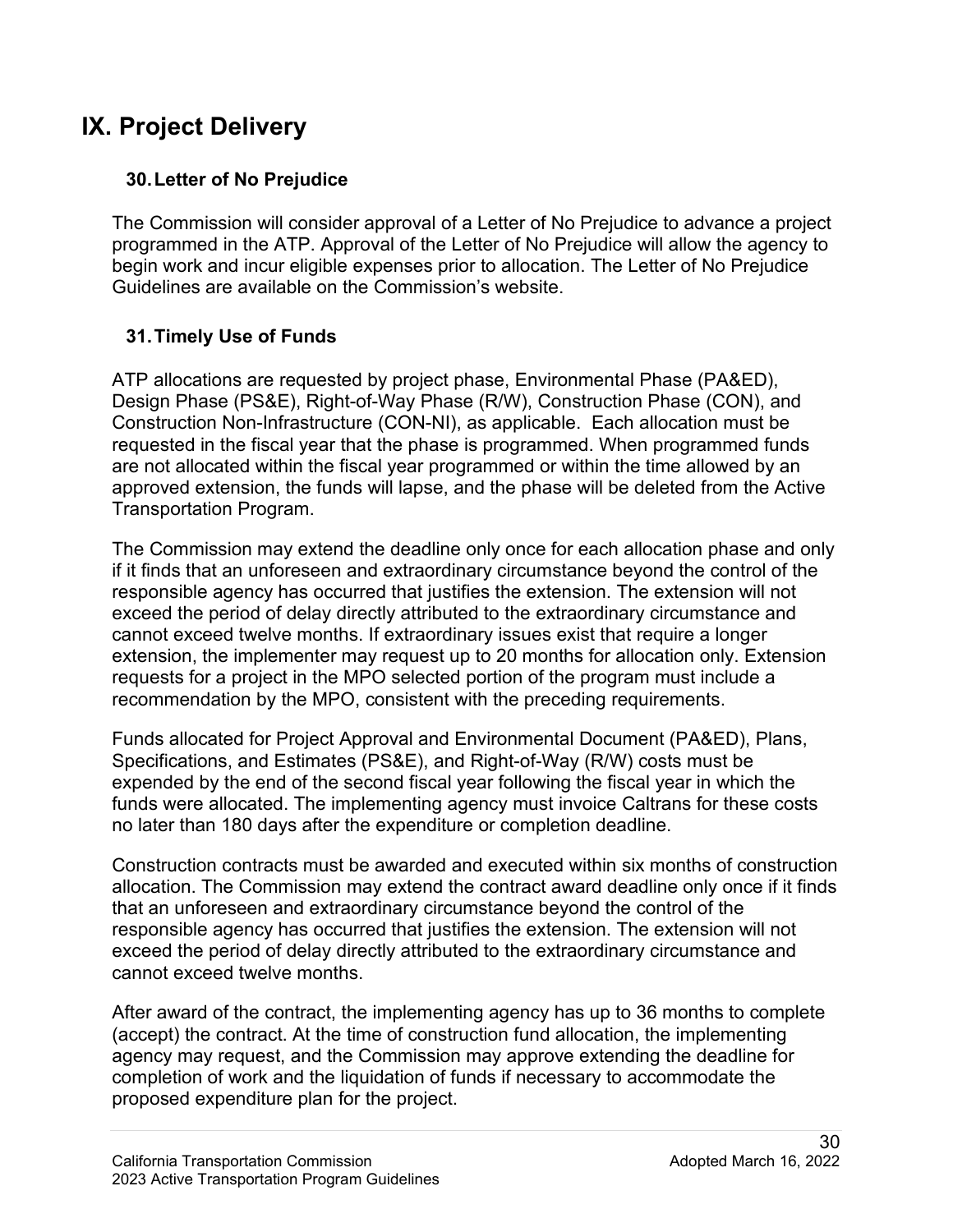The Commission may extend the deadlines for expenditures for project development or agency has occurred that justifies the extension. The extension will not exceed the right-of-way, or for contract completion no more than one time, only if it finds that an unforeseen and extraordinary circumstance beyond the control of the responsible period of delay directly attributed to the extraordinary circumstance and cannot exceed more than 12 months for project completion and 12 months for expenditure.

 Except for the allocation of funds, the request to extend the deadline for any of the above must be received by Caltrans prior to the expiration date. For allocation of funds, the time extension must be approved by the Commission by June  $30<sup>th</sup>$  of the year the funds are programmed; otherwise the funds will lapse.

 within ten years of receiving Project Approval and Environmental Document and/or and Estimates funding through ATP. Otherwise, the implementing agency must repay Projects with a right-of-way phase programmed must commence the right-of-way phase Plans, Specifications, and Estimates funding through ATP, and must commence construction within ten years of receiving right-of-way funding through ATP. Projects without a right-of-way phase programmed must commence construction within ten years of receiving Project Approval and Environmental Document and Plans, Specifications, the ATP funds and the repaid funds may be made available for redistribution in the subsequent programming cycle.

 contract award is less than the amount allocated, or if the final cost of a phase is less than the amount allocated, the savings generated will not be available for future programming. If there are insufficient funds, the Commission may delay the allocation of funds to a project until the next fiscal year without requiring an extension. It is incumbent upon the implementing agency to develop accurate project cost estimates. If the amount of a

Caltrans will track the delivery of ATP projects and submit to the Commission the required reports showing the delivery of each project phase.

# **32.Delivery Deadline Extensions**

The Commission may extend a delivery deadline, as described in Section 31, upon the request of the implementing agency. No deadline may be extended more than once. However, there are separate deadlines for allocations, contract award, expenditures, and project completion. Each project phase has its own deadline. The Commission may consider the extension for each deadline separately.

 All requests for project delivery deadline extensions shall be submitted directly to Caltrans for processing prior to the expiration date. The extension request should describe the specific circumstance that justifies the extension and identify the delay directly attributable to the circumstance. Caltrans will review and prepare a written analysis of the proposed extension requests and forward the written analysis and recommendation to the Commission for action.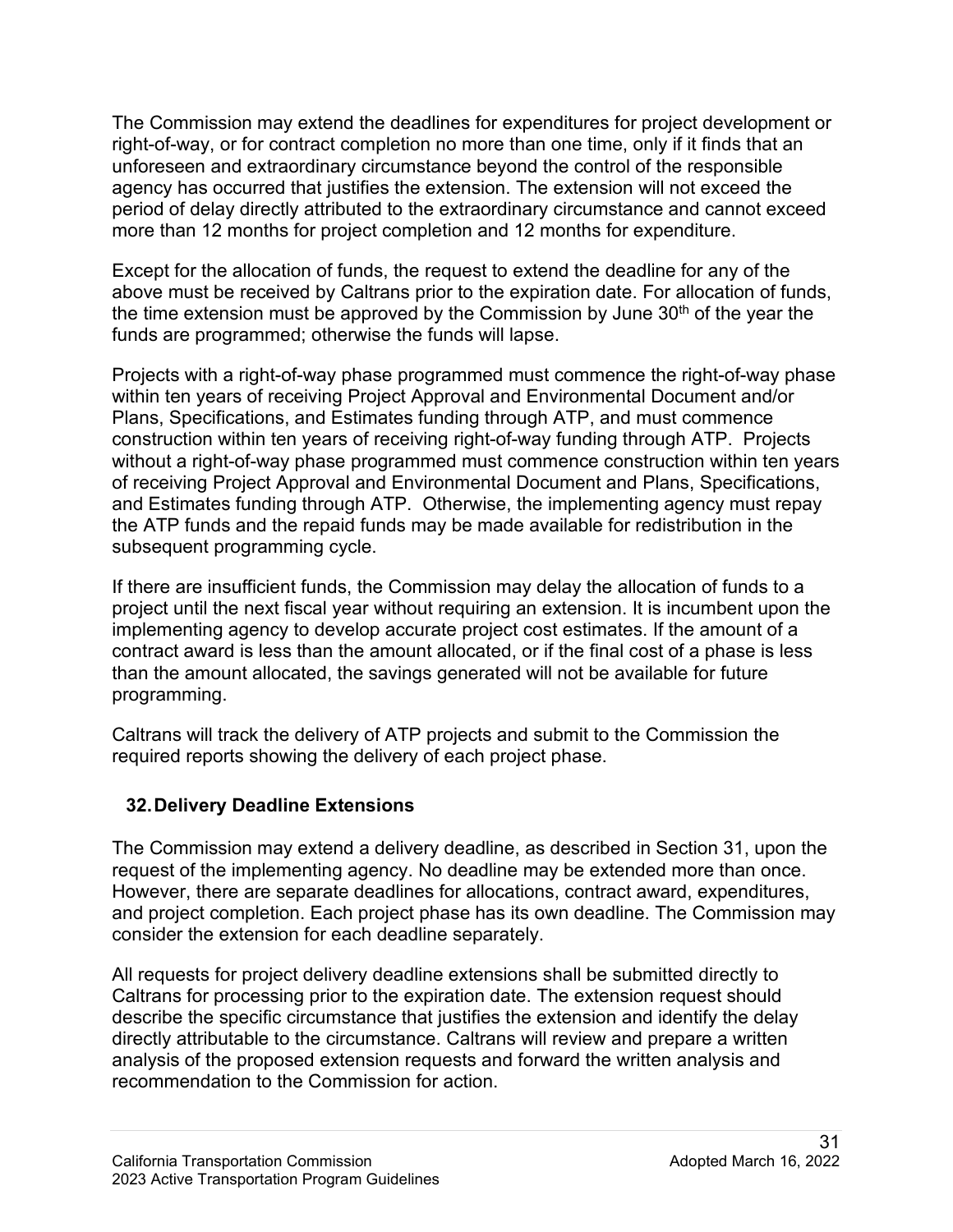#### **33.Federal Requirements**

 Unless fully programmed for state-only funding, project applicants must comply with the provisions of Titles 23 and 49 of the U.S. Code of Federal Regulations and with the processes and procedures for federally funded projects contained in the Caltrans Local examples of federal requirements that must be met when administering ATP projects. Assistance Procedures Manual and the Master Agreement with Caltrans. Below are

- required on all projects. Refer to the Local Assistance Procedures Manual, • National Environmental Policy Act (NEPA) compliance and documentation is Chapter 6: Environmental Procedures, for guidance and procedures on complying with NEPA and other federal environmentally related laws.
- • Project applicants may not proceed with the final design of a project or request "Authorization to proceed with Right-of-Way" or "Authorization to proceed with Construction" until Caltrans has signed a Categorical Exclusion, a Finding of No Significant Impact, or a Record of Decision. Failure to follow this requirement will make the project ineligible for federal reimbursement.
- • If the project requires the purchase of right of way (the acquisition of real property), the provisions of the Uniform Relocation Assistance and Real Property Acquisition Policies Act of 1970 apply. For more information, refer to the Local Assistance Procedures Manual, Chapter 13, Right of Way.
- engineers, the procedures in the Chapter 10, Consultant Selection, of the Local Assistance Procedures Manual must be followed. The naming of a partner in the • If the project applicant requires the consultation services that include but are not limited to the services of architects, landscape architects, land surveyors, or application does not negate this requirement.
- • Contract documents are required to incorporate applicable federal requirements Enterprises/Equal Employment Opportunity provisions, etc. For more information, refer to the Local Assistance Procedures Manual, Chapter 9, Civil Rights and Disadvantaged Business Enterprises, and Chapter 12, Plans, Specifications & Estimate. such as Davis Bacon wage rates, competitive bidding, Disadvantaged Business
- Failure to comply with federal requirements may result in the repayment of ATP funds to the State.

# **34.Design Standards**

Streets and Highways Code Section 891 requires that all city, county, regional, and other local agencies responsible for the development or operation of bikeways or roadways where bicycle travel is permitted utilize all minimum safety design criteria established by Caltrans, except that an agency may utilize other minimum safety design criteria if specific conditions are met, as described in Streets and Highways Code Section 891(b). The Caltrans Local Assistance Procedures Manual, Chapter 11, Design Guidance, describes statewide design standards, specifications, procedures, guides,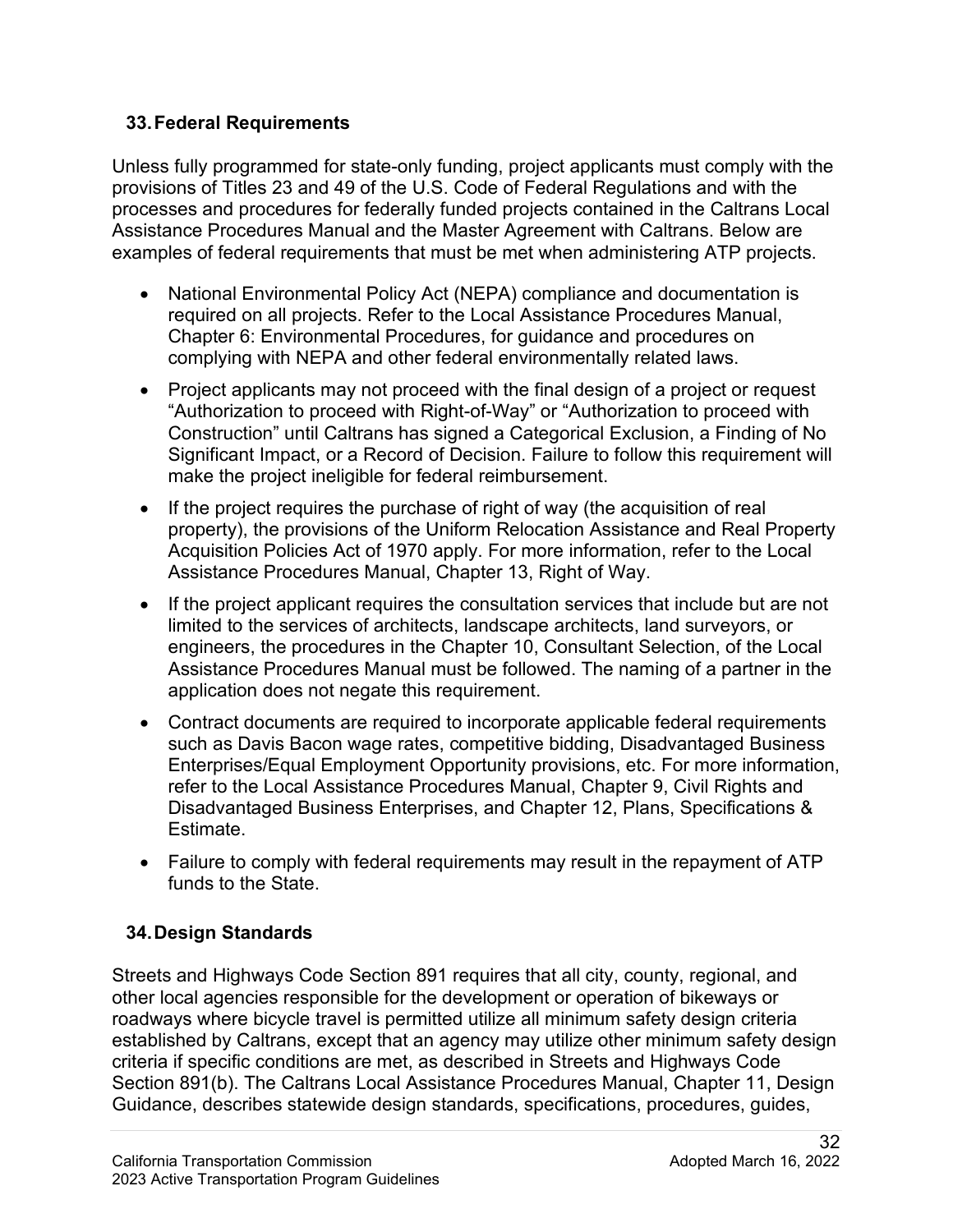and references that are acceptable in the geometric, drainage, and structural design of Local Assistance projects.

For capital projects off the state highway system, the project applicant will be responsible for the ongoing operations and maintenance of the facility. If another entity agrees to assume responsibility for the ongoing operations and maintenance of the facility, documentation of the agreement must be submitted with the project application, and a copy of the Memorandum of Understanding or Interagency Agreement between the parties must be submitted with the request for allocation.

All facilities constructed using ATP funds cannot revert to non-ATP use for a minimum of 20 years or its actual useful life as documented in the project application, whichever is less, without the approval of the Commission. The exception to this is ATP-funded quick-build projects.

### **35.Project Inactivity**

 a regular basis (for federal funds, see 23 CFR 630.106 and the Caltrans' Inactive Once funds for a project are encumbered, project applicants are expected to invoice on Obligation Policy). Failure to do so will result in the project being deemed "inactive" and subject to de-obligation if proper justification is not provided.

# **36.Project Cost Savings**

 Savings at contract bid may be used to expand the scope of the project only if the expanded scope provides additional quantifiable active transportation benefits. The expanded scope must be approved by Commission staff prior to contract award. All other contract bid savings will be returned proportionally.

 Savings at project completion must be returned proportionally except when an agency to other fund types first, until the proportions match those at programming. Any has, subsequent to project programming, committed additional funds to the project to fund a cost increase. In such instances, savings at project completion may be returned additional savings at project completion must be returned proportionally.

 Any amount allocated for environmental may also be expended for design. In addition, a construction (infrastructure) or construction (non-infrastructure) for another allocated project phase, provided that the total expenditure shifted to a phase in this way is not more than 20 percent of the amount actually allocated for either phase. This means that local agency may expend an amount allocated for environmental, design, right of way, the amount transferred by a local agency from one phase to another may be no more than 20 percent of whichever of the phases has received the smaller allocation from the Commission.

If an implementing agency requests an allocation of funds in an amount that is less than the amount programmed, the balance of the programmed amount may be allocated to a programmed project advanced from a future fiscal year. Project savings, including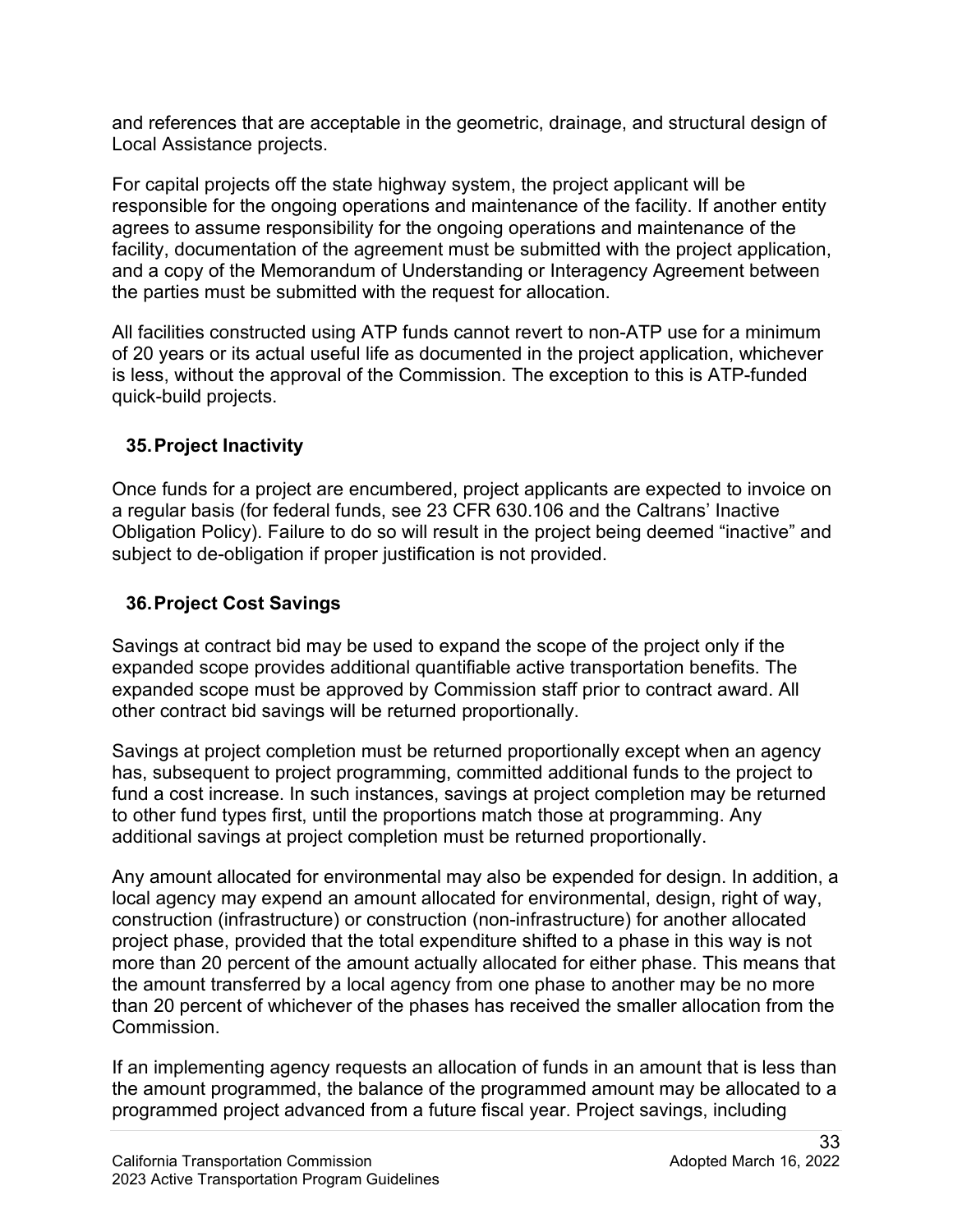savings from projects programmed in the MPO component, will return to the overall ATP and be available to a programmed project advanced from a future fiscal year.

# **37.Project Cancellation**

 If an implementing agency elects to cancel a project, the agency must cease all invoicing and relinquish any remaining funds to the program.

 Plans, Specifications, and Estimates (PS&E), and Right-of-Way (R/W) phases require repayment of the reimbursed ATP funds if the investment does not result in a physical another federal and/or state law, such as NEPA and CEQA, do not require repayment. If Project cancellations in the Project Approval and Environmental Document (PA&ED), improvement within ten years. Project cancellations directly related to compliance with an implementing agency feels repayment is not required on a project canceled in the PA&ED, PS&E or R/W phase, the implementing agency must submit a written request to Caltrans. Caltrans will review the request, obtain FHWA concurrence for federally funded projects, and forward the request and a written recommendation to the Commission staff for the Commission's consideration.

# **38.Project Reporting**

programmed in the ATP. The purpose of all required reports is to ensure that the project is executed on time and within budget, and that it delivers the scope and benefits identified in the project application. The ATP adheres to the program accountability requirements set forth in the SB1 Accountability and Transparency Guidelines. The reporting provisions specified in the SB 1 Accountability and Transparency Guidelines apply to all projects

<u>Assistance website</u> for details. Implementing agencies must submit photographs of the completed project as part of the Completion Report. Photos showing people using the must include a photo release waiver with the report. Photographs of the completed  project milestones are achieved. All implementing agencies must submit regular progress reports, a completion report, and a final delivery report to Caltrans. Implementing agencies should refer to the [Local](https://dot.ca.gov/programs/local-assistance/fed-and-state-programs/active-transportation-program/cycle5)  completed facility are best. If there are recognizable faces in the photos, the agency project should be at least 300 dots per inch (DPI). Implementing agencies will also be encouraged to submit photographs of the project with progress reports when significant

 required to also submit copies of all of its reports to the MPO. However, all agencies are encouraged to submit copies of their reports to their MPO or RTPA. An agency implementing a project in the MPO selected portion of the program is

 Projects with a Bureau of Indian Affairs or Federal Transit Administration transfer must comply with the reporting requirements set forth by the Bureau of Indian Affairs or the Federal Transit Administration.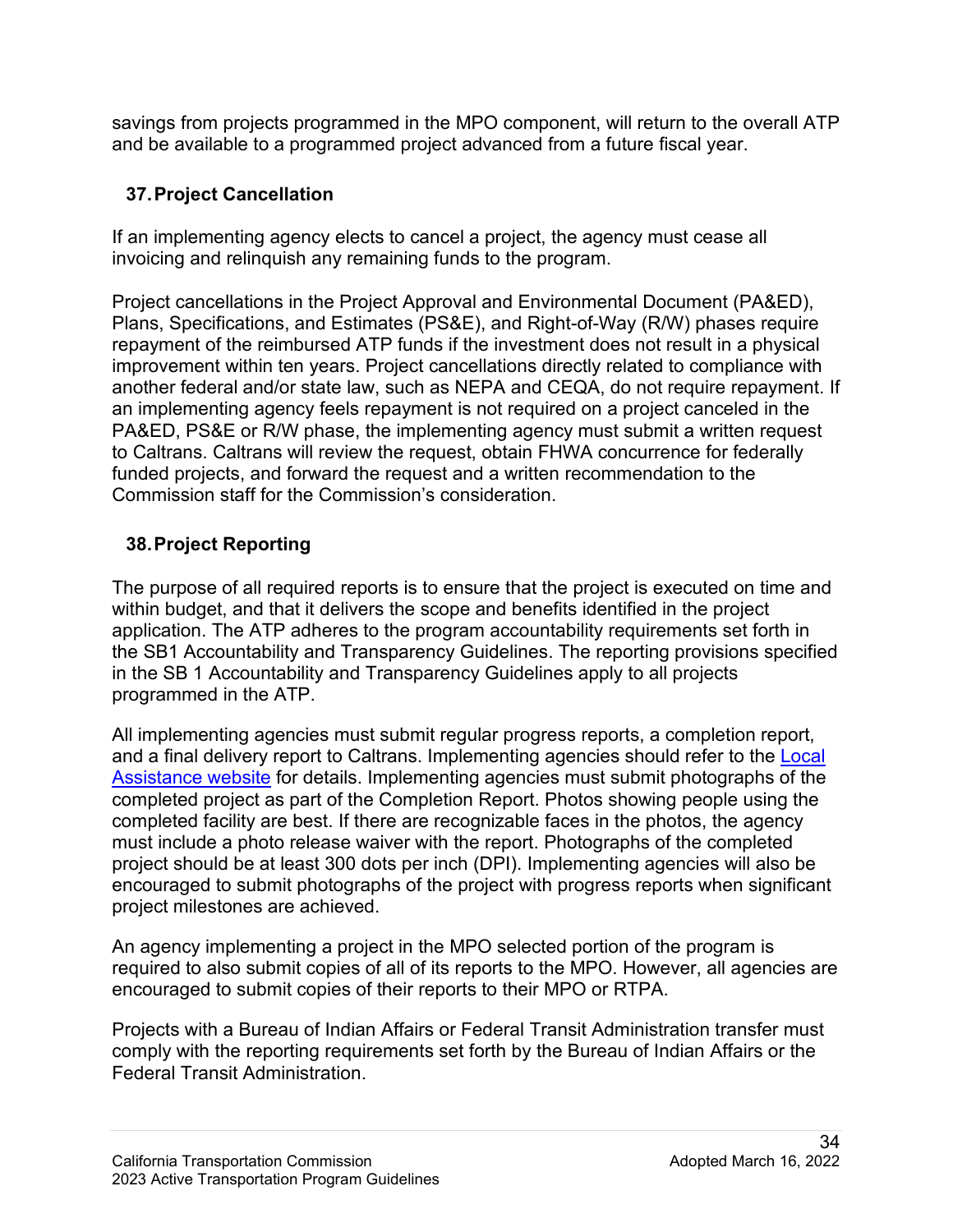#### **39.Audits**

 Guidelines apply to all projects programmed in the ATP. The audit requirements outlined in the SB 1 Accountability and Transparency

# **X. Roles and Responsibilities**

#### **40.California Transportation Commission (Commission)**

The Commission responsibilities include:

- Adopting guidelines and policies for the ATP.
- Adopting the ATP fund estimate.
- Evaluating, scoring, and ranking projects, including forming and facilitating the Project Evaluation Committee.
- In consultation with regional agencies and Caltrans, recommending and adopting a program of projects, including:
	- $\circ$  The statewide component of ATP,
	- $\circ~$  The small urban & rural component of ATP, and
	- $\circ$  The MPO-selected component of the program based on the recommendations of the MPOs.
	- $\circ~$  Ensuring that at least 25% of the funds benefit disadvantaged communities.
- • Maintaining a contingency list of projects to be amended into the program in the event a programmed project is delivered under the programmed amount or if a approval. This contingency list will be in effect only until the adoption of the next project fails, approving and recommending such amendments for Commission statewide program.
- • Posting recommendations and final adopted list of approved projects on the Commission's website.
- Allocating funds to projects.
- Publishing a Status Report of the ATP annually to increase the transparency of the program and show the progress of the programmed projects.
- Reviewing project amendment requests and recommending approval or denial to the Commission.
- Evaluating the program and reporting to the legislature.

#### **41.California Department of Transportation (Caltrans)**

Caltrans has the primary responsibility for the administration of the adopted ATP. Responsibilities include: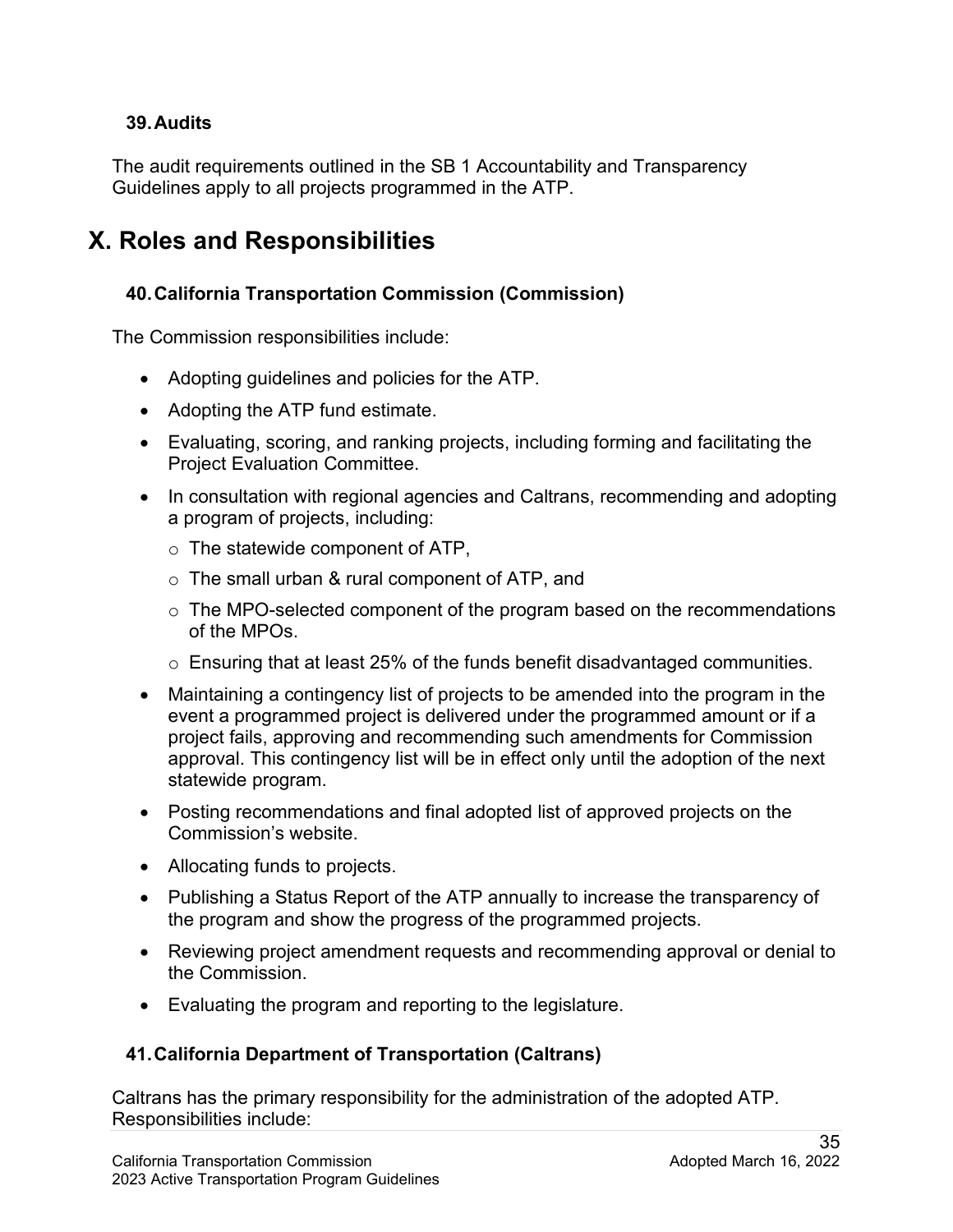- Preparing and providing statewide program and procedural guidance. Conducting outreach through various networks such as, but not limited to, the ATP website, and at conferences, meetings, or workgroups.
- Developing and providing program training.
- Soliciting project applications for the program.
- • Performing eligibility and deliverability reviews of ATP projects at the Commission's request and inform the Commission of any identified issues in writing and before consensus scores are submitted by the evaluators.
- • Assisting as needed in functions such as facilitating project evaluation teams and evaluating applications.
- Notifying successful applicants of their next steps after each call for projects.
- Recommending project allocations (including funding type) to the Commission.
- Making project amendment recommendations to the Commission.
- Tracking and reporting on project implementation, including project completion.
- • Creating reports required by the Commission and solicit implementing agencies to submit required reports in a timely manner.
- Performing audits of selected projects in accordance with generally accepted government auditing standards.
- • Serving as the main point of contact in project implementation, including administering the contract(s) for the Active Transportation Resource Center.

### **42.Metropolitan Planning Organizations (MPOs) With Large Urbanized Areas**

MPOs with large urbanized areas are responsible for overseeing a competitive project selection process in accordance with these guidelines. The responsibilities include:

- • Ensuring that at least 25% of the funds in each MPO benefit disadvantaged communities.
- If using different project selection criteria or weighting, minimum project size greater than \$500,000, match requirement, or definition of disadvantaged communities for its competitive selection process, the MPO must obtain Commission approval prior to the MPO's call for projects.
- call for projects. An MPO must notify the Commission of their intent to have a • If electing to have a supplemental MPO specific call for projects, the projects within the MPO boundaries that were not selected through the statewide competition must be considered along with those received in the supplemental supplemental call no later than the application deadline.
- An MPO electing to have a supplemental MPO specific call for projects must submit copies of all applications received by the MPO. Projects recommended for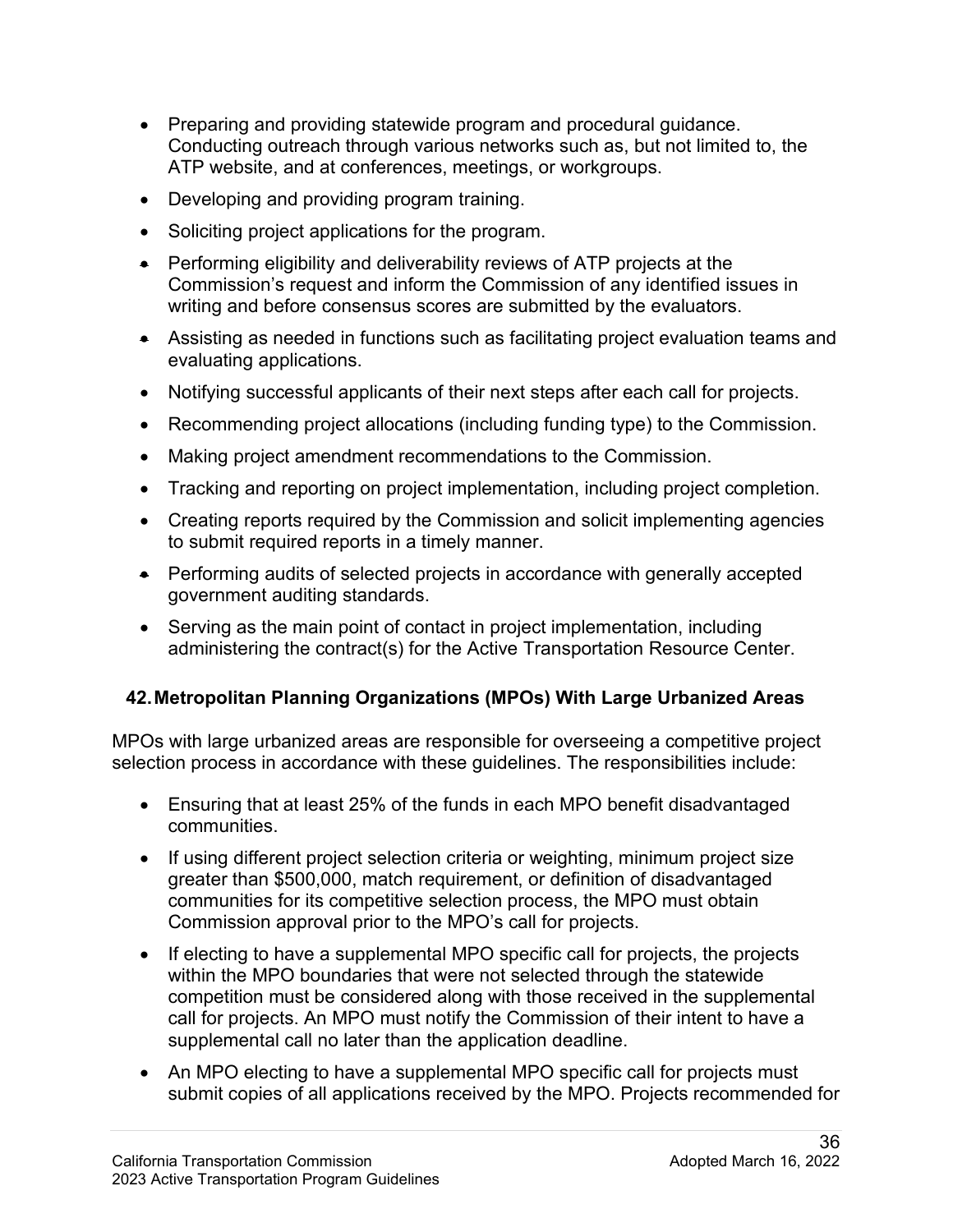programming by an MPO will not be considered for funding unless the application is received by the designated deadline.

- • In administering a competitive selection process, an MPO must use a multidisciplinary advisory group to assist in evaluating project applications.
- • In administering a competitive selection process, an MPO must explain how the projects recommended for programming by the MPO include a broad spectrum of projects to benefit pedestrians and bicyclists. The explanation must include a discussion of how the recommended projects benefit students walking and cycling to school.
- An MPO choosing to use the same project selection criteria and weighting, minimum project size, match requirement, and definition of disadvantaged communities as used by the Commission for the statewide competition may delegate its project selection to the Commission. An MPO delegating its project selection to the Commission must notify the Commission by the application deadline and may not conduct a supplemental call for projects.
- If electing to have a contingency list of projects to be amended into the program in the event a programmed project is delivered for less or fails, approving and recommending such amendments for Commission approval. This contingency list will be provided to the Commission and will be in effect only until the adoption of the next statewide program.
- • Recommend allocation requests for a project in the MPO selected portion of the program.
- Determining which projects to advance and make that recommendation to the Commission in consultation with Commission staff and Caltrans.
- • Submitting an annual assessment of its portion of the program in terms of its effectiveness in achieving the goals of ATP.

In addition, the Southern California Association of Governments (SCAG) must follow the statutory requirements applying specifically to them as outlined in Section 6 of these guidelines.

#### **43.Regional Transportation Planning Agencies (RTPAs) Outside an MPO with Large Urbanized Areas and MPOs without Large Urbanized Areas**

 projects within their boundaries that are applying for ATP funding. The Regional Transportation Planning Agencies and MPOs (outside the ten large MPOs) may make recommendations or provide input to the Commission regarding the

### **44.Project Applicant**

 application by the deadline. If awarded ATP funding for a submitted project, the project Project applicants nominate ATP projects for funding consideration by submitting an applicant (or partnering implementing agency if applicable) has contractual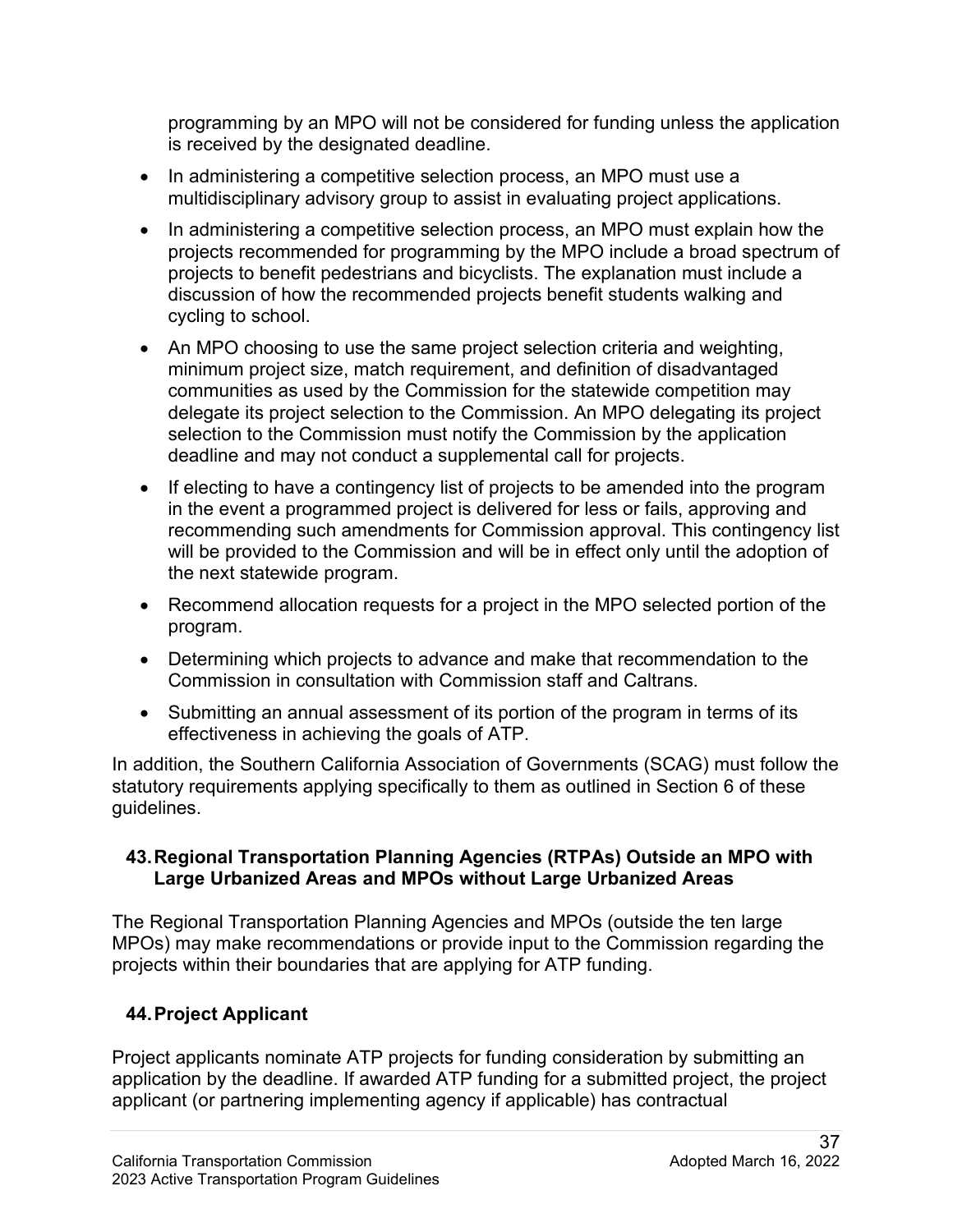responsibility for carrying out the project to completion and complying with reporting requirements in accordance with federal, state, and local laws and regulations, and these guidelines.

For infrastructure projects off the state highway system, the project applicant will be responsible for the ongoing operations and maintenance of the facility. If another entity agrees to assume responsibility for the ongoing operations and maintenance of the facility, documentation of the agreement must be submitted with the project application, and a copy of the Memorandum of Understanding or Interagency Agreement between the parties must be submitted with the request for allocation.

 or state law, and Caltrans' manual and guidelines, including but not limited to the For all projects receiving SB 1 funds, the implementing agency must include signage stating that the project was made possible by SB 1 – The Road Repair and Accountability Act of 2017. The signage should be in compliance with applicable federal provisions of the California Manual on Uniform Traffic Control Devices.

# **XI. Program Evaluation**

 Reporting" section. The Active Transportation Program will be evaluated for its effectiveness in increasing the use of active modes of transportation in California. Applicants that receive funding for a project must collect and submit data to Caltrans as described in the "Project

 effectiveness of the program in terms of planned and achieved improvement in mobility projects completed to date by benefit to disadvantaged communities, and projects The Commission will include in its annual report to the Legislature a discussion on the and safety and timely use of funds, and will include a summary of its activities relative to the administration of ATP including projects programmed, projects allocated, projects completed to date by project type, projects completed to date by geographic distribution, completed to date with the California Conservation Corps or certified local community conservation corps.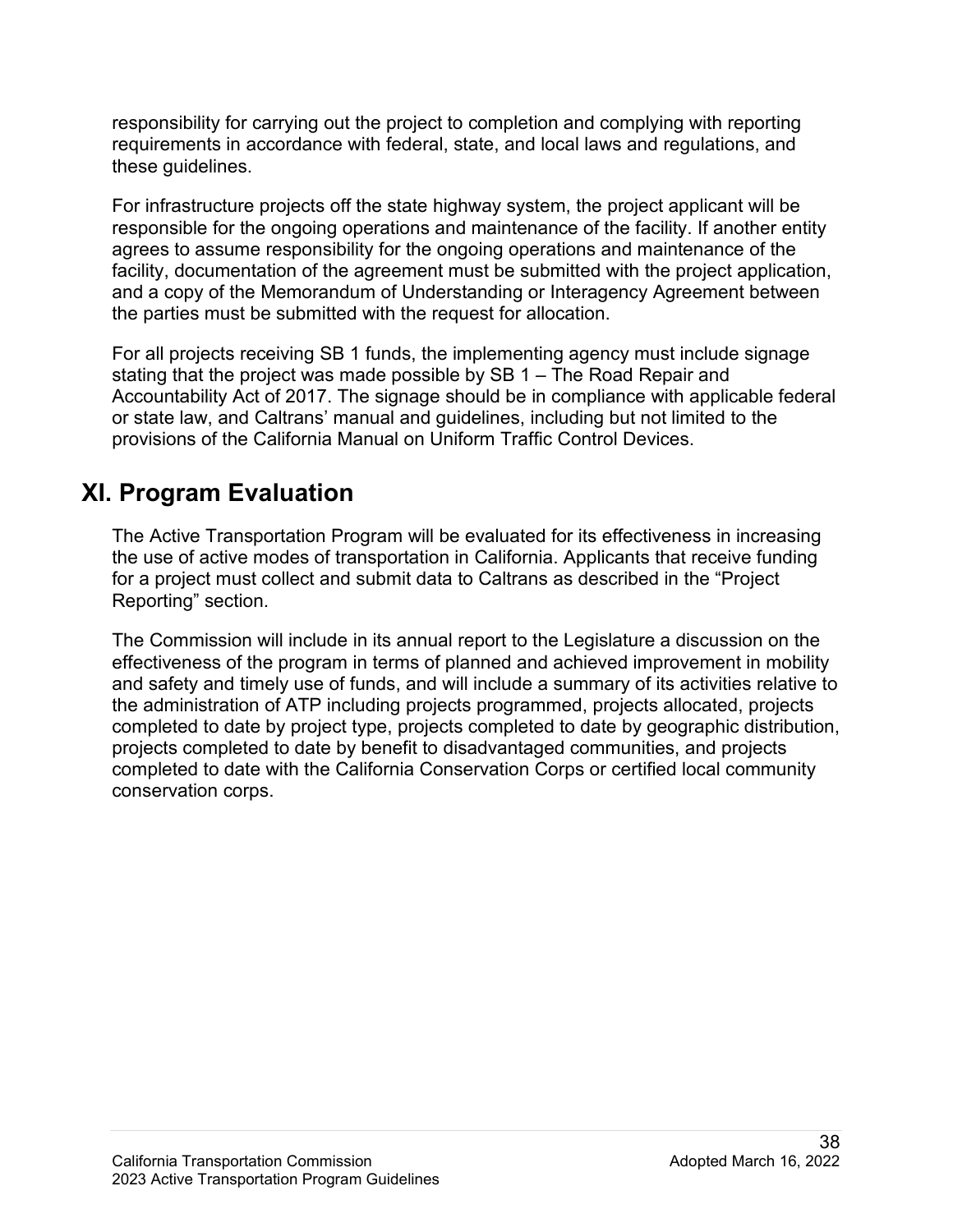# **XII. Appendix A**

# **Active Transportation Plan for Disadvantaged Communities Guidance for Plans**

 element of its general plan or a separate plan which is compliant or will be brought into compliance with the Complete Streets Act, Assembly Bill 1358 (Chapter 657, Statutes of components or explain why the component is not applicable: A city, county, county transportation commission, regional transportation planning agency, MPO, school district, or transit district may prepare an active transportation plan (bicycle, pedestrian, safe-routes-to-school, or comprehensive). An active transportation plan prepared by a city or county may be integrated into the circulation 2008). An active transportation plan must include, but not be limited to, the following

- A. Mode Share: The estimated number of existing bicycle trips and pedestrian trips in the plan area, both in absolute numbers and as a percentage of all trips, and the estimated increase in the number of bicycle trips and pedestrian trips resulting from implementation of the plan.
- proposed land use and settlement patterns which must include, but not be limited B. Description of Land Use/Destinations: A map and description of existing and to, locations of residential neighborhoods, schools, shopping centers, public buildings, major employment centers, major transit hubs, and other destinations. Major transit hubs must include, but are not limited to, rail and transit terminals, and ferry docks and landings.
- facilities**,** including those at major transit hubs and those that serve public and private schools. C. Pedestrian Facilities: A map and description of existing and proposed pedestrian
- public and private schools. D. Bicycle Facilities: A map and description of existing and proposed bicycle transportation facilities including those at major transit hubs and those that serve
- but not be limited to, bicycle parking facilities at transit stops, rail and transit transporting bicyclists and bicycles on transit or rail vehicles or ferry vessels. E. Bicycle Parking: A map and description of existing and proposed end-of-trip bicycle parking facilities. Include a description of existing and proposed policies related to bicycle parking in public locations, private parking garages and parking lots and in new commercial and residential developments. Also include a map and description of existing and proposed bicycle transport and parking facilities for connections with and use of other transportation modes. These must include, terminals, ferry docks and landings, park and ride lots, and provisions for
- F. Wayfinding: A description of existing and proposed signage providing wayfinding along bicycle and pedestrian networks to designated destinations.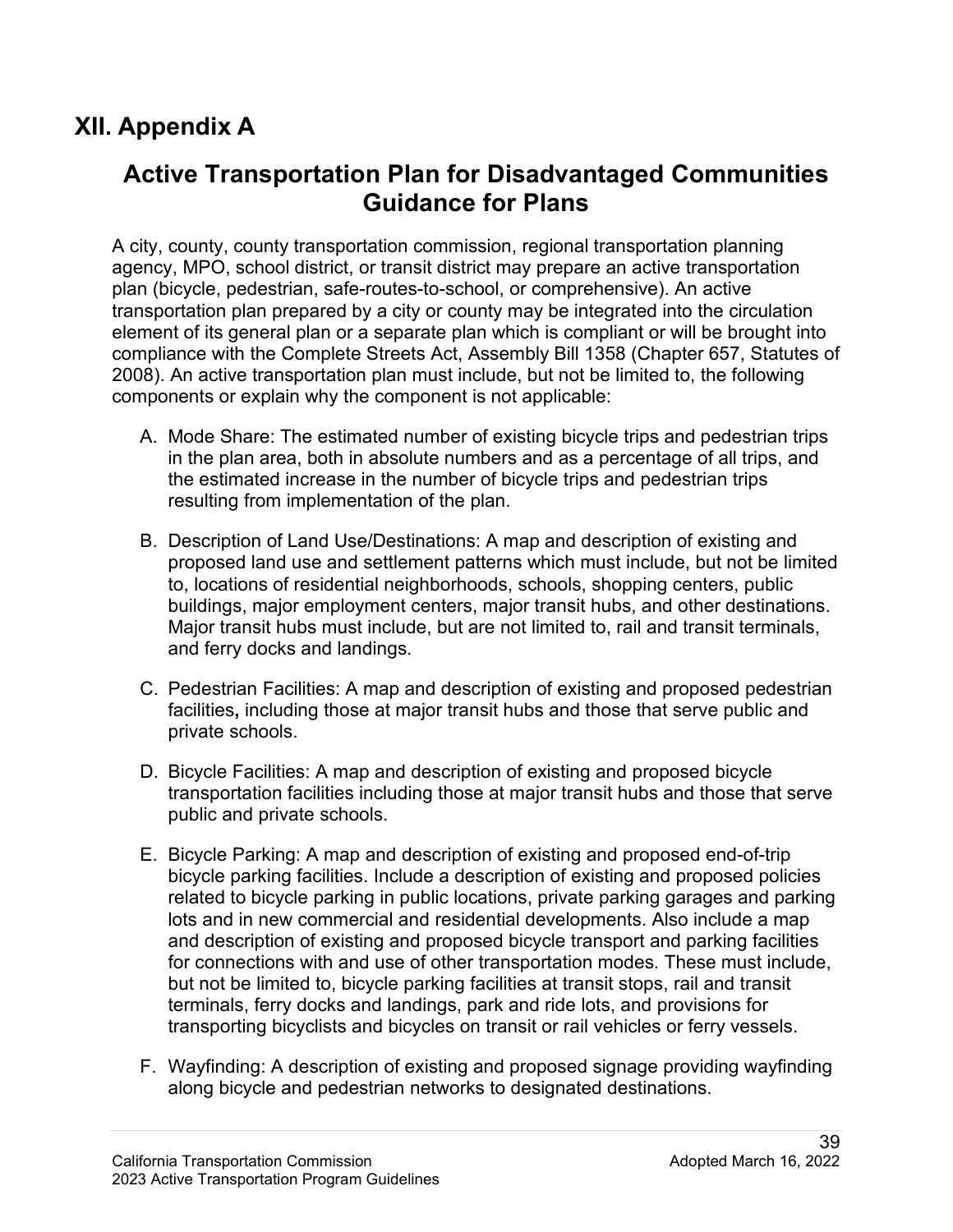- G. Non-Infrastructure: A description of existing and proposed bicycle and pedestrian education and encouragement programs conducted in the area included within the plan.
- collision, serious injury, and fatality reduction after implementation of the plan. H. Collision Analysis: The number and location of collisions, serious injuries, and fatalities suffered by bicyclists and pedestrians in the plan area, both in absolute numbers and as a percentage of all collisions and injuries, and a goal for
- I. Equity Analysis: Identify census tracts that are considered disadvantaged or lowchallenges, public health concerns, and safety issues. income and identify bicycle and pedestrian needs of those disadvantaged or lowincome residents, including lack connectivity to key destinations, mobility
- J. Community Engagement: A description of the extent of community involvement in development of the plan, including disadvantaged and underserved communities.
- coordinated with neighboring jurisdictions, including school districts within the housing or energy conservation plans, including, but not limited to, general plans K. Coordination: A description of how the active transportation plan has been plan area, and is consistent with other local or regional transportation, air quality, and a Sustainable Community Strategy in a Regional Transportation Plan, and local or regional housing plans or process improvements that are adopted or in development.
- L. Prioritization: A description of the projects and programs proposed in the plan and a listing of their priorities for implementation, including the methodology for project prioritization and a proposed timeline for implementation.
- M. Funding: A description of future financial needs for projects and programs that improve safety and convenience for bicyclists and pedestrians in the plan area. Include anticipated cost, revenue sources and potential funding for bicycle and pedestrian uses.
- N. Implementation: A description of steps necessary to implement the plan and the reporting process that will be used to keep the adopting agency and community informed of the progress being made in implementing the plan.
- existing and proposed bicycle and pedestrian facilities, including, but not limited to, the maintenance of smooth pavement, ADA level surfaces, freedom from O. Maintenance: A description of the policies and procedures for maintaining encroaching vegetation, maintenance of traffic control devices including striping and other pavement markings, and lighting.
- commission, regional transportation planning agency, MPO, school district or P. Resolution: A resolution showing adoption of the plan by the city, county, or district. If the active transportation plan was prepared by a county transportation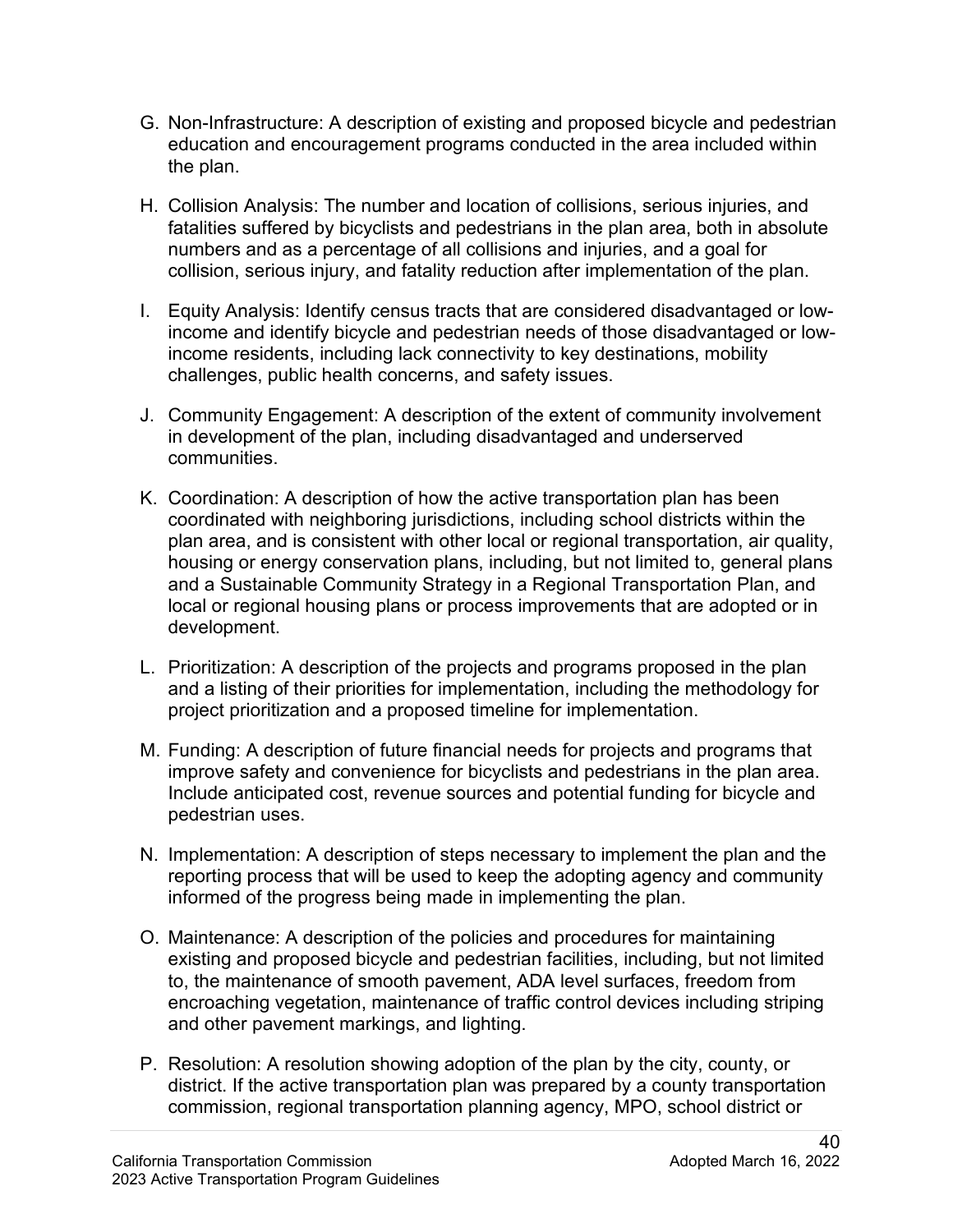transit district, the plan should indicate the support via resolution of the city(s) or county(s) in which the proposed facilities would be located.

 A city, county, school district, or transit district that has prepared an active transportation planning agency for approval. The city, county, school district, or transit district may plan may submit the plan to the county transportation commission or transportation submit an approved plan to Caltrans in connection with an application for funds for active transportation facilities which will implement the plan.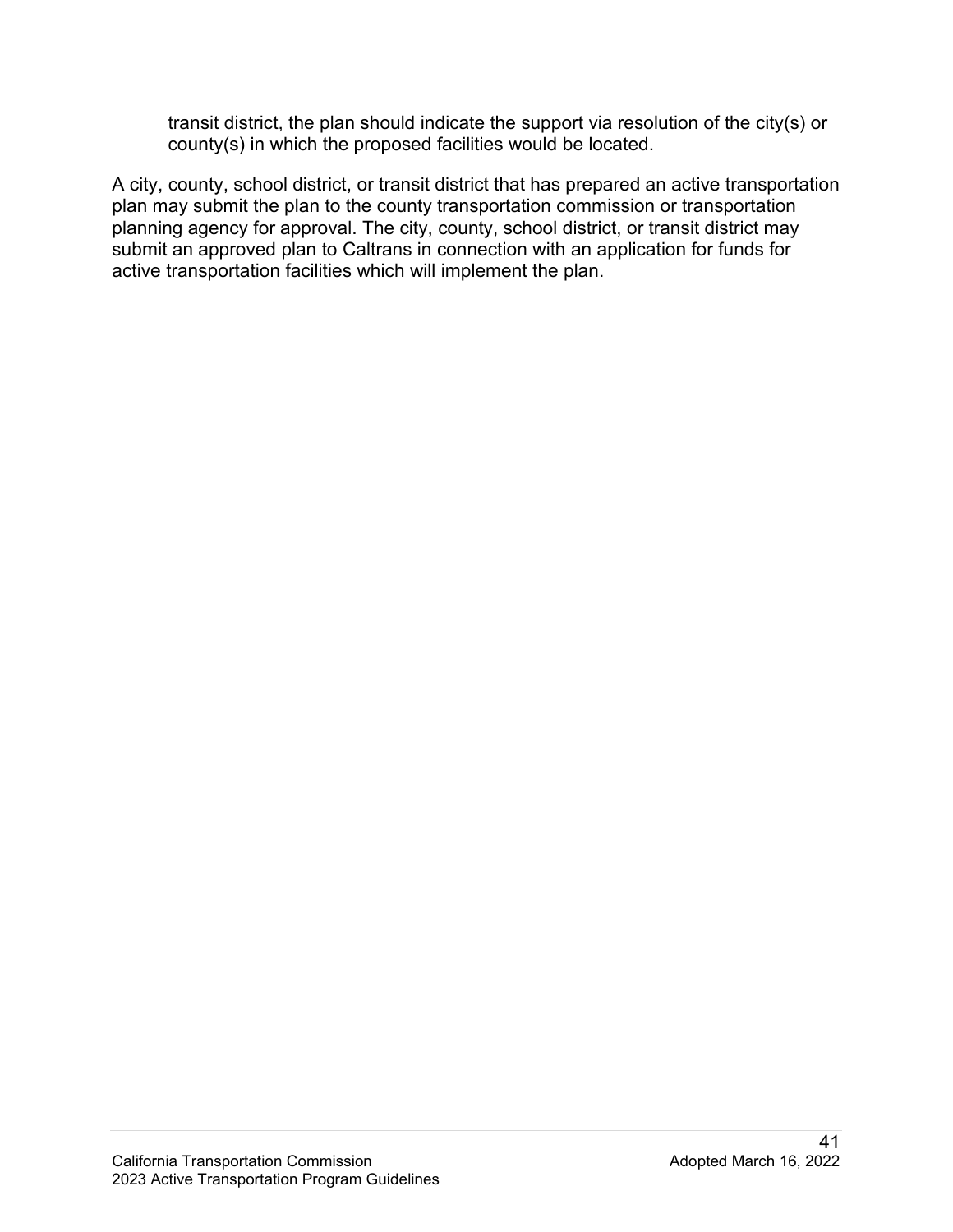# **XIII. Appendix B**

# **Example Projects**

 This is a list of projects considered generally eligible for ATP funding. It is not intended to be comprehensive; other types of projects that are not on this list may also be eligible if they further the goals of the program. Individual components or elements of an otherwise eligible project may not be eligible.

#### **Infrastructure Projects:**

- • Development of new bikeways and walkways that improve mobility, access, or safety for non-motorized users.
- • Improvements to existing bikeways and walkways, which improve mobility, access, or safety for non-motorized users.
	- $\circ$  Elimination of hazardous conditions on existing bikeways and walkways.
	- life of the facility. o Preventative maintenance of bikeways and walkways with the primary goal of improving the active transportation operations/usability extending the service
- Installation of traffic control devices to improve the safety of pedestrians and bicyclists.
- Safe Routes to School projects that improve the safety of children walking and bicycling to school, in accordance with Section 1404 of Public Law 109-59.
- and walking routes to mass transportation facilities and school bus stops. • Safe routes to transit projects, which will encourage transit by improving biking
- Safe routes for seniors projects that increase walking and biking among older adults and create routes that connect to activities that improve quality of life.
- Secure bicycle parking at employment centers, park and ride lots, rail and transit stations, and ferry docks and landings for the benefit of the public.
- Bicycle-carrying facilities on public transit, including rail and ferries.
- Establishment or expansion of a bike share program.
- • Recreational trails and trailheads, park projects that facilitate trail linkages or connectivity to non-motorized corridors, and conversion of abandoned railroad corridors to trails.
- Bicycle highways that provide fast, direct connections between major destinations, aimed primarily at commuters.
- Complete low-stress bicycle networks that connect key community destinations through low-speed, low-traffic streets, separated paths, and protected bikeways.
- For quick-build projects, please refer to Appendix D.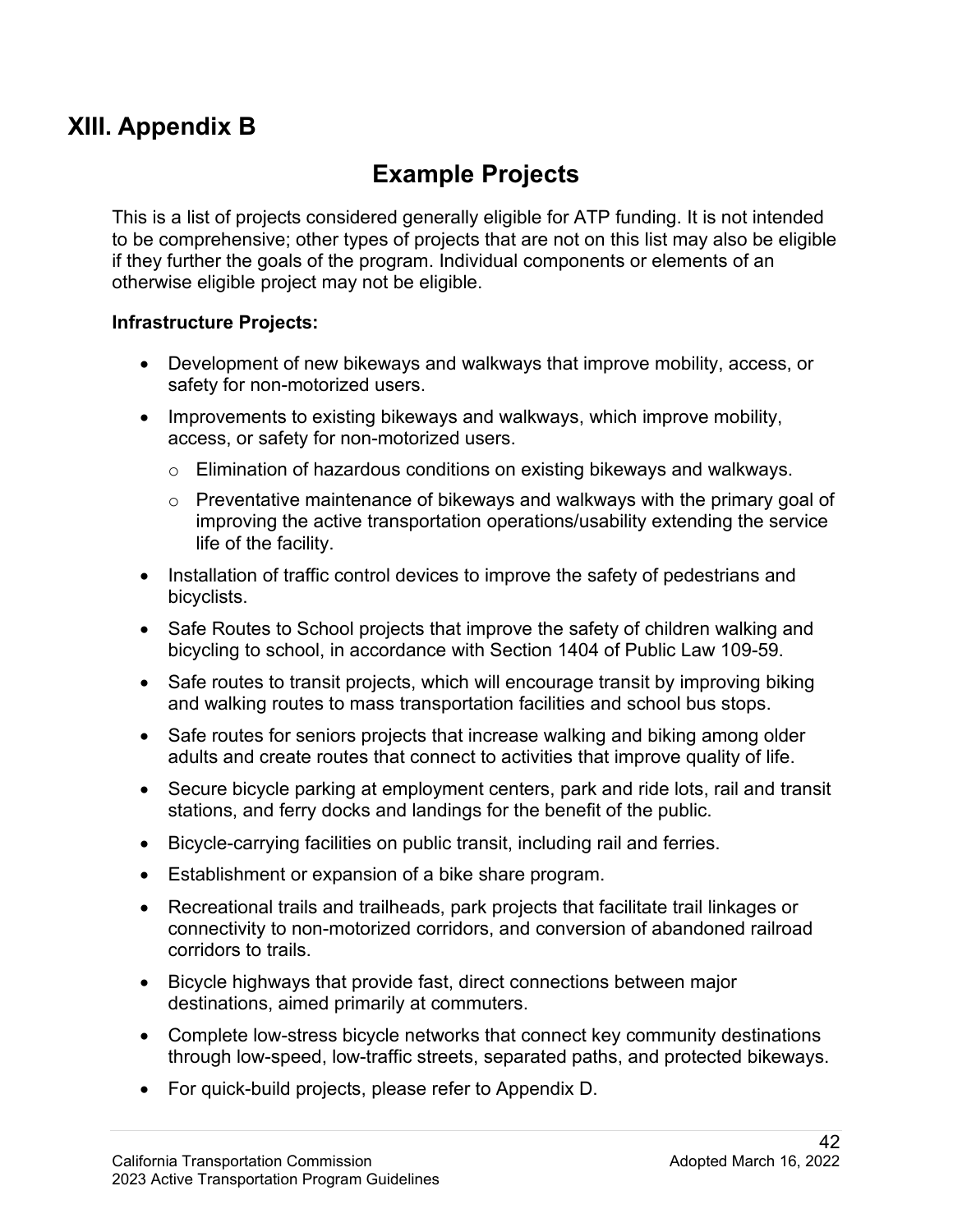#### **Plan Projects:**

 • Development of a community-wide bike, pedestrian, safe routes to schools, or active transportation plan in a disadvantaged community.

#### **Non-Infrastructure Projects:**

- $\circ$  Education and encouragement programs to increase bicycling, walking, or other non-motorized rolling. Program activities could include any of the following: development and implementation encouragement days, such as bike-to-work, bike-to-school, walk-to-work, and walk-to-school days.
- o Conducting pedestrian and bicycle safety education programs, such as bike rodeos, mock cities, classroom or physical education curriculum about walking and biking, school or community-wide bicycle clinics, etc.
- $\circ$  Development of community walking and biking maps, including school route/travel plans.
- $\circ$  Development and implementation of walking school bus or bike train programs.
- $\circ$  Demonstration projects or events directly linked to the promotion of a new infrastructure project or designed to promote walking and biking on a daily basis.
- $\circ$  Building community partnerships that emphasize activities directly related to improving pedestrian and bicyclist safety.
- $\circ$  School crossing guard training.
- o Conducting NI program evaluation (such as administering surveys, evaluating knowledge or improved skills, or tracking participation)
- $\circ$  Conducting walkability and/or bikeability audits.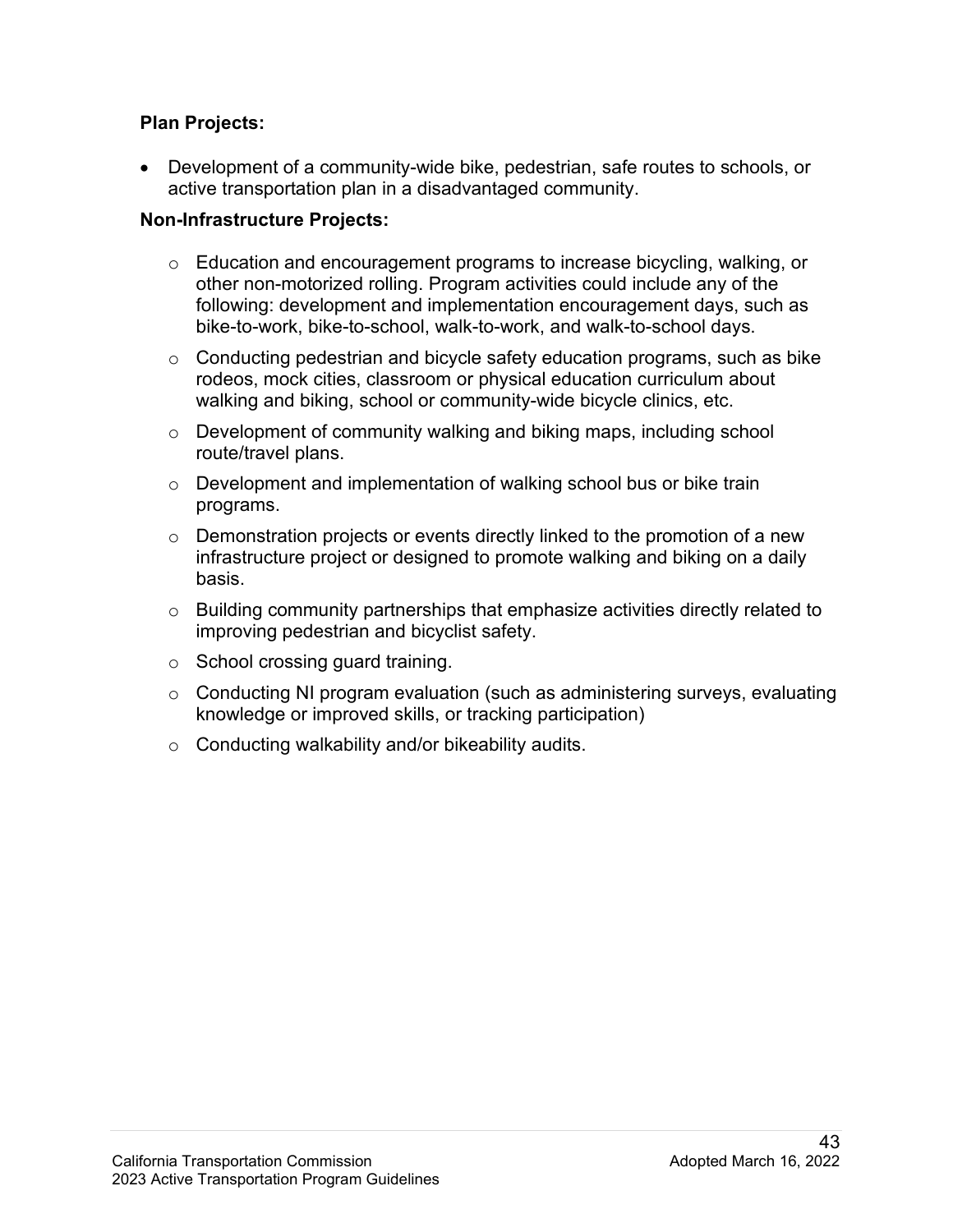# **XIV. Appendix C**

# **Active Transportation Program Guidelines California Conservation Corps and Certified Local Community Conservation Corps**

 fiscal year 2021-22. The 2023 Active Transportation Program does not direct any These guidelines are the policies and procedures specific to the most recently adopted Active Transportation Program (ATP) that is directed to the California Conservation Corps and certified Local Community Conservation Corps. The final fiscal year for California Conservation Corps and certified Local Community Conservation Corps was funding to the California Conservation Corps and Certified Local Community Conservation Corps.

#### **Authority and Purpose**

 Account to the ATP beginning in the 2017-18 fiscal year. In addition, Assembly Bill 97 Legislature. Not less than 50% of these funds shall be in the form of grants to certified Local Community Conservation Corps, as defined in Section 14507.5 of the Public follow the most recently adopted <u>ATP Guidelines</u>.. Senate Bill 1 (Beall, Chapter 5, Statutes of 2017), signed by the Governor on April 28, 2017, directs \$100 million annually from the Road Maintenance and Rehabilitation (Ting, Chapter 14, Statutes of 2017) directs \$4 million of the \$100 million annually, beginning in the 2017-18 fiscal year for the next five years, to the California Conservation Corps for active transportation projects to be developed and implemented by the California Conservation Corps and certified Local Community Conservation Corps. The availability of these funds is subject to annual appropriation by the Resources Code. Unless otherwise specified in these guidelines, the Commission will

### **Active Transportation Program Goals**

The purpose of ATP is to encourage increased use of active modes of transportation by achieving the following goals:

- Increase the proportion of trips accomplished by biking and walking,
- Increase safety and mobility for non-motorized users,
- Advance the active transportation efforts of regional agencies to achieve greenhouse gas reduction goals, pursuant to Senate Bill 375 (0f 2008) and Senate Bill 341 (of 2009),
- Enhance public health,
- and provide a broad spectrum of projects to benefit many types of active transportation users. • Ensure that disadvantaged communities fully share in the benefits of the program transportation users.<br>
44<br>California Transportation Commission Adopted March 16, 2022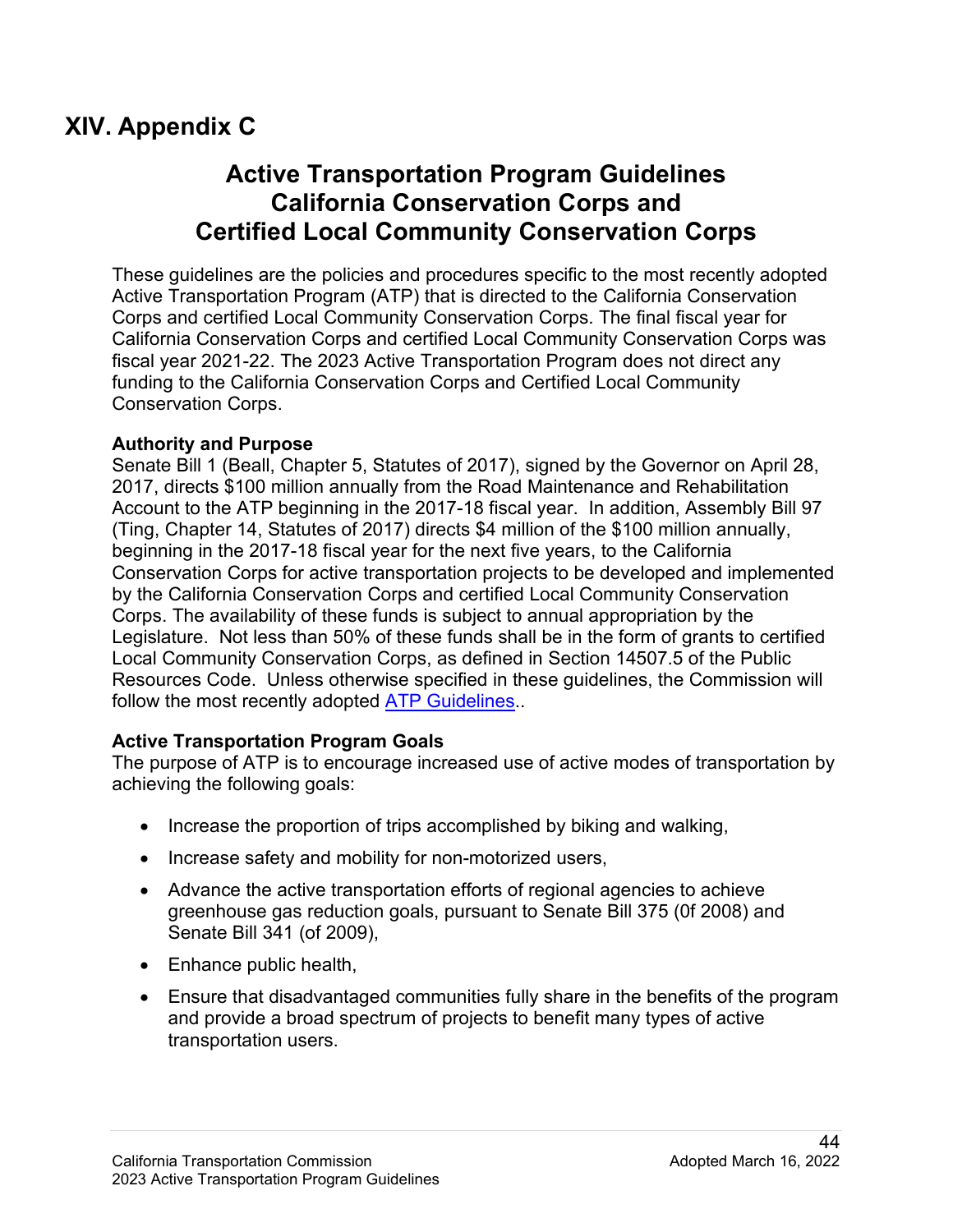### **Eligible Project Types**

Eligible projects include projects that meet the goals of ATP as listed above and may be part of an existing bicycle or pedestrian transportation plan, safe routes to school plan, active transportation plan for disadvantaged communities, or multi-use or recreational trail plan. Examples of typical project work can be found in the Commission's [ATP](https://catc.ca.gov/programs/active-transportation-program)  [Guidelines.](https://catc.ca.gov/programs/active-transportation-program)

The California Conservation Corps and certified Local Community Conservation Corps will consider, but not be limited to, projects with the following elements:

- Repair, remove and replace sidewalks
- Sign installation
- Irrigation
- Landscaping
- Demolition and deconstruction
- Tree planting
- Trail construction
- Bike locker and bike rack installation
- Fencing
- Outreach and education

 will only consider those projects where at least 75% of the project cost includes items Conservation Corps can participate. When the California Conservation Corps or a certified Local Community Conservation Corps elect to partner with an ATP eligible applicant to implement the project, the California Conservation Corps and/or certified Local Community Conservation Corps where the California Conservation Corps and/or certified Local Community

### **Minimum and Maximum Request for Funds**

 maximum requests for funds will not exceed the available levels of funding for each The minimum request for ATP funds by the California Conservation Corps and certified Local Community Conservation Corps that will be considered is \$50,000. The fiscal year.

### **Co-Applicants**

responsibility for the ongoing operations and maintenance of the facility/project. responsibility for the ongoing operations and maintenance of the facility/project.<br>Documentation of the agreement between the California Conservation Corps or a intent) must be submitted with the project application(s). California Transportation Commission Adopted March 16, 2022 The California Conservation Corps or a certified Local Community Conservation Corps can serve as the lead applicant or may partner with an entity that will serve as the lead applicant and implementing agency, and therefore the partnering agency assumes certified Local Community Conservation Corps and the partnering agency (e.g., letter of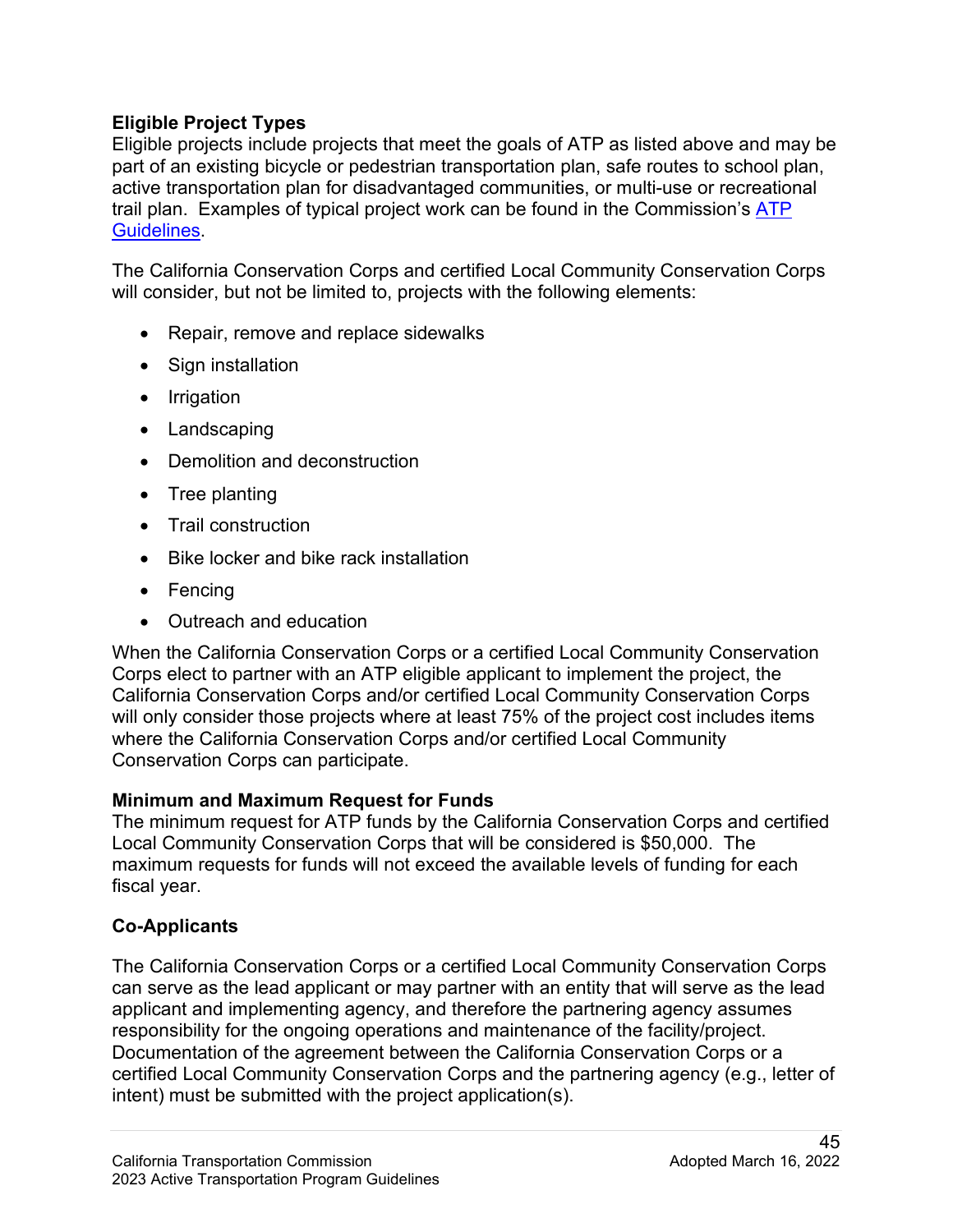Eligible co-applicants include:

- Local, Regional or State Agencies (e.g. city, county, Metropolitan Planning Organization, and Regional Transportation Planning Agency)
- Caltrans
- Transit Agencies (any agency responsible for public transportation that is eligible for funds under the Federal Transit Administration)
- State or Local Park or Forest Agencies
- State or Local Fish and Wildlife Agencies
- Department of Interior Land Management Agencies
- U.S. Forest Service
- Tribal Governments
- • Private nonprofit tax-exempt organizations eligible for Recreational Trails Program funds. These program funds can only be used for projects such as recreational trails and trailheads, park projects that facilitate trail linkages or corridors to trails. Projects must benefit the general public, and not only a private connectivity to non-motorized corridors, and conversion of abandoned railroad entity
- Any other entity with responsibility for oversight of transportation or recreational trails that the Commission determines to be eligible

### **Project Selection Criteria**

 Commission schedule for each ATP funding cycle. Projects will be selected by the The project selection process carried out by the Corps will adhere to and conform to the Corps on a competitive basis and will be scored and ranked on the basis of applicant response to the following criteria:

- • Projects can commence construction within six months of an award and shall be completed within two years from the project start date.
- Benefit to disadvantaged communities a minimum of 25% of all California Conservation Corps and certified Local Community Conservation Corps proposals that are approved must benefit a Disadvantaged Community as defined by median household income, CalEnviroScreen, or Free or Reduced Priced School Meals as defined in the ATP Guidelines.
- Ability to further the goals of ATP.
	- Ability to leverage other funds.

#### **Project Selection Process**

Applicants must submit an electronic version of the complete grant application package to the California Conservation Corps by the annual deadline reflected in these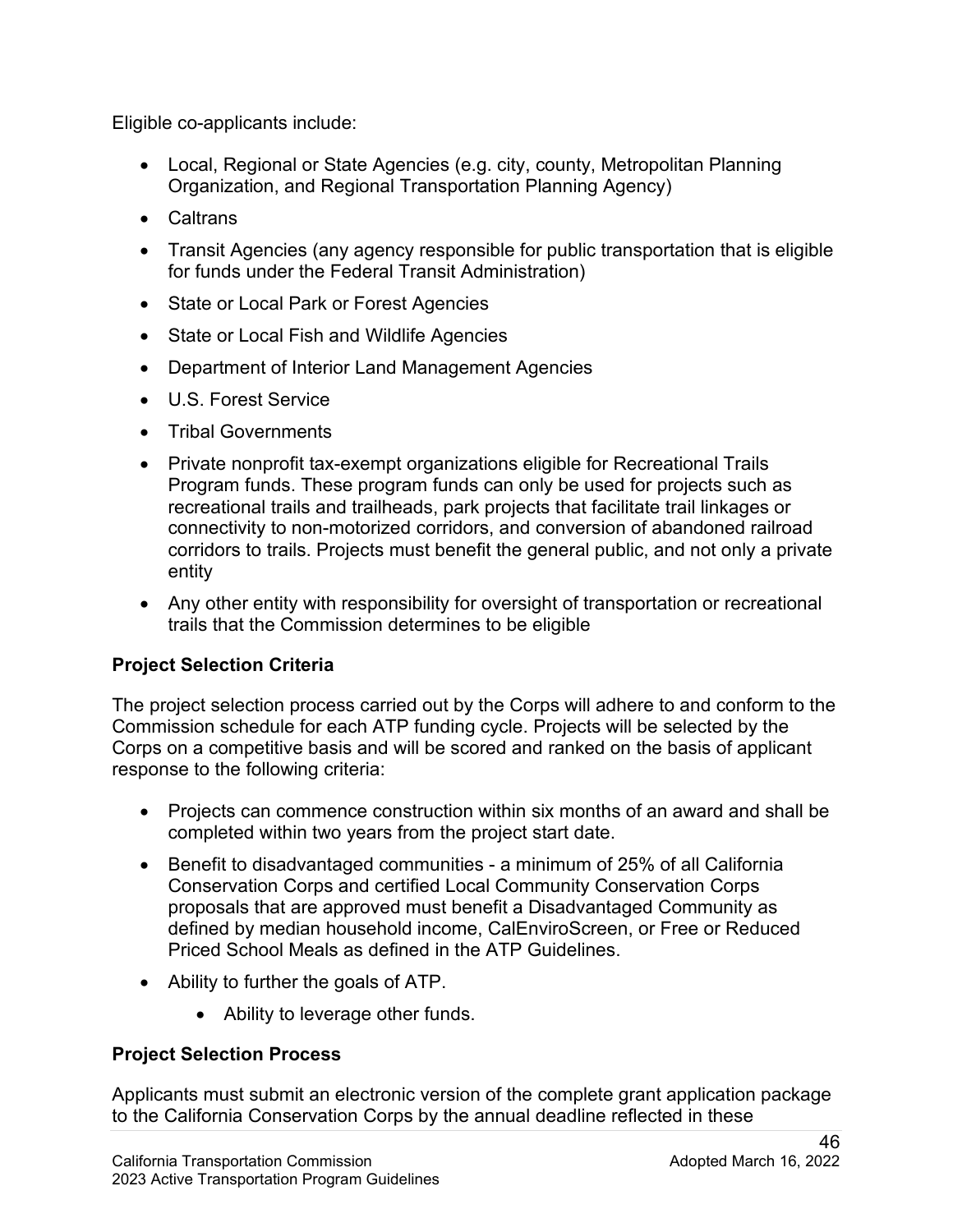consist of separate and designated teams of California Conservation Corps and certified guidelines. Application packages will be reviewed for completeness and eligibility and evaluated by a review committee using established criteria. The review committee will Local Community Conservation Corps representatives.

 Caltrans ATP Managers for review. The recommendations must include a substitution list of projects that will be considered for funding in the event projects from the funding must also provide a Project Programming Request (PPR) form and the following The California Conservation Corps must submit funding recommendations to the recommended funding list are unable to proceed. The projects recommended for information must be provided: project name, lead agency, partnering agency, project location, project description/scope, cost estimate, delivery schedule, project score from competitive review process.

 Commission staff for approval. Commission approval of the list of projects Caltrans ATP Managers will review the project list and make a recommendation to recommended for funding is required prior to the lump-sum allocation of funding to Caltrans.

 project from the substitution list may be awarded as long as there is sufficient capacity to allow this substitution. Project substitution must be reported to the Commission. The California Conservation Corps administers the program of projects approved by the In the event a project is removed, or savings are generated from the funding list, a Commission and is responsible for reporting on the program pursuant to Section XI of the 2021 Active Transportation Program Guidelines.

### **Environmental Review**

 consider the environmental impacts of a project prior to making an allocation of funds. California Environmental Quality Act (CEQA) compliance documentation for the proposed California Conservation Corps and certified Local Community Conservation Pursuant to Public Resources Code Sections 21102 and 21150, the Commission must Corps projects must be provided as follows:

For projects that are exempt from CEQA, documentation of the exemption must be provided with the project application and included with funding recommendations submitted to Caltrans ATP Managers for review. Project lists being submitted to the Commission for consideration of a lump sum allocation must cite the date the CEQA exemption was cleared.

 E-resolutions must be obtained at a Commission meeting that is either prior to, or For projects that are not exempt from CEQA, and for which an environmental document has been prepared and approved, documentation of the CEQA clearance must be provided with the project application. The Commission must consider the environmental document and approve the project for future funding via the issuance of an e-resolution. concurrent with, the lump sum allocation request.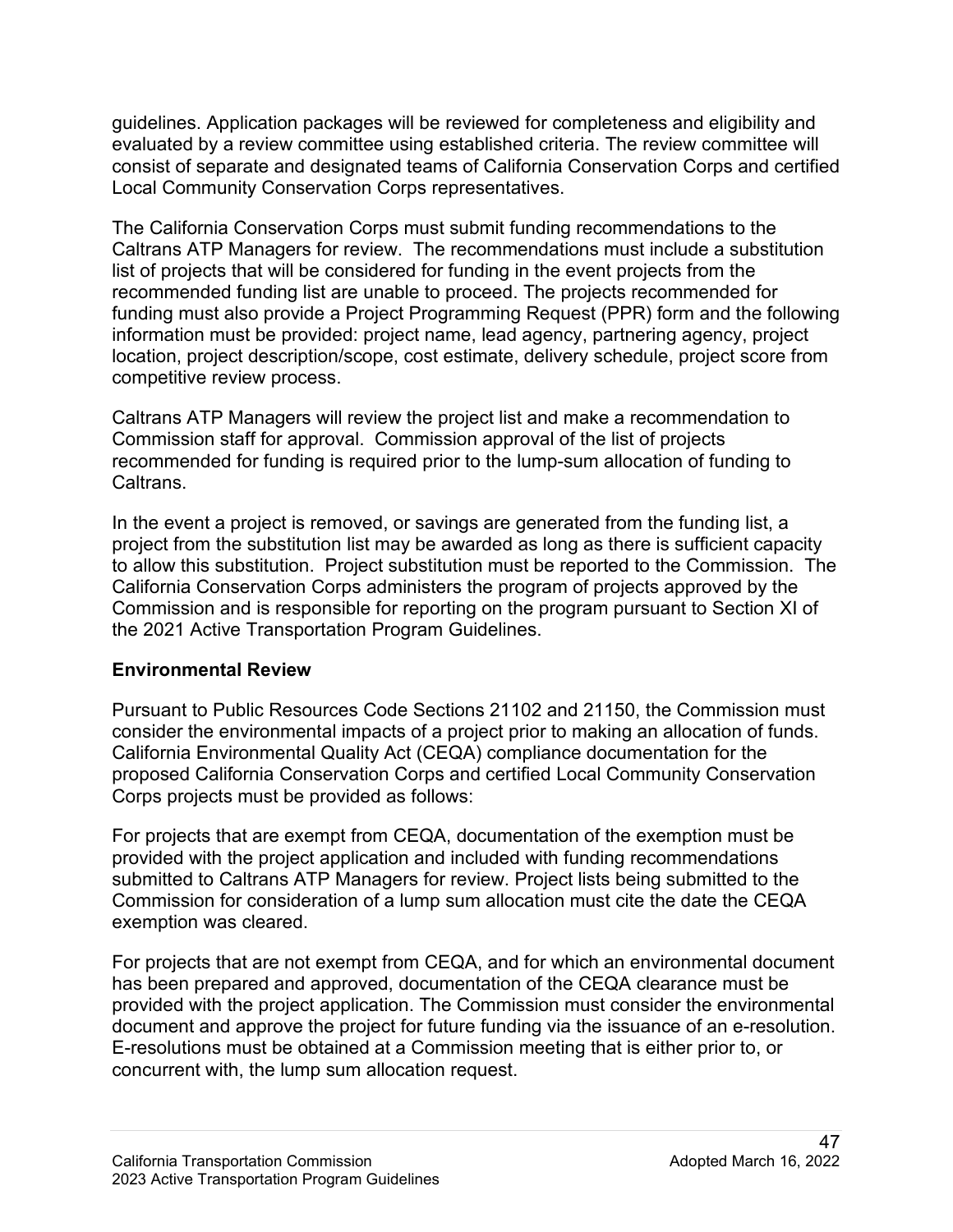consideration by Caltrans Local Assistance. For more information on the process by which to obtain an e-resolution see the Commission [website.](http://www.catc.ca.gov/programs/environmental/) Allocation requests will be brought forward for Commission

If the project is subject to the National Environmental Policy Act (NEPA) it is the Commission's policy that documentation of NEPA clearance is provided with the project application and prior to allocation of funds.

#### **Allocation**

schedule identified in these guidelines and in accordance with this section. The California Conservation Corps' list of projects recommended for funding will be submitted for approval and lump sum allocation by the Commission pursuant to the

sub-allocate funding to the California Conservation Corps. The Commission will allocate the funds to Caltrans as a lump-sum and Caltrans will

sub-allocate funding to the California Conservation Corps.<br>For projects exempt from CEQA, at the time of allocation, the date of the CEQA exemption determination by the lead agency must be noted in the list of projects being approved for allocation.

 For projects not exempt from CEQA, and for which an environmental document has been prepared and approved, an e-resolution must be issued by the Commission prior to the list of projects being approved for allocation pursuant to Section IX of the 2021 Active Transportation Program Guidelines.

 on a reimbursement basis. The availability of these funds is subject to annual The Commission's expectation is that consistent with the requirements of the overall Active Transportation Program, the Corps will administer these funds to the recipients appropriation by the Legislature. The California Conservation Corps will submit an allocation request to Caltrans. The California Conservation Corps is responsible for the expenditures of all allocated funds. Costs incurred prior to Commission allocation are not eligible for reimbursement.

# **Reporting**

 reports for the program as well as project completion reports within six months of requirements. The California Conservation Corps is required to submit semi-annual project status construction contract acceptance or the project becoming operable (open to the public) and a final delivery report within 180 days of the conclusion of all remaining project activities to Caltrans. Refer to the most recent Commission [ATP Guidelines](https://catc.ca.gov/programs/active-transportation-program) for reporting requirements.<br>48<br>California Transportation Commission Adopted March 16, 2022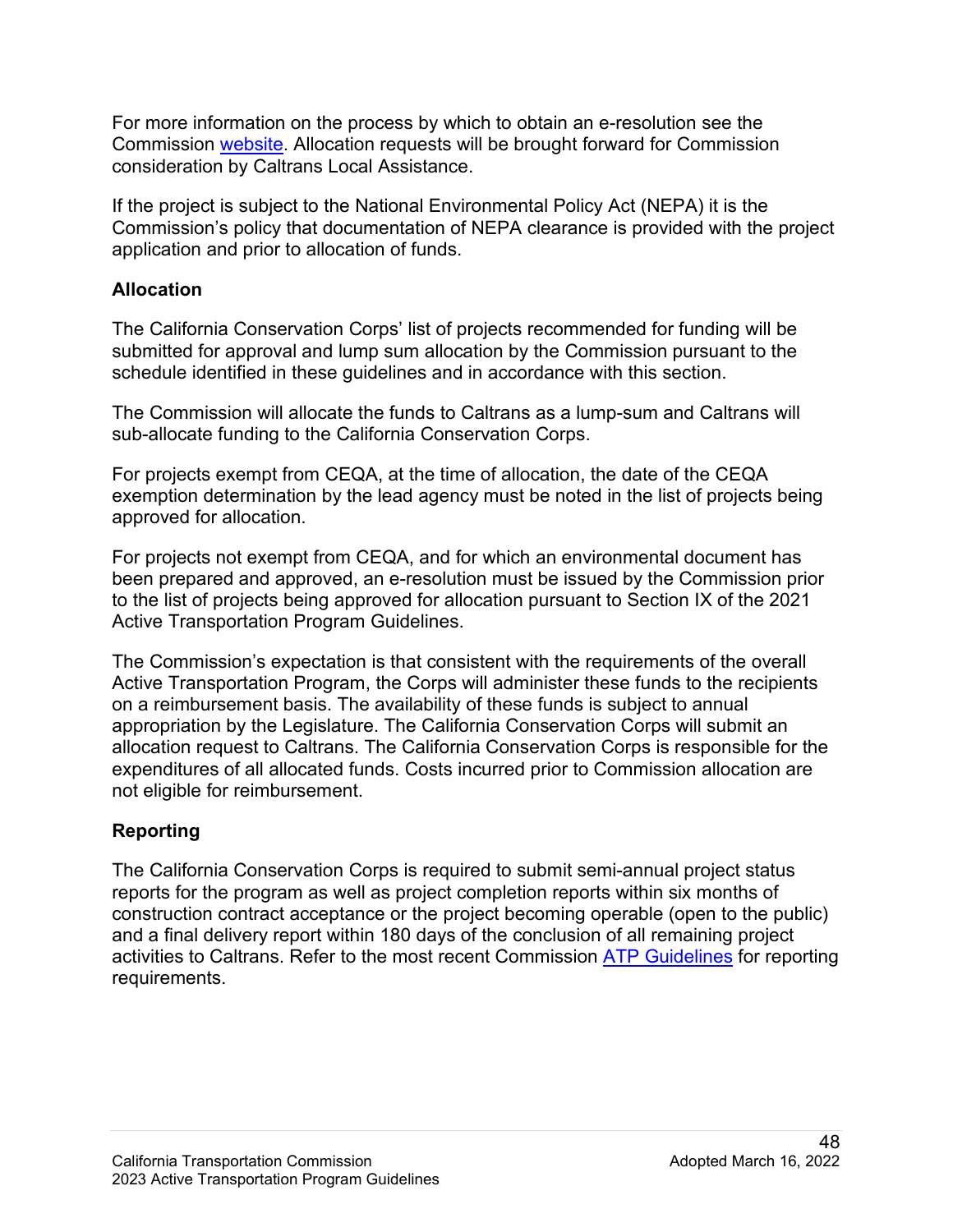# **XV. Appendix D**

# **Guidance for the 2023 ATP Quick-Build Project Phase II Pilot Program**

 The 2023 ATP will include a phase II pilot program for quick-build projects. The 2021 ATP included a Quick-Build Project Pilot Program to which eight projects were programmed, totaling \$4,400,000 in ATP funding. The phase II pilot program will allow the Commission to refine quick-build project evaluation criteria and reporting requirements and address delivery issues. The Commission anticipates dedicating a maximum of \$7,000,000 to quick-build projects in the 2023 ATP. The Commission may select several quick-build projects, or none.

 Quick-build projects are interim capital improvement projects that further the goals of the ATP. These projects require minor construction activities and are typically built with durable, low to moderate cost materials, and last from one year to five years. These projects have moderate design flexibility to anticipate adjustments that may occur based on community feedback. The purpose of a quick-build project is to immediately implement safety needs, allowing a community to benefit quickly from improvements made, and/or allow the people of a community affected by the project to provide input and test the project improvements before they are permanently constructed.

 projects have a data collection and study period that lasts from the beginning of the be adjusted; they can be changed based on community input and further technical permanent. If it is not successful, it can be easily deconstructed. Quick-build projects approach for the project. Objective metrics are an important part of the process, both for quick-build project; and vehicle speeds, volumes and travel times. Quick-build projects are distinguished from temporary demonstration projects by the types of materials used and the intended duration of the project. In addition, quick-build project through completion. Unlike traditional capital projects, quick-build projects can analysis over time. If the quick-build project is successful, it will later be made are intended to remain in place until capital upgrades are possible. All quick-build projects considered for funding in the ATP are expected to collect data to inform the making necessary adjustments and demonstrating success. Examples of data that can be collected are: surveys to show how many customers get to key destinations within the project area without cars; analyzed sales tax data to show faster-than-average retail growth on redesigned streets; number of collisions and injuries before and after the

 Quick-build projects considered for funding in the ATP must be supported by the jurisdiction in which they are located. Government leadership and involvement is required.

#### **Funding Overview**

ATP funding is available for the construction phase only. If the project is expected to be delivered using the design-build method, the applicant may include the cost of design in the construction phase. Applicants must specify the delivery method that they wish to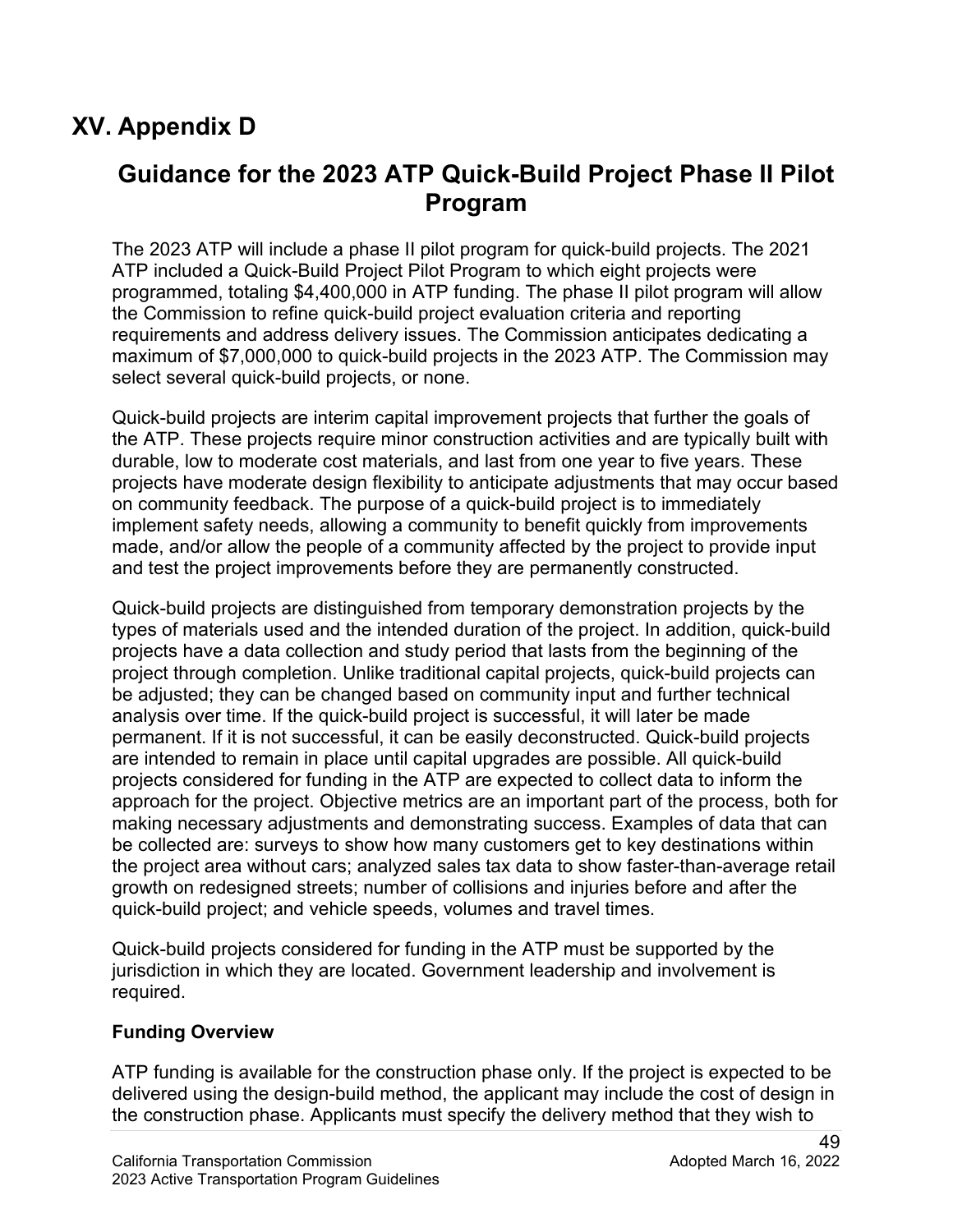use in the application. The project must have environmental clearance or categorical exemption at the time of application. A project that is in a plan that cleared CEQA qualifies.

Funding will be available for programming in fiscal years 2022-23, 2023-24, and 2024- 25.

### **Reporting Requirements**

 CalSMART; however, quarterly reports are required, and more frequent reports and project outcomes and lessons learned. If there are recognizable faces in the photos, the project applicants. Quick-build projects must adhere to reporting requirements set forth in the ATP guidelines. Funded quick-build projects will be required to attach a new layout plan with each report that is submitted. Quick-build projects are not required to submit reports in updates may be required if requested. Implementing agencies will be required to submit a Completion Report that includes photographs of project layouts and a narrative on agency must include a photo release waiver with the report. Instructions on what to report on, where and when to submit reports will be provided to successful quick-build

### **Time Extensions**

The Commission will only consider quick-build project time extensions in extraordinary circumstances. Implementing agencies may request to extend a delivery deadline as described in Section 31 of these Guidelines. Approved time extensions are limited to three months per delivery deadline.

### **Scope Changes**

 in Section 28 of these guidelines. Substantial changes include but are not limited to a inform Caltrans of any potentially significant changes. Quick-build projects are expected to be flexible and to change based on community testing and feedback. Implementing agencies must submit new project layouts during each reporting period to reflect adjustments made based on community feedback. Quick-build projects that propose to make substantial changes that differ significantly from the anticipated project scope must follow the Project Amendment process outlined change in project location or the removal of the project. Implementing agencies should

### **Application Requirements**

 To be considered for the phase II pilot program, applicants must submit a project specified in the ATP guidelines. Applicants must submit one (1) electronic copy of the nomination to Commission staff. The nomination form and attachments can be found on the [Commission website.](https://catc.ca.gov/programs/active-transportation-program) Project nominations must be postmarked by the deadline nomination package by June 15, 2022. Applications should be sent via e-mail to [ATP@catc.ca.gov.](mailto:ATP@catc.ca.gov)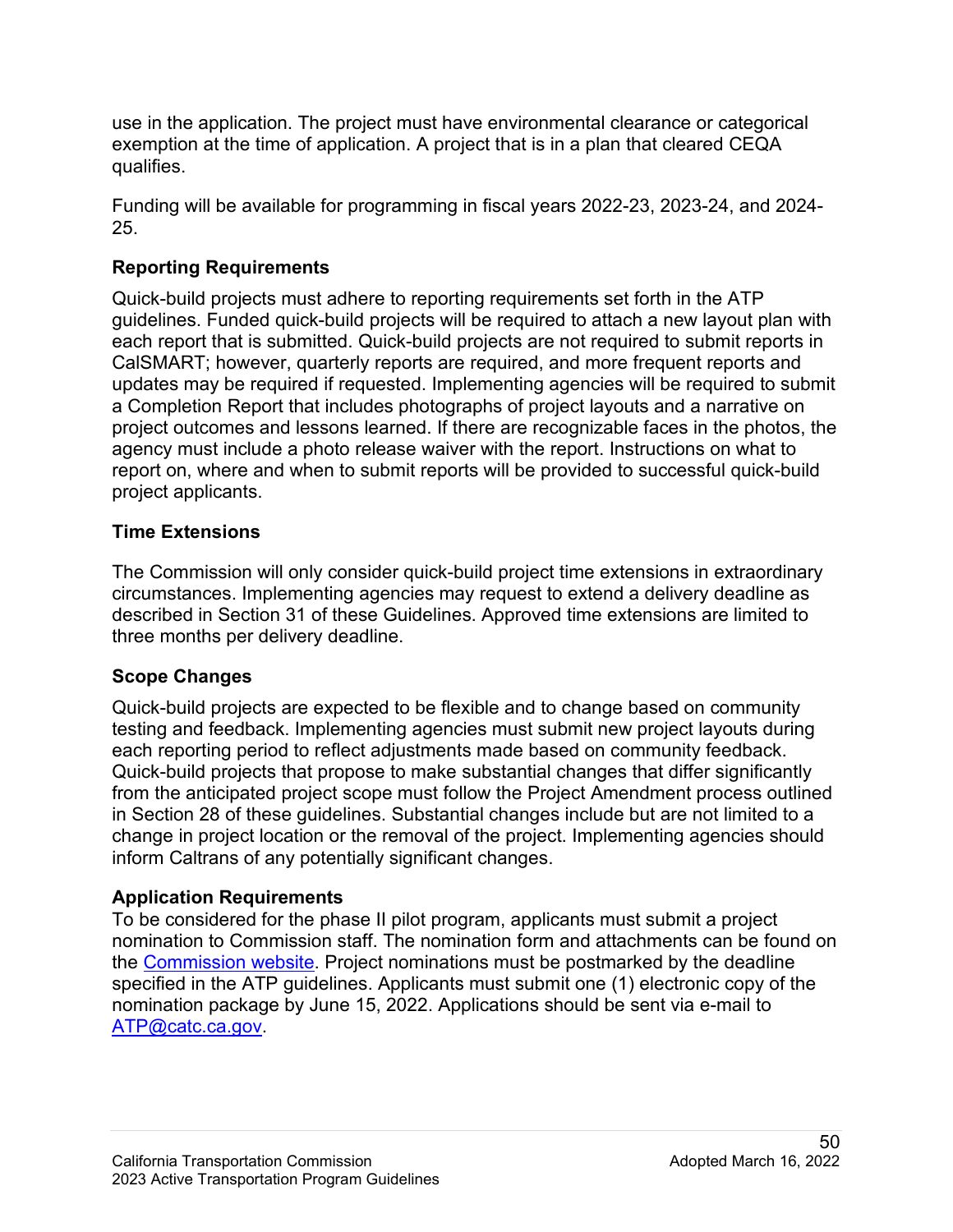The project nomination should include the following information and be organized in the following order:

- 1) Cover Letter
- 2) Applicant Information
	- a) Implementing agency's name
	- b) Implementing agency's address
	- c) Implementing agency's contact person and title
	- d) Implementing agency's phone number and email address
	- e) Does the implementing agency have a master agreement with Caltrans?
- 3) Project Information.
	- a) Project Name
	- b) Project Description (summary of anticipated project scope)
	- c) Project Location (Attach a map)
	- d) Total Project Cost
	- e) Project Layout Plan(s)
		- i) Project Map/Plans showing existing conditions and the initial project layout. Applicants are encouraged to provide additional examples of potential layouts that show that the project is flexible and can be adjusted based on community feedback.
	- f) Anticipated project duration (Start and end dates of the quick-build project)
	- g) List of project partners (Attach support letters, if applicable)
	- h) Project schedule
	- i) Contracting Plan:
		- i) Quick-build projects may not be compatible with traditional contracting processes. What is the plan for contracts or other solutions?
	- j) Maintenance Plan for the project:
		- i) What is the plan for the time, funding, and equipment needed for replacing damaged materials or other required maintenance?
	- k) What are the right-of-way impacts, if any?
	- l) Is the project in an approved plan reviewed for CEQA compliance?
		- i) If no, has the project received CEQA approval?
- 4) ATP Project Programming Request (PPR) (Attachment)
- 5) Project Cost Estimate (Attachment): The cost estimate should include items in the anticipated project scope and potential design alternatives. Items should not be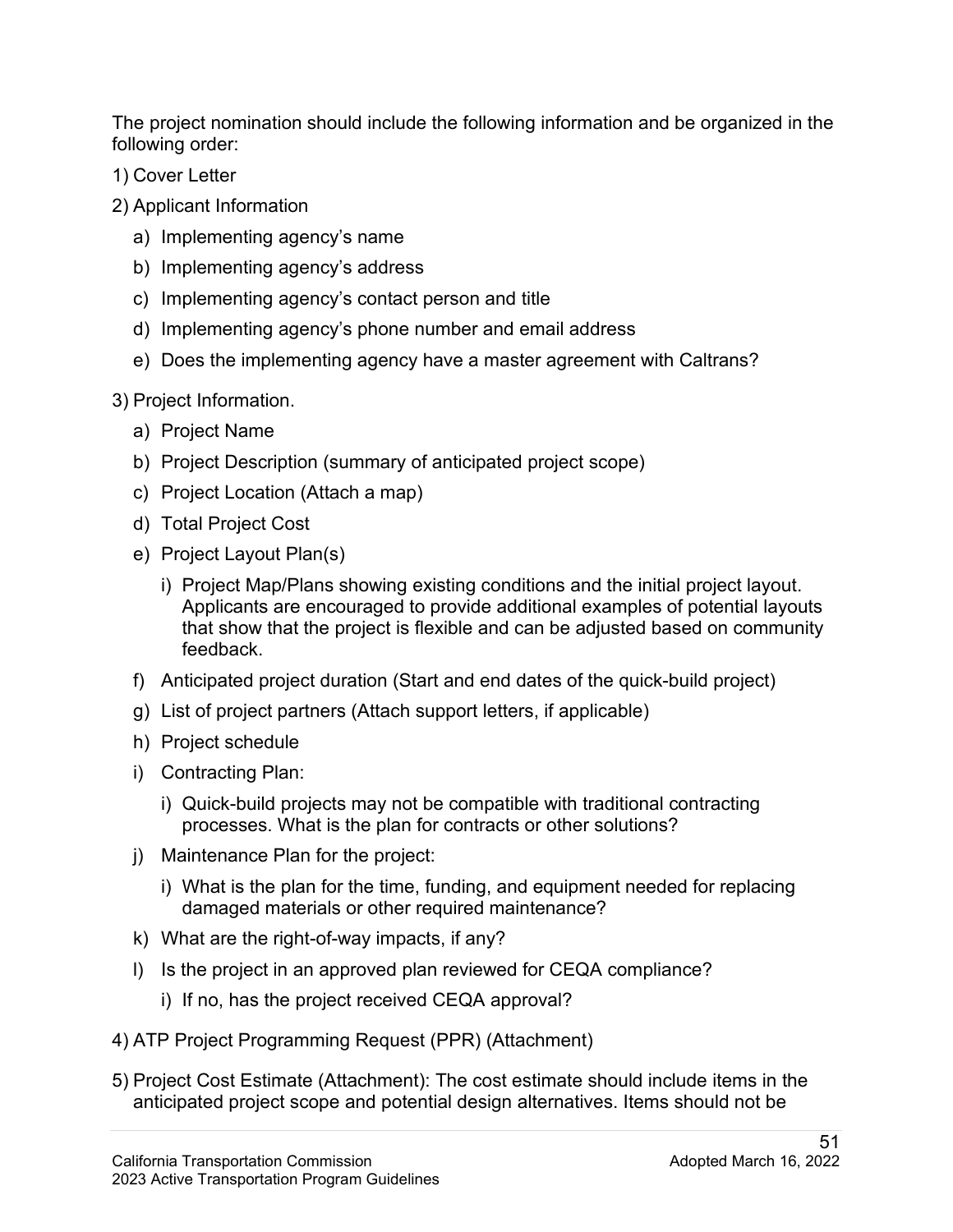counted more than once if included in more than one design alternative. For quickbuild projects, materials can be adjusted based on community input during the design and testing process.

- 6) Provide a narrative addressing the following items in no more than 4 pages:
	- a) Statement of project need: Describe the issue(s) that this project will address. How will the proposed project benefit the non-motorized users? What is the project's desired outcome?
	- b) Describe the project location's history of pedestrian and bicycle collisions and any other safety concerns which this project will mitigate. (Attach a collision heat map if applicable.) If the applicant is trying to direct bike/walk traffic away from dangerous areas, data from nearby locations/corridors may be used.
	- c) Describe the community based public participation process that culminated in the project. Include discussions of:
		- i) Who was engaged in the identification and development of this project? How were they engaged? Describe the type, extent, and duration of outreach and engagement conducted to relevant stakeholders.
		- ii) How will the project serve as an engagement strategy? Address how the engagement will entice potential users to experience the project. How will stakeholders continue to be engaged throughout the duration of the project? How will users provide input into design modifications and how will these suggestions be used to inform changes?
	- the quick-build project and potential ways in which the project can be adjusted to d) Referencing the potential project layout plan(s), describe the anticipated scope of address community feedback.
	- e) How will the effectiveness of the project be measured?
		- i) Discuss the data collection methods that will be used to refine the approach for the currently planned project or future projects.
		- ii) Discuss the effectiveness measures that will be evaluated (public support, mode shift, safety, etc.) and the tools that will be used (such as surveys, counts, observations, etc.) to quantify the success.
	- f) Describe how your project will transform the non-motorized environment.
	- g) Describe your agency's long-term plan for the quick-build project. How will it inform future capital infrastructure projects?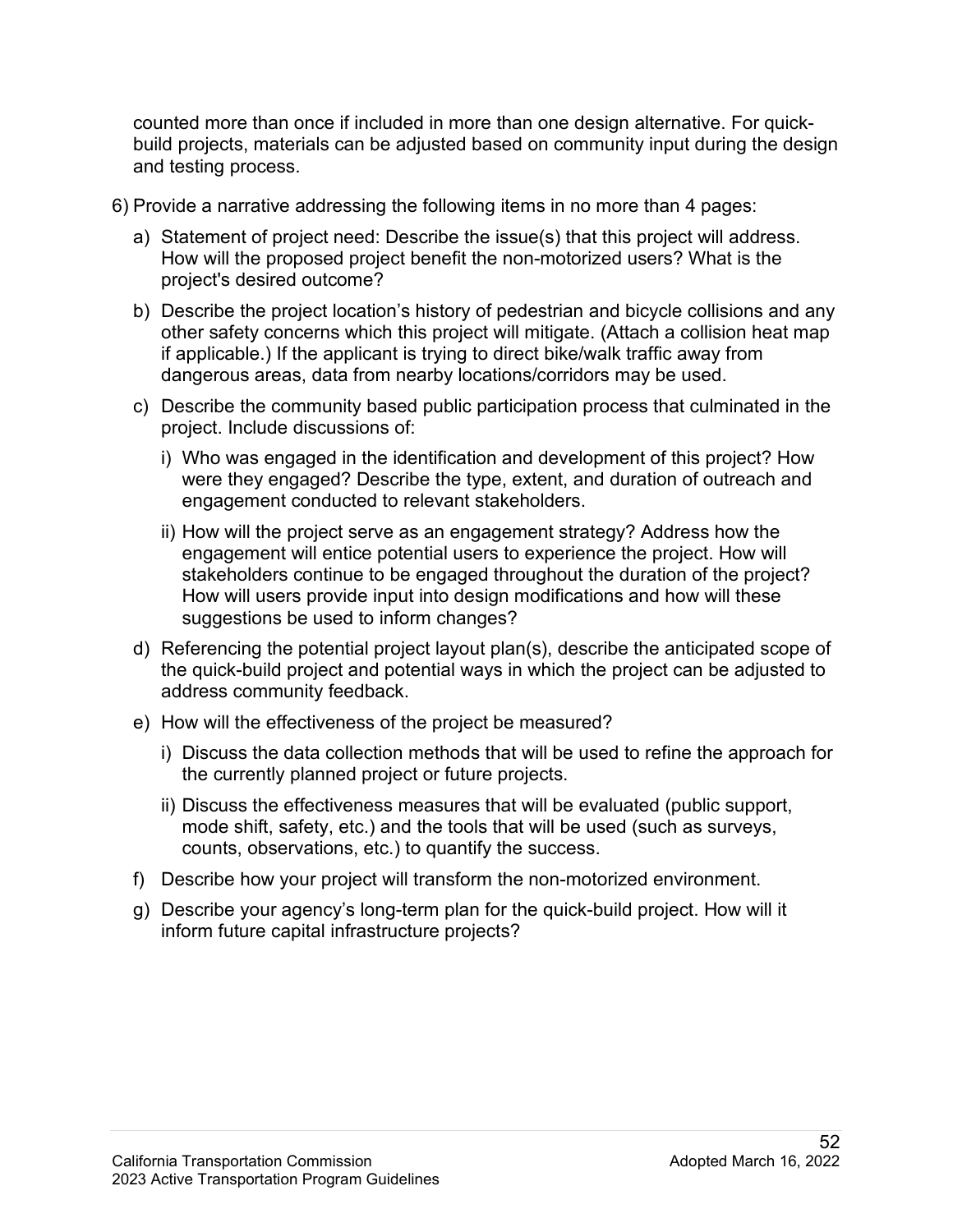#### **Evaluation Process**

 the quick-build project submittals. Commission staff will use the following criteria to Commission staff and Quick-Build Technical Advisory Committee members will evaluate evaluate the quick-build project submittals:

| <b>Scoring Topic</b>                                 | <b>Subtopics</b>                                                                                                                                                                                                                 |                       |  |  |  |
|------------------------------------------------------|----------------------------------------------------------------------------------------------------------------------------------------------------------------------------------------------------------------------------------|-----------------------|--|--|--|
| Need & Safety                                        | Evidence that will benefit non-motorized users,<br>students,<br>older<br>including<br>adults,<br>and<br>disadvantaged communities.                                                                                               | 25                    |  |  |  |
|                                                      | Evidence that the project will quickly address an<br>urgent safety need.                                                                                                                                                         | 20                    |  |  |  |
| Community Engagement &<br><b>Interagency Support</b> | Evidence of community engagement in the<br>identification and initial planning of the project.                                                                                                                                   | 8                     |  |  |  |
|                                                      | Evidence of planned continuous community<br>engagement for the duration of the project,<br>including<br>process<br>for<br>testing<br>$\overline{a}$<br>project<br>community<br>configurations<br>integrating<br>and<br>feedback. | 8                     |  |  |  |
|                                                      | Evidence of support from critical partners such<br>as public works departments, transportation<br>transit agencies,<br>departments,<br>emergency<br>services, community groups, and business<br>associations.                    | 5                     |  |  |  |
| <b>Project Flexibility</b>                           | Evidence that the project scope is flexible and<br>adjustable based on community testing and<br>feedback.                                                                                                                        | 9                     |  |  |  |
| <b>Performance Metrics</b>                           | of how the quick-build<br>Evidence<br>project's<br>progress and performance will be measured.                                                                                                                                    | $\overline{7}$        |  |  |  |
| Potential<br>for Permanent<br>Project                | Evidence of how the quick-build project will<br>provide the foundation for a potential permanent<br>infrastructure project.                                                                                                      | 3                     |  |  |  |
| <b>Funding Strategy</b>                              | Evidence of a long-term funding strategy for a<br>permanent project in place.                                                                                                                                                    | 3                     |  |  |  |
| <b>Maintenance Strategy</b>                          | Evidence of a maintenance strategy in place.                                                                                                                                                                                     | 3                     |  |  |  |
| <b>Project Readiness</b>                             | Project can be implemented quickly to address<br>an immediate need                                                                                                                                                               | $\overline{9}$<br>100 |  |  |  |
| <b>TOTAL</b>                                         |                                                                                                                                                                                                                                  |                       |  |  |  |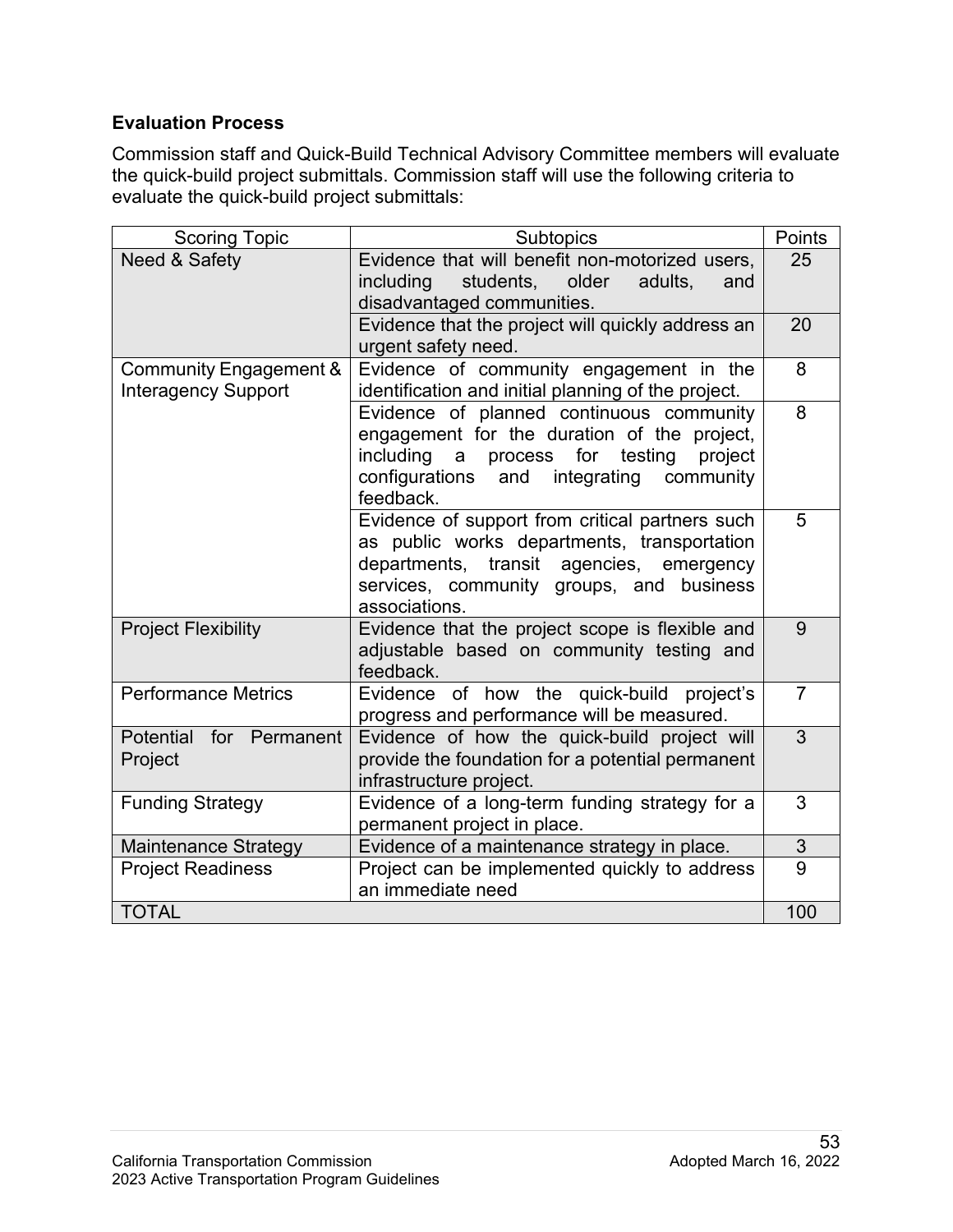### **Quick-Build Project Examples**

Quick-build projects could include elements such as:

- Protected intersections using painted curb extensions, temporary refuges, and pavement markings.
- Planter, parking, or delineator protected bike lanes.
- Temporary transit platforms.
- Interim shared space using barricades.

#### **Resources**

- Active Transportation Resource Center: 2021 Active Transportation Symposium [Panel Discussion on Quick-Build Projects](https://caatpresources.org/1600)
- California Bicycle Coalition and Alta Planning + Design: [Quick-Build Guide -](https://altago.com/wp-content/uploads/Quick-Build-Guide-White-Paper-2020-1.pdf) How to [Build Safer Streets Quickly and Affordably](https://altago.com/wp-content/uploads/Quick-Build-Guide-White-Paper-2020-1.pdf)
- City of Burlington Public Works: Quick Build Design + Material Standards
- Tactical Urbanist's Guides: [Tactical Urbanism Materials and Design Guide](http://tacticalurbanismguide.com/guides/)
- People for Bikes: [Quick Build for Better Streets](https://www.peopleforbikes.org/reports/quick-builds-for-better-streets-a-new-project-delivery)